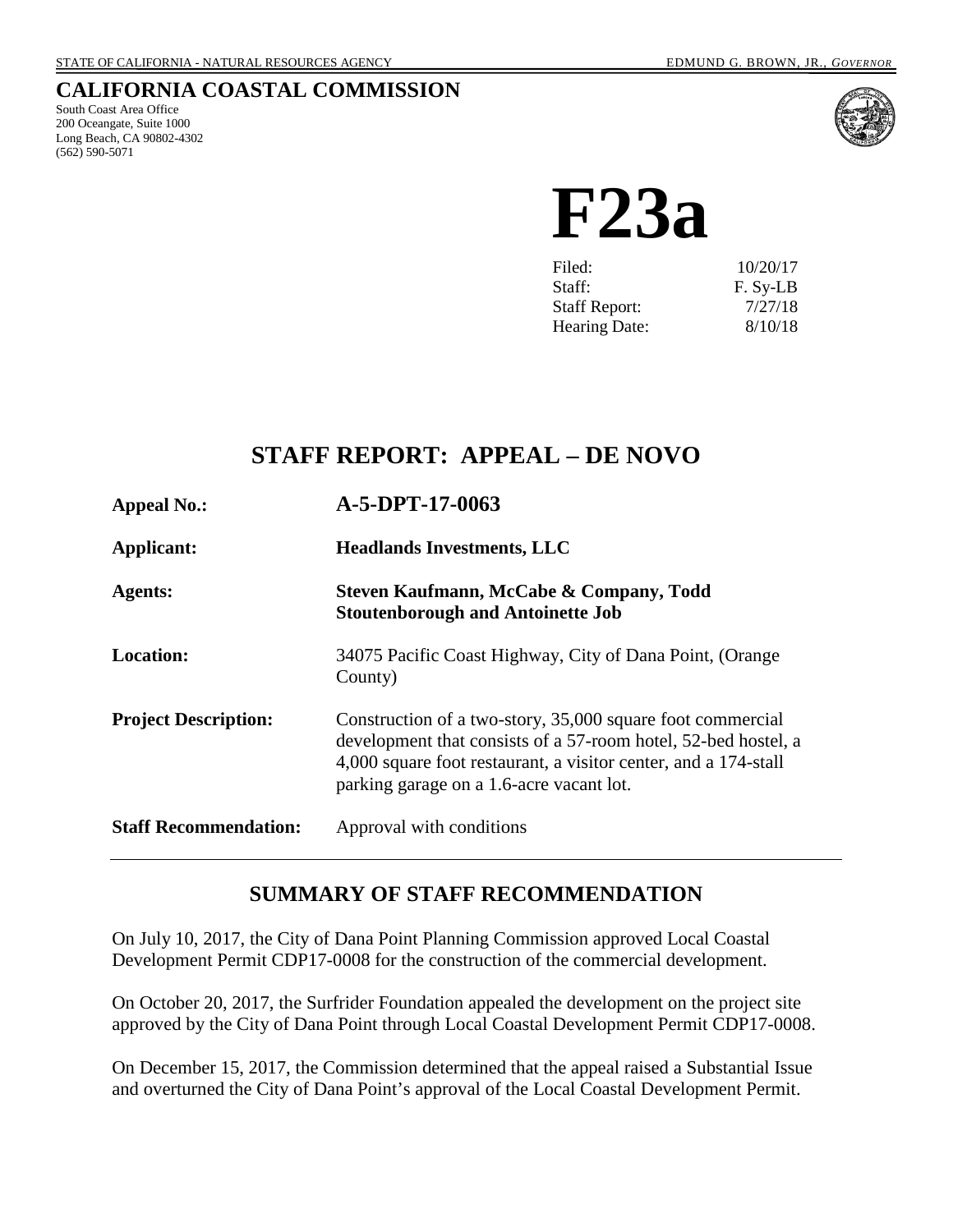A-5-DPT-17-0063 (Headlands Investments, LLC) Appeal – De Novo

This staff report is for the De Novo portion of the hearing on the appeal where the Commission will deny or approve the proposed development. The Coastal Act issues addressed by the staff recommendation relate to potential impacts and benefits to public access, recreation, scenic and visual resources, marine resources, water quality, biological resources, and geologic stability. Commission staff is recommending **APPROVAL** of the commercial development.

The proposed project includes a 52-bed hostel, a lower cost overnight visitor accommodation. In order to ensure that this use remains as a part of the development and continues to be a lower cost overnight accommodation, special conditions have been imposed: **Special Condition No. 1** requires the hostel to be open to the public prior to or concurrent with the opening of the luxury inn in Planning Area 9 (for which the hostel is required mitigation) and the hotel approved by this permit (in Planning Area 4). **Special Condition No. 2** requires the applicant to maintain and operate the hostel at a rate for low cost overnight accommodation by reviewing the cost every three years.

In order to ensure that the public is aware of the public access and recreation opportunities on and near the site, the Commission imposes **Special Condition No. 3**, which requires the applicant to submit and implement a coastal public access sign plan.

The proposed project, because of its location near the water, has potential for adverse impacts to water quality and marine resources during construction and post construction. Therefore, special conditions are imposed to minimize any impacts to water quality and marine resources the proposed project may result in: **Special Condition No. 4** requires the applicant to submit a Storm Water Pollution Prevention Plan (SWPPP); **Special Condition No. 5** requires the applicant to implement construction Best Management Practices (BMPs) to protect water quality during construction; **Special Condition No. 6** requires the applicant to submit a Construction Staging Plan; **Special Condition No. 7** requires the applicant to submit a Water Quality Management Plan (WQMP); and **Special Condition No. 8** requires submittal of a Revised Landscape Plan.

To ensure that any prospective future owners of the property are made aware of the applicability of the conditions of this permit, the Commission imposes **Special Condition No. 9**, which requires the property owner record a deed restriction against the property, referencing all of the above special conditions of this permit and imposing them as covenants, conditions and restrictions on the use and enjoyment of the property. The list of special conditions starts on Page 5.

The applicant agrees with the staff recommendation. The motion to carry out the staff recommendation is on Page 3.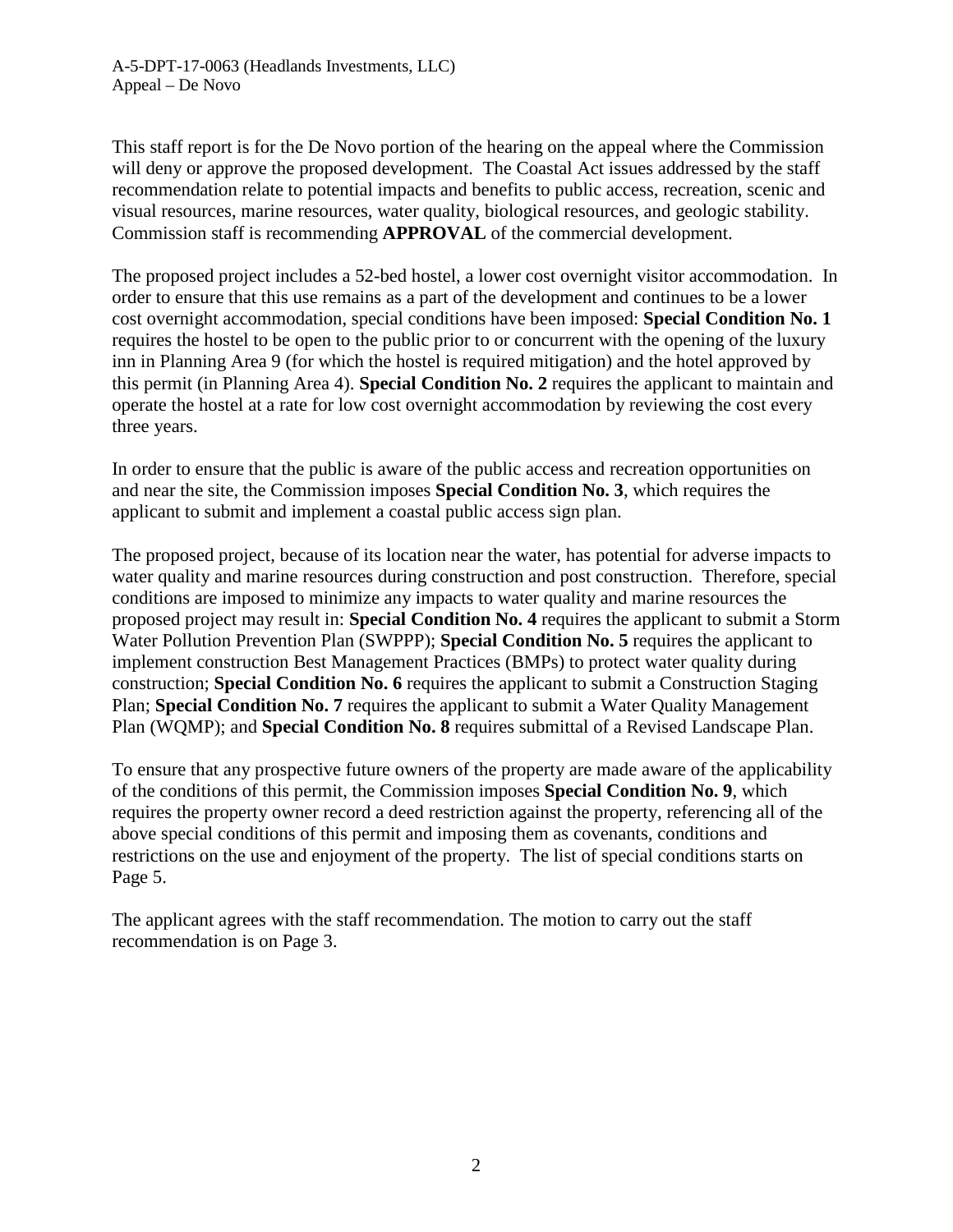# **TABLE OF CONTENTS**

| L.                    |  |
|-----------------------|--|
| II.                   |  |
| Ш.                    |  |
| $\mathbf{IV}_{\cdot}$ |  |
|                       |  |
|                       |  |
|                       |  |
|                       |  |
|                       |  |
|                       |  |
|                       |  |
|                       |  |
|                       |  |
|                       |  |

### **EXHIBITS**

Exhibit No.  $1 -$ Location Map Exhibit No. 2 – Project Plans<br>Exhibit No. 3 – Letter from Carter A. Mudge dated June 22, 2018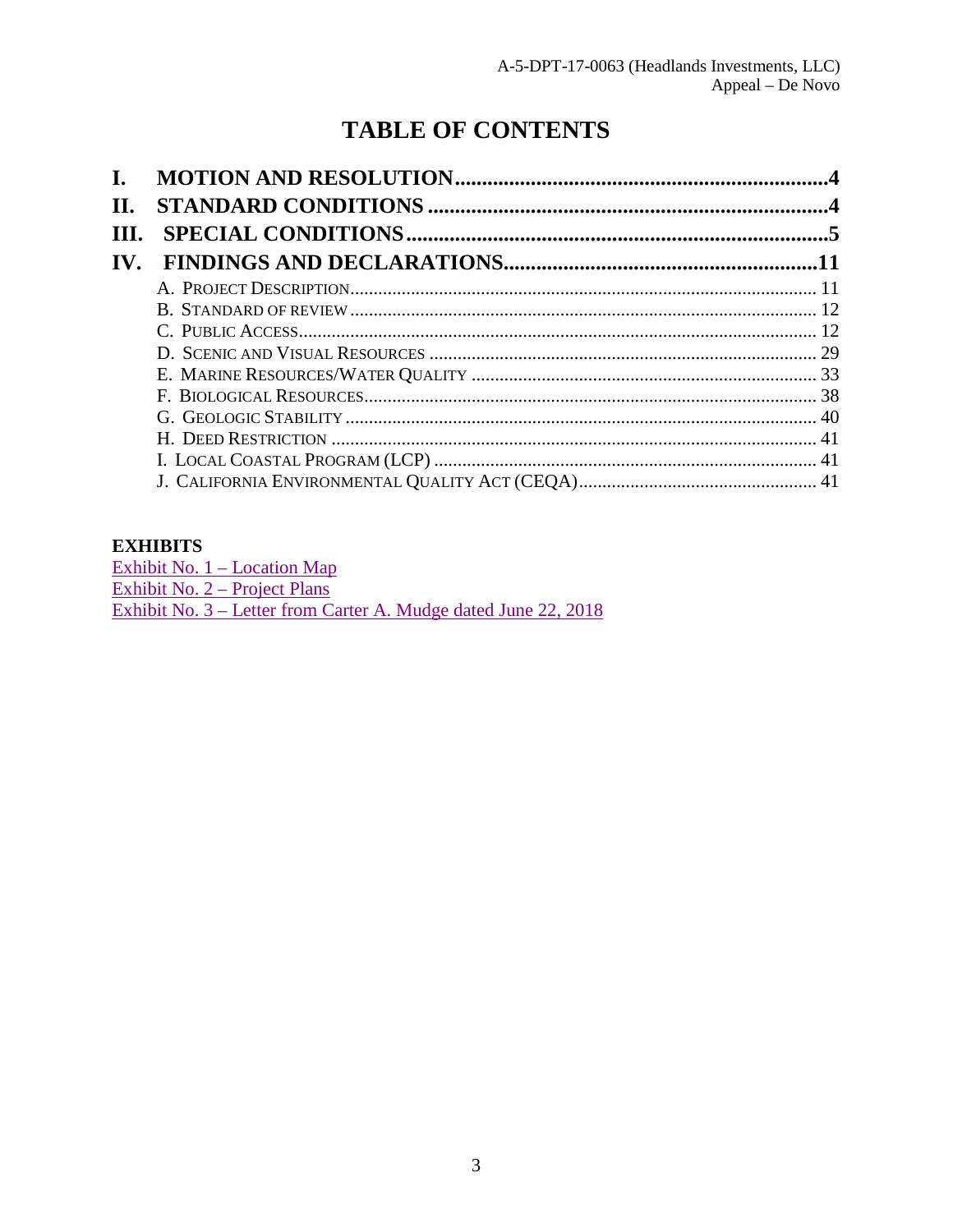## <span id="page-3-0"></span>**I. MOTION AND RESOLUTION**

## **Motion:**

*I move that the Commission approve Coastal Development Permit No. A-5-DPT-17-0063 subject to the conditions set forth in the staff recommendation.* 

Staff recommends a **YES** vote. Passage of this motion will result in approval of the permit as conditioned and adoption of the following resolution and findings. The motion passes only by affirmative vote of a majority of the Commissioners present.

### **Resolution**:

*The Commission hereby approves Coastal Development Permit No. A-5-DPT-17-0063 and adopts the findings set forth below on grounds that the development as conditioned will be in conformity with the Certified Local Coastal Plan and the public access and recreation policies of the Coastal Act. Approval of the permit complies with the California Environmental Quality Act because either 1) feasible mitigation measures and/or alternatives have been incorporated to substantially lessen any significant adverse effects of the development on the environment, or 2) there are no further feasible mitigation measures or alternatives that would substantially lessen any significant adverse impacts of the development on the environment.* 

## <span id="page-3-1"></span>**II. STANDARD CONDITIONS**

This permit is granted subject to the following standard conditions:

- **1. Notice of Receipt and Acknowledgment**. The permit is not valid and development shall not commence until a copy of the permit, signed by the permittee or authorized agent, acknowledging receipt of the permit and acceptance of the terms and conditions, is returned to the Commission office.
- **2. Expiration**. If development has not commenced, the permit will expire two years from the date on which the Commission voted on the application. Development shall be pursued in a diligent manner and completed in a reasonable period of time. Application for extension of the permit must be made prior to the expiration date.
- **3.** Interpretation. Any questions of intent or interpretation of any condition will be resolved by the Executive Director or the Commission.
- **4. Assignment**. The permit may be assigned to any qualified person, provided assignee files with the Commission an affidavit accepting all terms and conditions of the permit.
- **5. Terms and Conditions Run with the Land**. These terms and conditions shall be perpetual, and it is the intention of the Commission and the permittee to bind all future owners and possessors of the subject property to the terms and conditions.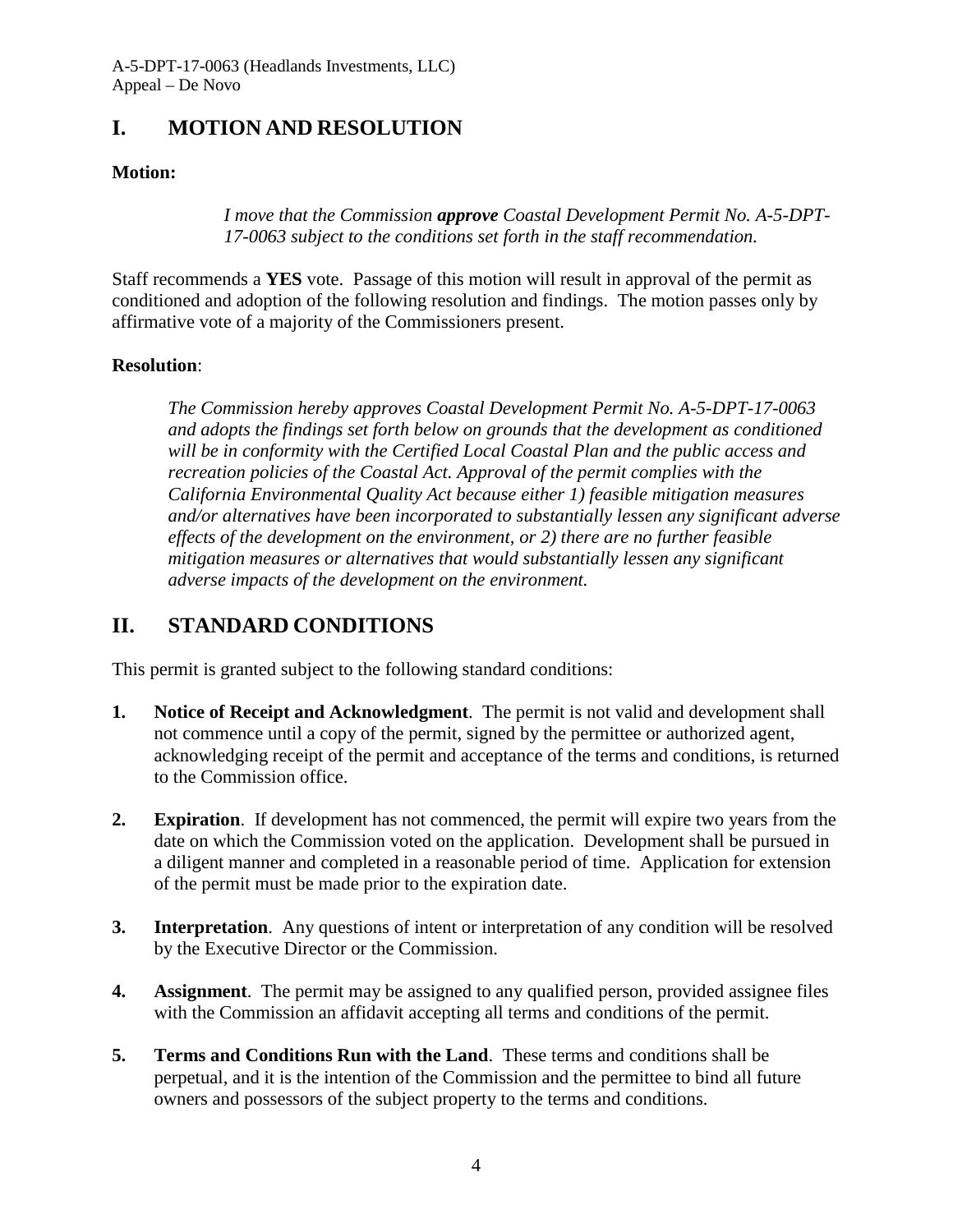# <span id="page-4-0"></span>**III. SPECIAL CONDITIONS**

This permit is granted subject to the following special conditions:

## **1. Permit Compliance.**

Coastal Development Permit A-5-DPT-17-0063 authorizes the construction of a approximately 35,000 square foot commercial development that consists of a 57-room hotel, 52-bed hostel, a 4,000 square foot restaurant, a visitor center, and a 174-stall parking garage which provides required six public parking spaces for users of the Headlands public trail system. All development must occur in strict compliance with the proposal as set forth in the application, subject the special conditions. The permittee shall undertake development in accordance with the approved plans. Any proposed changes to the approved final plans shall be reported to the Executive Director. No changes to the approved final plans shall occur without a Commission amendment to this coastal development permit unless the Executive Director determines that no amendment is required.

## **2. Opening of Hostel.**

The 52-bed hostel provides mitigation for the luxury inn in Planning Area 9 (City of Dana Point CDP 04-23) and the hotel approved by this coastal development permit in Planning Area 4. The 52-bed hostel shall be constructed and open to the public prior to or concurrent with the opening of the luxury inn in Planning Area 9 and the hotel in Planning Area 4. The hostel shall be maintained and operated as a lower-cost overnight accommodation for the life of the development approved by the permit.

### **3. Compliance with City of Dana Point Condition Regarding Hostel Rates.**

The applicant shall comply with the City of Dana Point's requirement located in City Council Resolution No. 17-10-03-03 that, prior to the City's issuance of the Certificate of Occupancy for the development approved by Coastal Development Permit A-5-DPT-17-0063, the permittee shall prepare an analysis based on the California Coastal Commission recommendations of October 26, 2016 public workshop staff report, or updated process as applicable, to determine the lower-cost overnight accommodation rate of each bed per night in the hostel. Subsequent to the issuance of the Certificate of Occupancy, the hostel operator or property owner shall update the lower-cost overnight accommodation rate per bed per night for the hostel, consistent with the most updated California Coastal Commission method of determining lower cost overnight accommodation rate, every three (3) years to ensure compliance with the HDCP and Coastal Commission requirements.

## **4. Coastal Public Access Sign Plan.**

- A. PRIOR TO THE ISSUANCE OF THE COASTAL DEVELOPMENT PERMIT, the permittee shall submit, for the Executive Director's review and approval, two (2) sets of a coastal public access sign plan, as required below:
	- 1. The plan shall show the location of the visitor-serving/coastal access directional sign(s) located in the following area:
		- (a) Visitor Information Center; and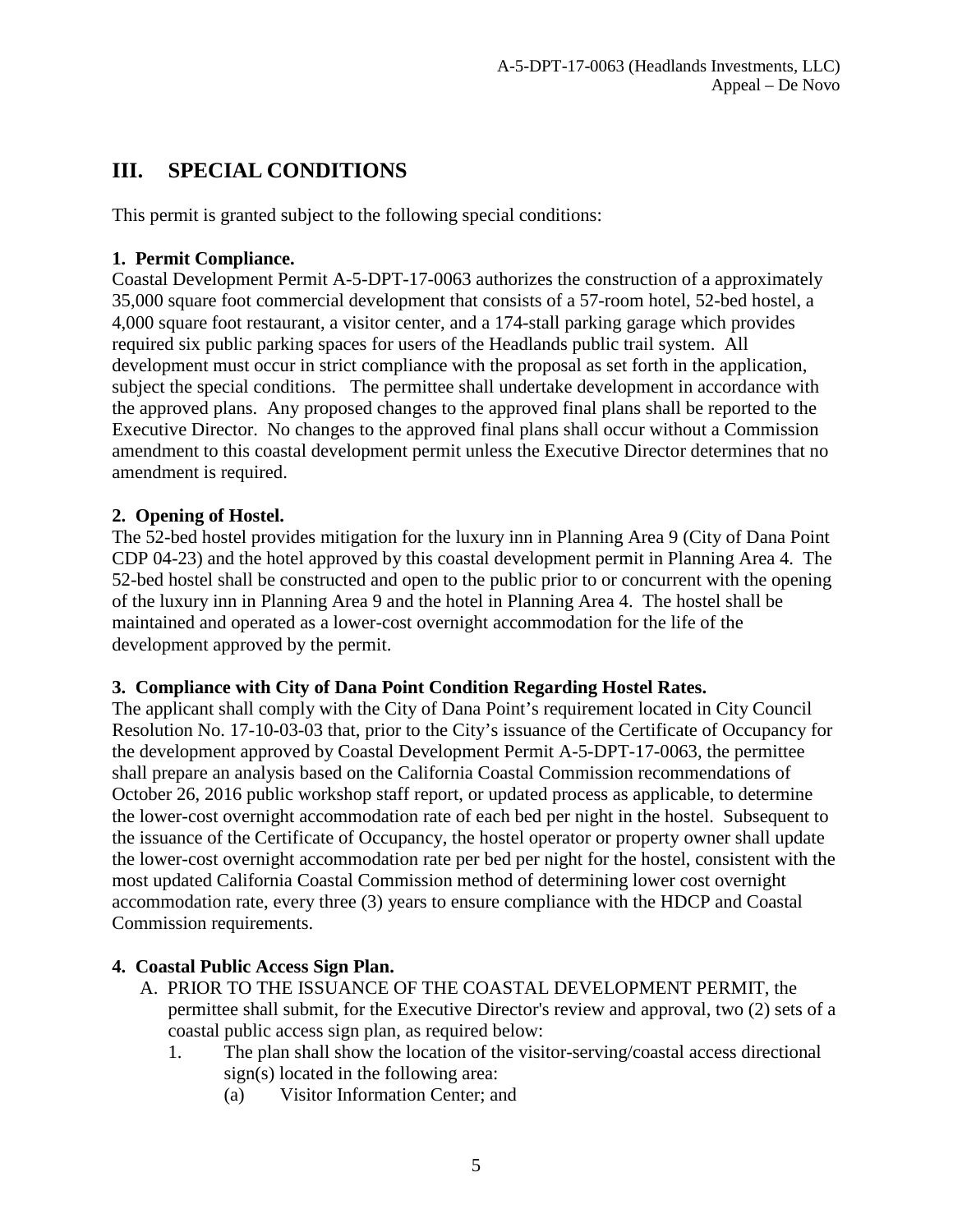- (b) Locations within the interior and exterior of the development.
- B. The permittee shall undertake development in conformance with the approved final updated plans unless the Commission amends this permit or the Executive Director determines that no amendment is legally required for any proposed minor deviations.

### **5. Storm Water Pollution Prevention Plan (SWPPP).**

A. PRIOR TO ISSUANCE OF THE COASTAL DEVELOPMENT PERMIT AMENDMENT, the permittee shall submit for the review and approval of the Executive Director, two (2) full size sets of storm water pollution prevention plans (SWPPP) prepared and signed by licensed engineer that, at a minimum, meets the following:

> The Storm Water Pollution Prevention Plan must show that permittee is properly prepared to apply site design, source control and treatment control BMP's, appropriate for the potential stormwater pollutants at this site, in order to protect coastal waters from polluted runoff generated by construction activities to the maximum extent practicable.

- B. The permittee shall undertake development in accordance with the approved final plans. Any proposed changes to the approved final plans shall be reported to the Executive Director. No changes to the approved final plans shall occur without a Commission amendment to this Coastal Development Permit unless the Executive Director determines that no amendment is legally required.
- **6. Construction Best Management Practices (BMPs).** The permittee shall comply with the following construction-related requirements:
	- A. No demolition or construction materials, debris, or waste shall be placed or stored where it may enter sensitive habitat, receiving waters or a storm drain, or be subject to wave, wind, rain, or tidal erosion and dispersion;
	- B. No demolition or construction equipment, materials, or activity shall be placed in or occur in any location that would result in impacts to environmentally sensitive habitat areas, streams, wetlands or their buffers;
	- C. Any and all debris resulting from demolition or construction activities shall be removed from the project site within 24 hours of completion of the project;
	- D. Demolition or construction debris and sediment shall be removed from work areas each day that demolition or construction occurs to prevent the accumulation of sediment and other debris that may be discharged into coastal waters;
	- E. All trash and debris shall be disposed in the proper trash and recycling receptacles at the end of every construction day;
	- F. The applicant shall provide adequate disposal facilities for solid waste, including excess concrete, produced during demolition or construction;
	- G. Debris shall be disposed of at a legal disposal site or recycled at a recycling facility. If the disposal site is located in the Coastal Zone, a coastal development permit or an amendment to this permit shall be required before disposal can take place unless the Executive Director determines that no amendment or new permit is legally required;
	- H. All stock piles and construction materials shall be covered, enclosed on all sides, shall be located as far away as possible from drain inlets and any waterway, and shall not be stored in contact with the soil;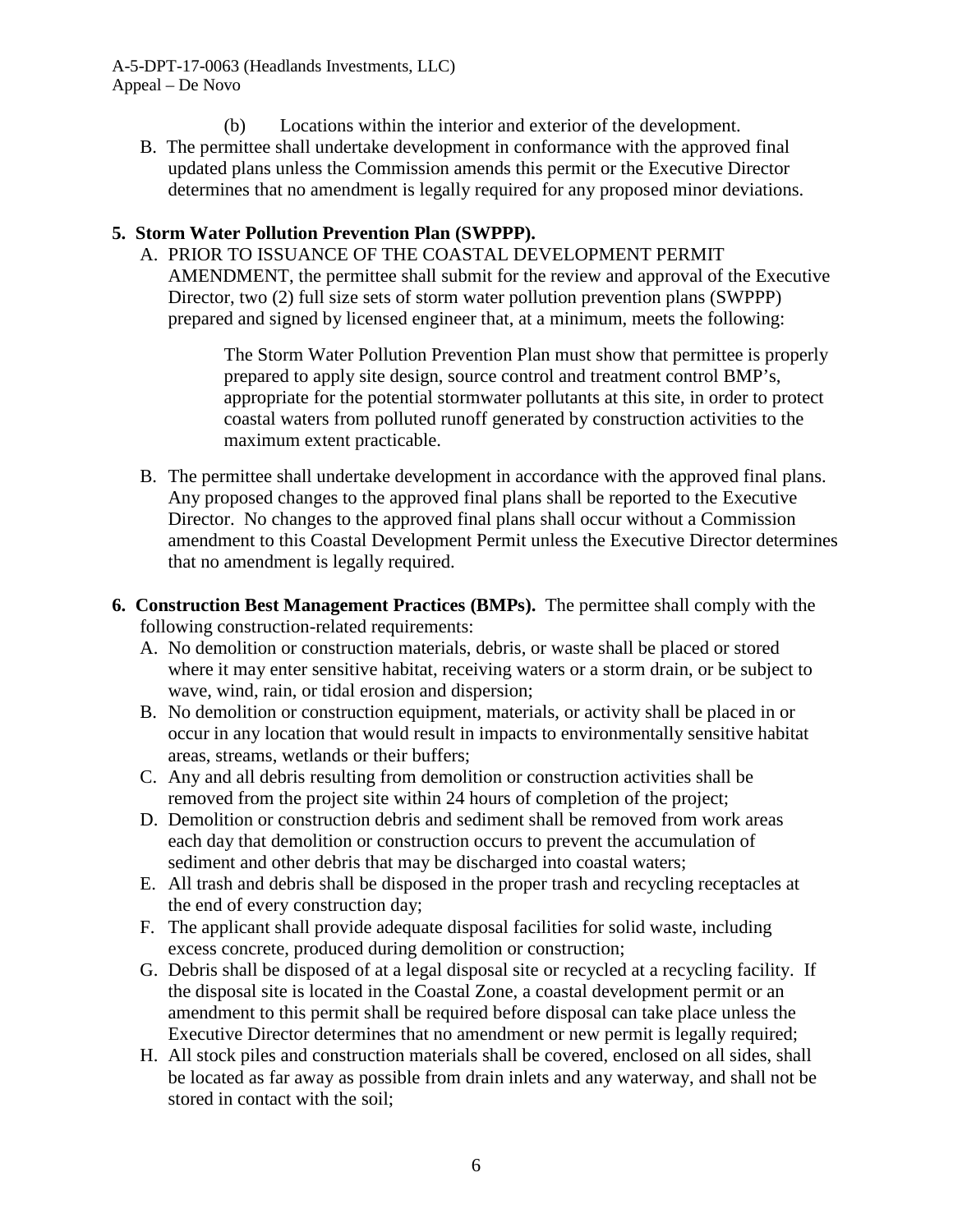- I. Machinery and equipment shall be maintained and washed in confined areas specifically designed to control runoff. Thinners or solvents shall not be discharged into sanitary or storm sewer systems;
- J. The discharge of any hazardous materials into any receiving waters shall be prohibited;
- K. Spill prevention and control measures shall be implemented to ensure the proper handling and storage of petroleum products and other construction materials. Measures shall include a designated fueling and vehicle maintenance area with appropriate berms and protection to prevent any spillage of gasoline or related petroleum products or contact with runoff. The area shall be located as far away from the receiving waters and storm drain inlets as possible;
- L. Best Management Practices (BMPs) and Good Housekeeping Practices (GHPs) designed to prevent spillage and/or runoff of demolition or construction-related materials, and to contain sediment or contaminants associated with demolition or construction activity, shall be implemented prior to the on-set of such activity; and
- M. All BMPs shall be maintained in a functional condition throughout the duration of construction activity.

## **7. Construction Staging Plan.**

- A. PRIOR TO ISSUANCE OF THE COASTAL DEVELOPMENT PERMIT the permittee shall submit for the review and approval of the Executive Director, two (2) full size sets of construction staging plans, which indicate that the construction staging area(s) and construction corridor(s) will minimize public access impacts to the coast and minimize water quality impacts to coastal waters.
	- 1. The plan shall demonstrate that:
		- (a) Construction equipment, materials or activity shall not occur outside the staging area and construction corridor identified on the site plan required by this condition;
		- (b) Construction equipment, materials, or activity shall not be placed within any habitat area or within 100-feet of any drainages; and
		- (c) The construction staging area will gradually be reduced as less materials and equipment are necessary.
	- 2 The plan shall include, at a minimum, the following components:
		- (a) A site plan that depicts:
			- (1) limits of the staging area(s);
			- (2) construction corridor(s); and
			- (3) construction site; and
			- (4) location of construction fencing and temporary job trailer(s); and
		- (b) A narrative that describes and explains the plan
- B. The permittee shall undertake development in accordance with the approved final plan. Any proposed changes to the approved final plans shall be reported to the Executive Director. No changes to the approved final plans shall occur without a Commission amendment to this Coastal Development Permit unless the Executive Director determines that no amendment is legally required.

## **8. Water Quality Management Plan (WQMP).**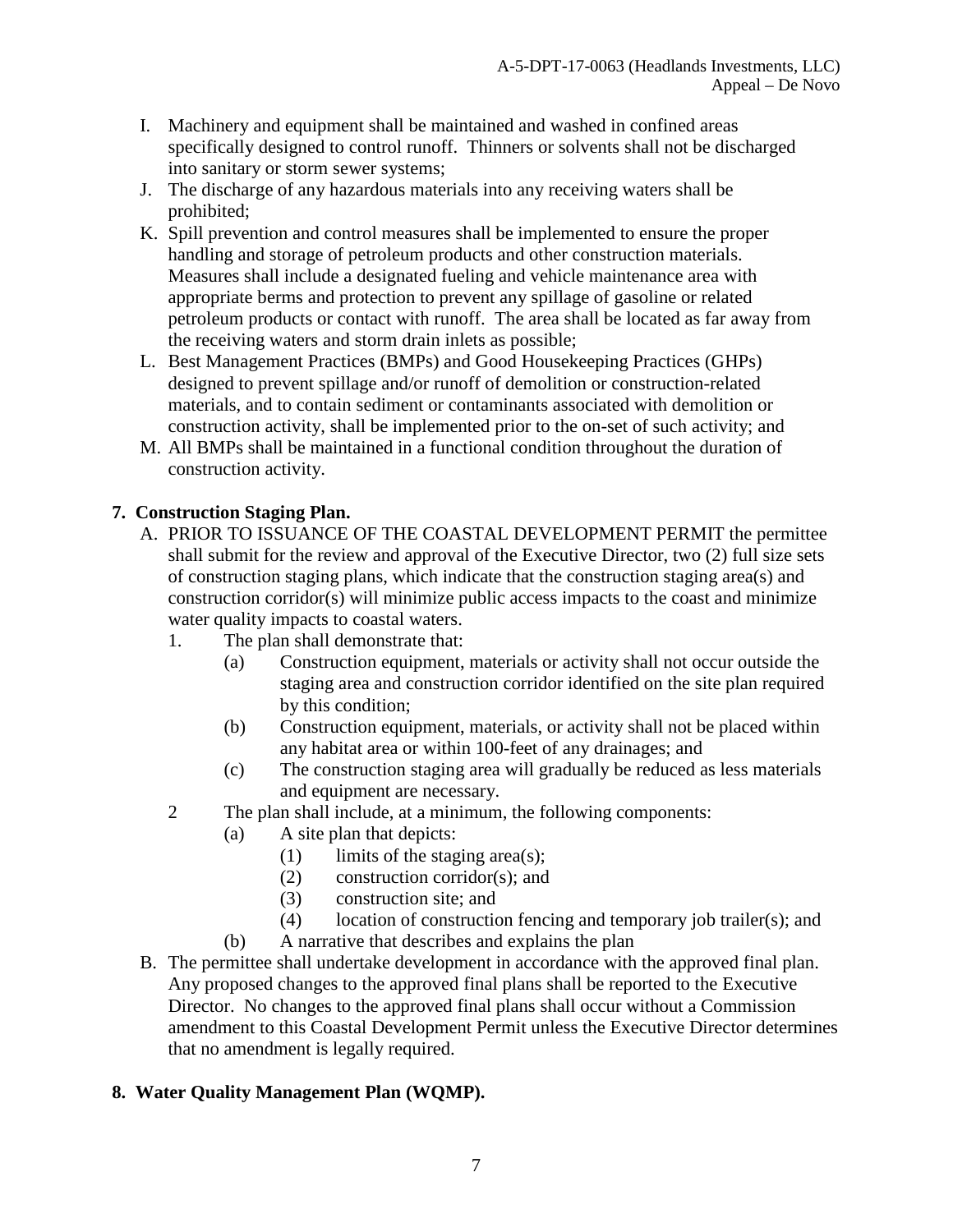## A. PRIOR TO ISSUANCE OF THE COASTAL DEVELOPMENT PERMIT

AMENDMENT, the permittee shall submit for the review and approval of the Executive Director, two (2) sets of water quality management plans for the post-construction project site, prepared and signed by a licensed water quality professional, and shall include plans, descriptions, and supporting calculations. The water quality management plan shall incorporate structural and non-structural Best Management Practices (BMP's) designed to reduce, to the maximum extent practicable, the volume, velocity and pollutant load of stormwater and dry weather flows leaving the developed site. In addition to the specifications above, the plan shall be in substantial conformance with the following requirements:

- 1. Appropriate structural and non-structural BMP's (site design, source control and treatment control) shall be designed and implemented to minimize water quality impacts to surrounding coastal waters;
- 2. Impervious surfaces, especially directly connected impervious areas, shall be minimized, and alternative types of pervious pavement shall be used where feasible;
- 3. Irrigation and the use of fertilizers and other landscaping chemicals shall be minimized;
- 4. Trash, recycling and other waste containers, as necessary, shall be provided. All waste containers anywhere within the development shall be covered, watertight, and designed to resist scavenging animals;
- 5. All runoff from the vehicle wash station shall be collected through the proposed wash rack and sand/oil separator and discharged only through the sewer system;
- 6. Runoff from all roofs, walkways, driveway and parking areas shall be collected and directed through a system of structural BMP's including vegetated areas and/or gravel filter strips or other vegetated or media filter devices. The system of BMP's shall be designed to 1) trap sediment, particulates and other solids and 2) remove or mitigate contaminants (including trash, debris and vehicular fluids) through infiltration, filtration and/or biological uptake. The drainage system shall also be designed to convey and discharge runoff from the developed site in a nonerosive manner;
- 7. Post-construction structural BMP's (or suites of BMP's) shall be designed to treat, infiltrate or filter the amount of stormwater runoff produced by all storms up to and including the 85th percentile, 24-hour storm event for volume-based BMP's, and/or the 85th percentile, 1-hour storm event, with an appropriate safety factor (i.e., 2 or greater), for flow-based BMP's;
- 8. All BMP's shall be operated, monitored, and maintained for the life of the project and at a minimum, all structural BMP's shall be inspected, cleaned-out, and where necessary, repaired at the following minimum frequencies: (1) prior to October 15th each year; (2) during each month between October  $15<sup>th</sup>$  and April  $15<sup>th</sup>$  of each year and, (3) at least twice during the dry season;
- 9. Debris and other water pollutants removed from structural BMP's during cleanout shall be contained and disposed of in a proper manner; and
- 10. It is the permittee's responsibility to maintain the drainage system and the associated structures and BMP's according to manufacturer's specifications.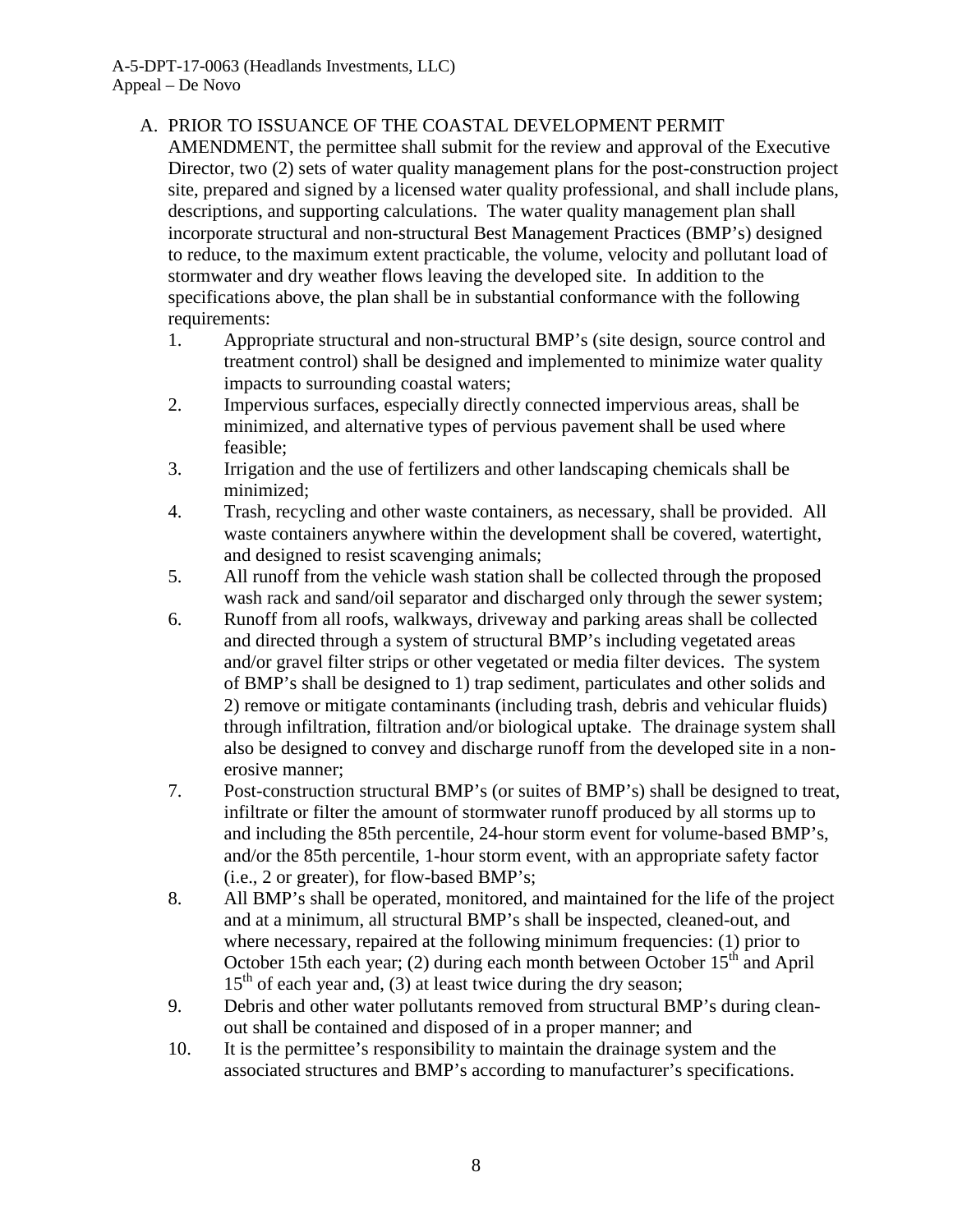B. The permittee shall undertake development in accordance with the approved final plans. Any proposed changes to the approved final plans shall be reported to the Executive Director. No changes to the approved final plans shall occur without a Commission amendment to this Coastal Development Permit unless the Executive Director determines that no amendment is legally required.

## **9. Revised Landscape Plan.**

- A. PRIOR TO ISSUANCE OF THE COASTAL DEVELOPMENT PERMIT AMENDMENT, the permittee shall submit, in a form and content acceptable to the Executive Director, two (2) full size sets of revised final landscape plans prepared by an appropriately licensed professional which demonstrates the following:
	- 1. The plans shall demonstrate that:
		- (a) All planting shall provide 90 percent coverage within ninety (90) days and shall be repeated if necessary to provide such coverage;
		- (b) All plantings shall be maintained in good growing condition throughout the life of the project, and whenever necessary, shall be replaced with new plant materials to ensure continued compliance with the landscape plan;
		- (c) All landscaping shall consist of native drought tolerant on-invasive plant species native to coastal Orange County and appropriate to the habitat type. No plant species listed as problematic and/or invasive by the California Native Plant Society (http://www.CNPS.org/), the California Invasive Plant Council (formerly the California Exotic Pest Plant Council) (http://www.cal-ipc.org/), or as may be identified from time to time by the State of California shall be employed or allowed to naturalize or persist on the site. No plant species listed as a "noxious weed" by the State of California or the U.S. Federal Government shall be utilized within the property. All plants shall be low water use plants as identified by California Department of Water Resources (See:

[http://www.water.ca.gov/wateruseefficiency/docs/wucols00.pdf\)](http://www.water.ca.gov/wateruseefficiency/docs/wucols00.pdf); and

- (d) Only water efficient drip type irrigation shall be utilized.
- 2. The plan shall include, at a minimum, the following components:
	- (a)A map showing the type, size, and location of all plant materials that will be on the developed site, the irrigation system, topography of the developed site, and all other landscape features, and
	- (b) a schedule for installation of plants.
- B. The permittee shall undertake development in accordance with the approved final plans. Any proposed changes to the approved final plans shall be reported to the Executive Director. No changes to the approved final plans shall occur without a Commission amendment to this coastal development permit unless the Executive Director determines that no amendment is legally required.

## **10. Deed Restriction.** PRIOR TO ISSUANCE OF THE COASTAL DEVELOPMENT

PERMIT, the applicant shall submit to the Executive Director for review and approval documentation demonstrating that the landowners have executed and recorded against the parcel(s) governed by this permit a deed restriction, in a form and content acceptable to the Executive Director: (1) indicating that, pursuant to this permit, the California Coastal Commission has authorized development on the subject property, subject to terms and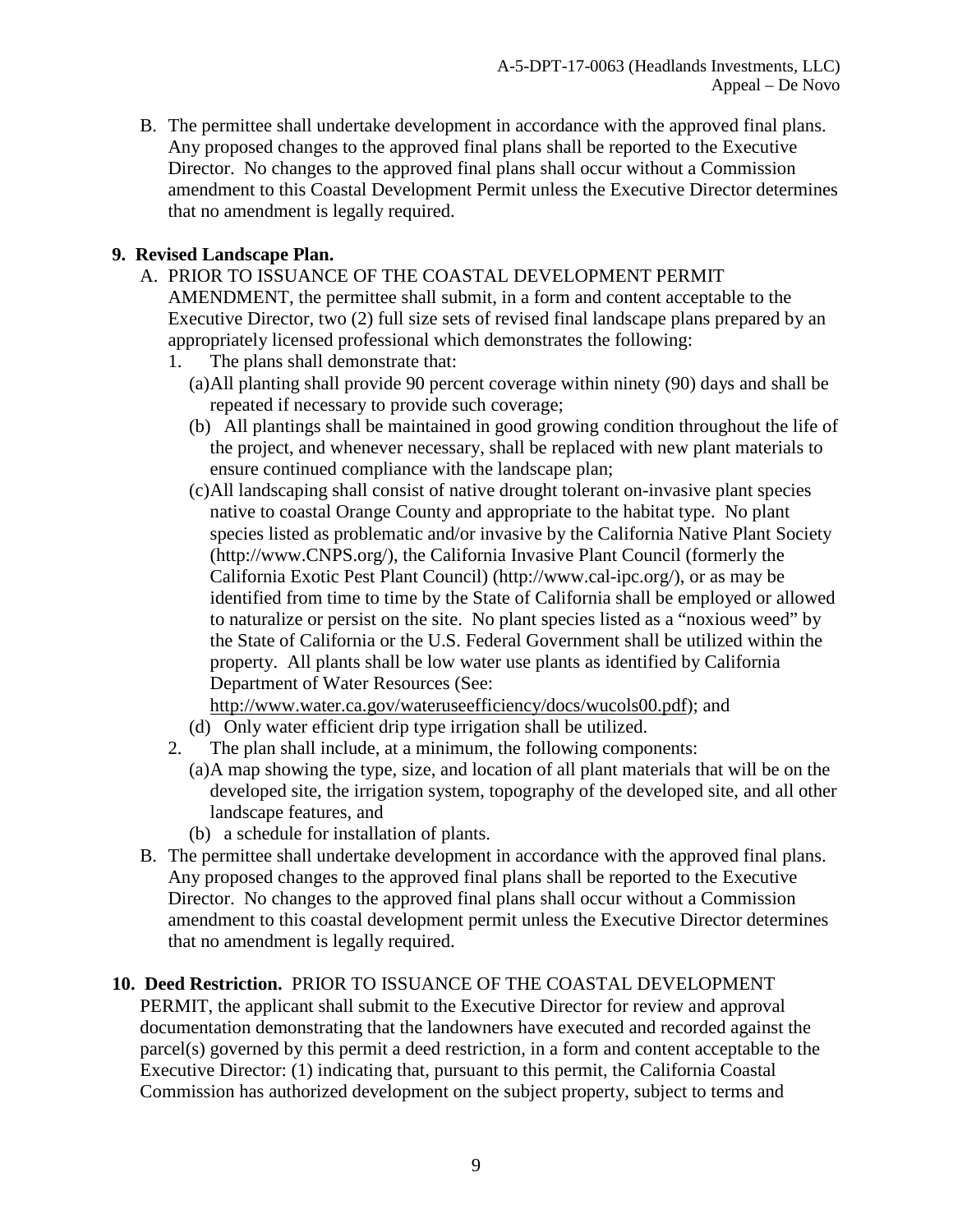conditions that restrict the use and enjoyment of that property; and (2) imposing the Special Conditions of this permit as covenants, conditions and restrictions on the use and enjoyment of the Property. The deed restriction shall include a legal description of the entire parcel or parcels governed by this permit. The deed restriction shall also indicate that, in the event of an extinguishment or termination of the deed restriction for any reason, the terms and conditions of this permit shall continue to restrict the use and enjoyment of the subject property so long as either this permit or the development it authorizes, or any part, modification, or amendment thereof, remains in existence on or with respect to the subject property.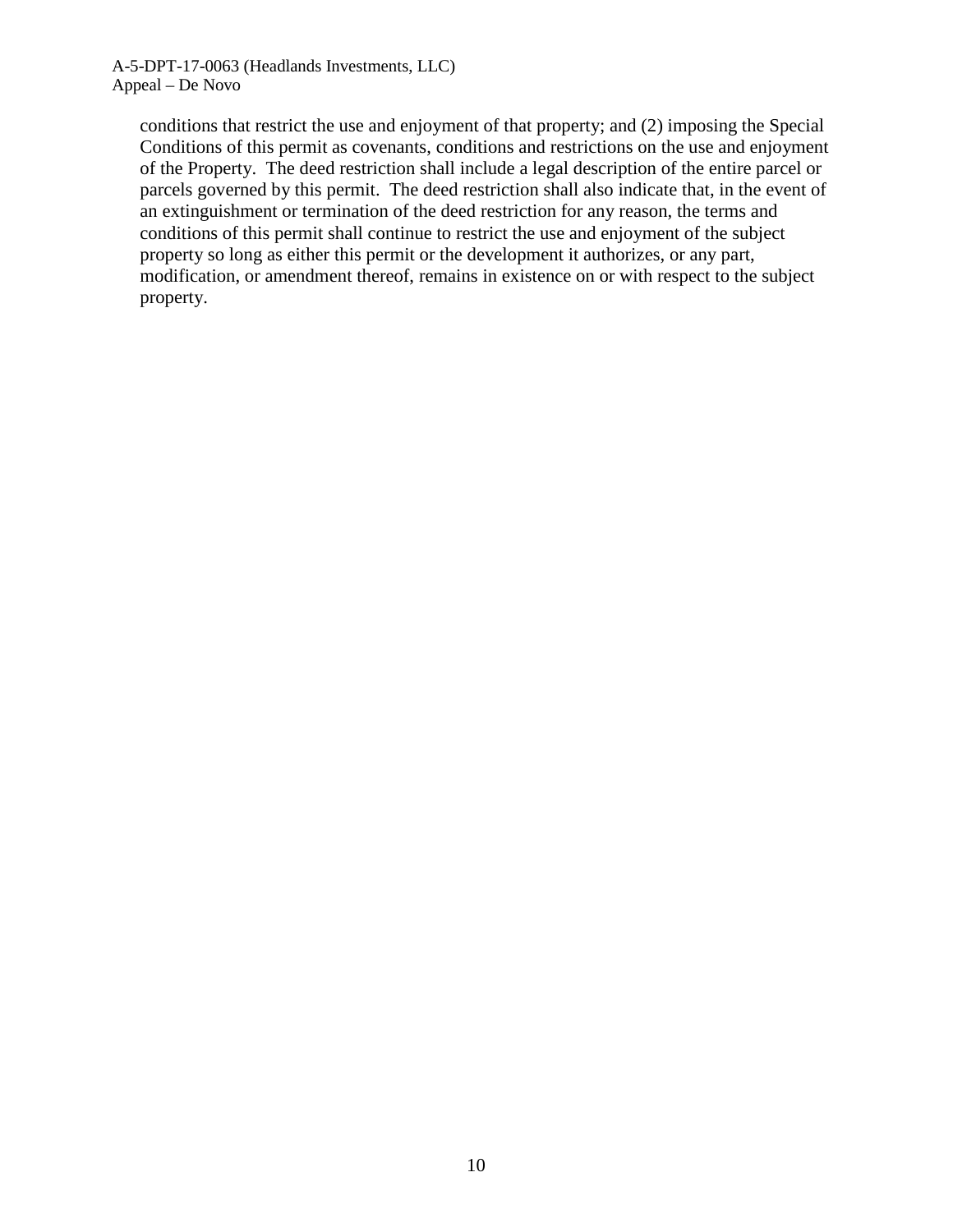# <span id="page-10-0"></span>**IV. FINDINGS AND DECLARATIONS**

# <span id="page-10-1"></span>**A. PROJECT DESCRIPTION**

The proposed project involves the development of Planning Area 4 of the Headlands Development and Conservation Plan (HDCP). The proposed development, as approved by the City, is the construction of a two-story, 35,000 square foot visitor serving development that includes a 57-room hotel, 52-bed hostel, a 4,000 square foot restaurant, a visitor center and a two subterranean level parking garage with 132 parking spaces (**[Exhibit No. 2](https://documents.coastal.ca.gov/reports/2018/8/F23a/F23a-8-2018-exhibits.pdf)**). The proposed project will also include a Visitor Information Center as a functional kiosk within an 800 square foot area separate from the hostel incorporated within the larger 2,100 square foot public plaza area of the hotel on the street level fronting Pacific Coast Highway. The project site currently is made up of three separate parcels and as part of the proposed project is the combination of these lots into one parcel through a lot line adjustment.

The applicant is also proposing to install retaining walls at several locations adjacent to Pacific Coast Highway, along Shoreline Drive, and along the Street of the Green Lantern. These retaining walls adjacent to the public right-of-way will range in height from less than a half a foot (.5') to 4.5 feet maximum. All of these walls are associated with creating landscaped areas, supporting the structure and site improvements, or providing for required stairwells. Retaining walls along Pacific Coast Highway will range from less than a half foot to 4 feet tall at the corner of Pacific Coast Highway and Green Lantern, and all walls have landscaping. The project site has been pre-graded, through a previously approved coastal development permit, with a significant cut in the rear of the property to minimize visual impacts from the project. A retaining wall measuring 24 feet in height is proposed along this rear (cut) face and will have minimal visibility as it will be screened by the hostel structure and proposed landscaping.

The subject site is a 1.6-acre vacant lot located on the seaward side of Pacific Coast Highway in the City of Dana Point, Orange County (**[Exhibit No. 1](https://documents.coastal.ca.gov/reports/2018/8/F23a/F23a-8-2018-exhibits.pdf)**). It is zoned Visitor/Recreation Commercial (V/RC) under the Headlands Development and Conservation Plan (HDCP), a component of the City's certified Local Coastal Program (LCP). The HDCP provides the development requirements for the Headlands area, including the subject site, known as HDCP Planning Area 4 (PA 4). The proposed project requires a Coastal Development Permit (CDP) due to its location in the Coastal Zone and requirements from the HDCP and the City's Master CDP (CDP 04-23) previously issued for the development of the Headlands district of the City.

As described in the HDCP, the Headlands development project consists of three major components: 1) The residential component (a maximum of 118 single-family zoned lots); 2) the development of two Visitor/Recreation Commercial uses; and 3) the establishment of approximately 70 acres of recreation/open space along with supporting visitor recreation facilities, trails and coastal access points. At the time of approval of the Master Coastal Development Permit for the Headlands project from the City of Dana Point Planning Commission on January 19, 2005, a specific condition (No. 122) was included that required approval of separate Coastal Development Permits (CDPs) for both of the Visitor/Recreation Commercial sites (Planning Area 4 (PA 4) and Planning Area 9 (PA 9). The proposed project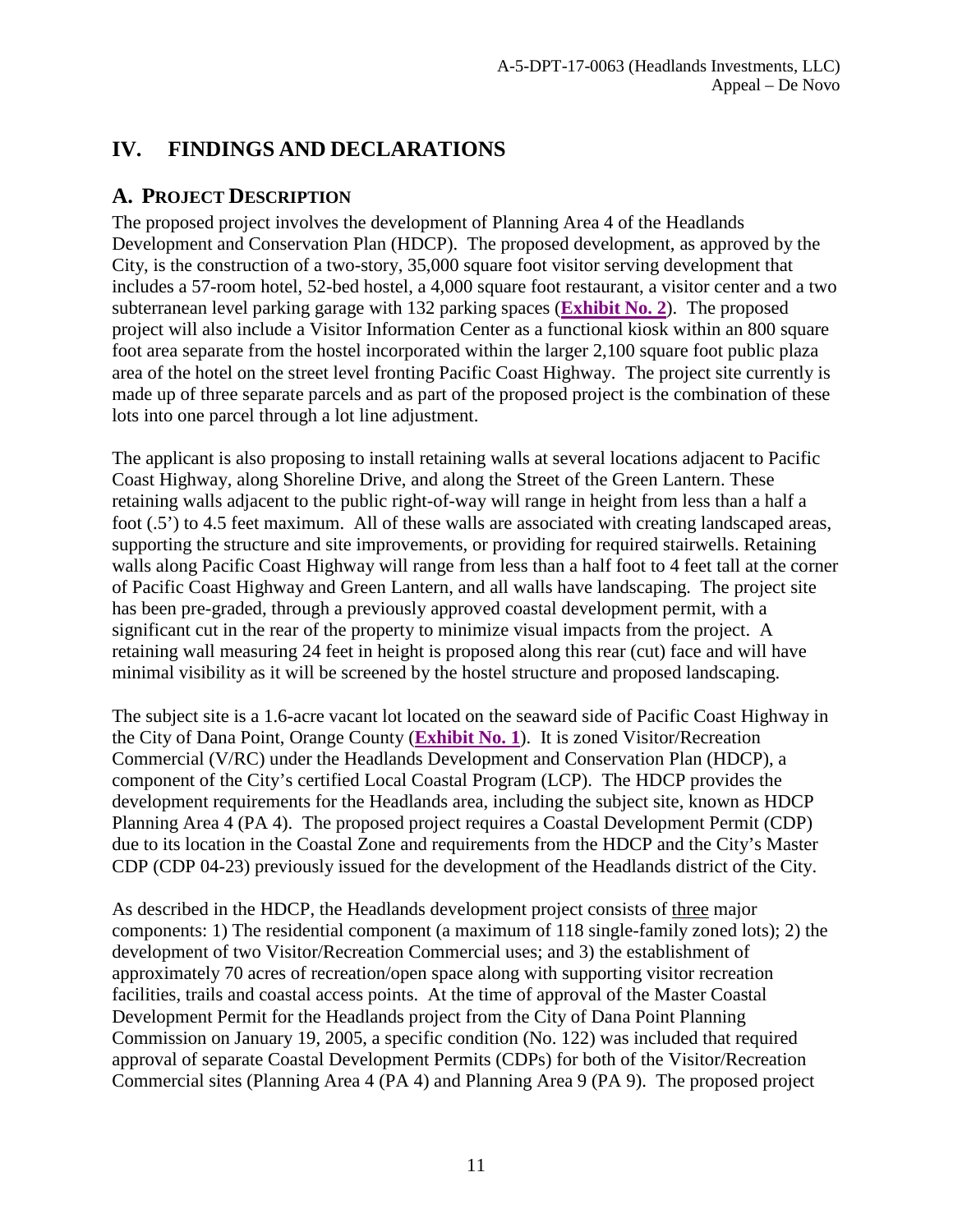A-5-DPT-17-0063 (Headlands Investments, LLC) Appeal – De Novo

involves the development of Planning Area 4. The City will process a separate local coastal development permit for the hotel use planned for Planning Area 9.

## <span id="page-11-0"></span>**B. STANDARD OF REVIEW**

Section 30604(b) of the Coastal Act states:

*(b) After certification of the local coastal program, a coastal development permit shall be issued if the issuing agency or the commission on appeal finds that the proposed development is in conformity with the certified local coastal program.* 

In addition, Section 30604(c) of the Coastal Act states:

*(c) Every coastal development permit issued for any development between the nearest public road and the sea or the shoreline of any body of water located within the coastal zone shall include a specific finding that the development is in conformity with the public access and public recreation policies of Chapter 3 (commencing with Section 30200).* 

Therefore, the standard of review for a Coastal Commission appeal de novo hearing for a project located between the first public road and the sea, like this one, are the City's certified Local Coastal Program and the public access and public recreation policies of the Coastal Act. The Headlands Conservation Plan (HDCP), a component of the City's Local Coastal Program, was approved by the Coastal Commission on August 11, 2004, which became effectively certified in January 2005.

### <span id="page-11-1"></span>**C. PUBLIC ACCESS**

### **HEADLANDS DEVELOPMENT AND CONSERVATION PLAN (HDCP) LOCAL COASTAL PROGRAM (LCP) POLICIES: LAND USE PLAN (LUP)**

### **HDCP page ii**

#### The 2004 Headlands Development and Conservation Plan **B.**

The 2004 HDCP strives to balance the social, economic, and physical components of the property by establishing complementary policies that incorporate a multitude of uses and activities. The HDCP significantly reduces the amount of acreage previously designated for private development in the City General Plan and the certified Local Coastal Program. The density and intensity of development was also lowered. In turn, major portions of the 121.3 acre site will accommodate public parks, coastal trails, and open space.

The HDCP designates 68.5 acres of public parks, conservation, and open space (70.0acres with roads) which include up to three miles of public trails and four public visitor recreation facilities. Numerous opportunities for public coastal access and public view overlooks are created. A total of 125 residential homes, a 65-90-room (key) seaside inn, with 4.4 acres of visitor recreation commercial uses are also provided for in the HDCP.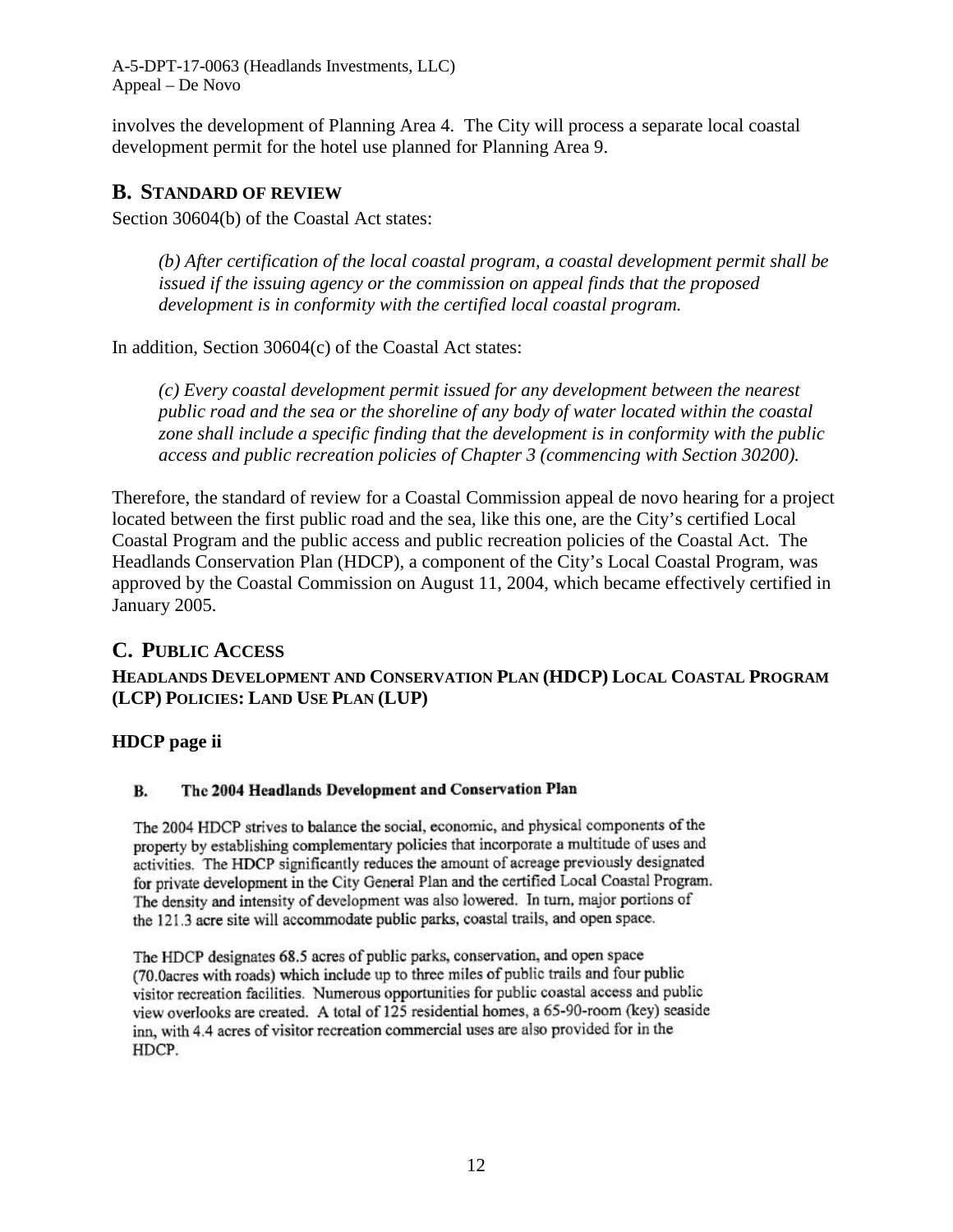**Land Use Plan (LUP) Table:** *"Table LU-6A "Maximum Land Uses Within the Headlands"*

| <b>LAND USES</b>                               | <b>MAXIMUM</b>                                    |
|------------------------------------------------|---------------------------------------------------|
| <b>Residential SF</b>                          | 125 dwelling units                                |
| Visitor/Recreation<br>Commercial               | 35,000 sq. ft.<br>110,750 sq. ft. with 65-90 keys |
| <b>Visitor Recreation</b><br><b>Facilities</b> | 3,800 sq. ft.                                     |

Table LU-6A **Maximum Land Uses Within Headlands** 

**LAND USE ELEMENT (LUE)**

**Land Use Element – Page 48 (new table)**

**Land Use Plan (LUP) Table:** *Table LU-6A: Maximum Land Uses Within Headlands* 

Table LU-6A **Maximum Land Uses Within Headlands** 

| <b>LAND USES</b>                               | <b>MAXIMUM</b>                                    |
|------------------------------------------------|---------------------------------------------------|
| <b>Residential SF</b>                          | 125 dwelling units                                |
| <b>Visitor/Recreation</b><br>Commercial        | 35,000 sq. ft.<br>110,750 sq. ft. with 65-90 keys |
| <b>Visitor Recreation</b><br><b>Facilities</b> | 3,800 sq. ft.                                     |

### **Land Use Element – Pages 47-48**

-*Figure LU-6 and Table LU-6 describe the total acres and relative percentage of each land use type for the Headlands. Recreational/Open Space constitutes 71.0 gross acre of the Headlands, or 58%. Residential constitutes 45.9 acres of the Headlands, or 37.8%. Visitor/Recreational commercial will be 4.4 acres or 3.6% of the property. Public roads make up approximately 2.5 acres of the site and are accounted for in the Recreation/Open Space category.* 

*As shown on Figure LU-6 Headlands, three Land Use designations have been established for the Headlands: Recreation/Open Space, Visitor/Recreation Commercial, and*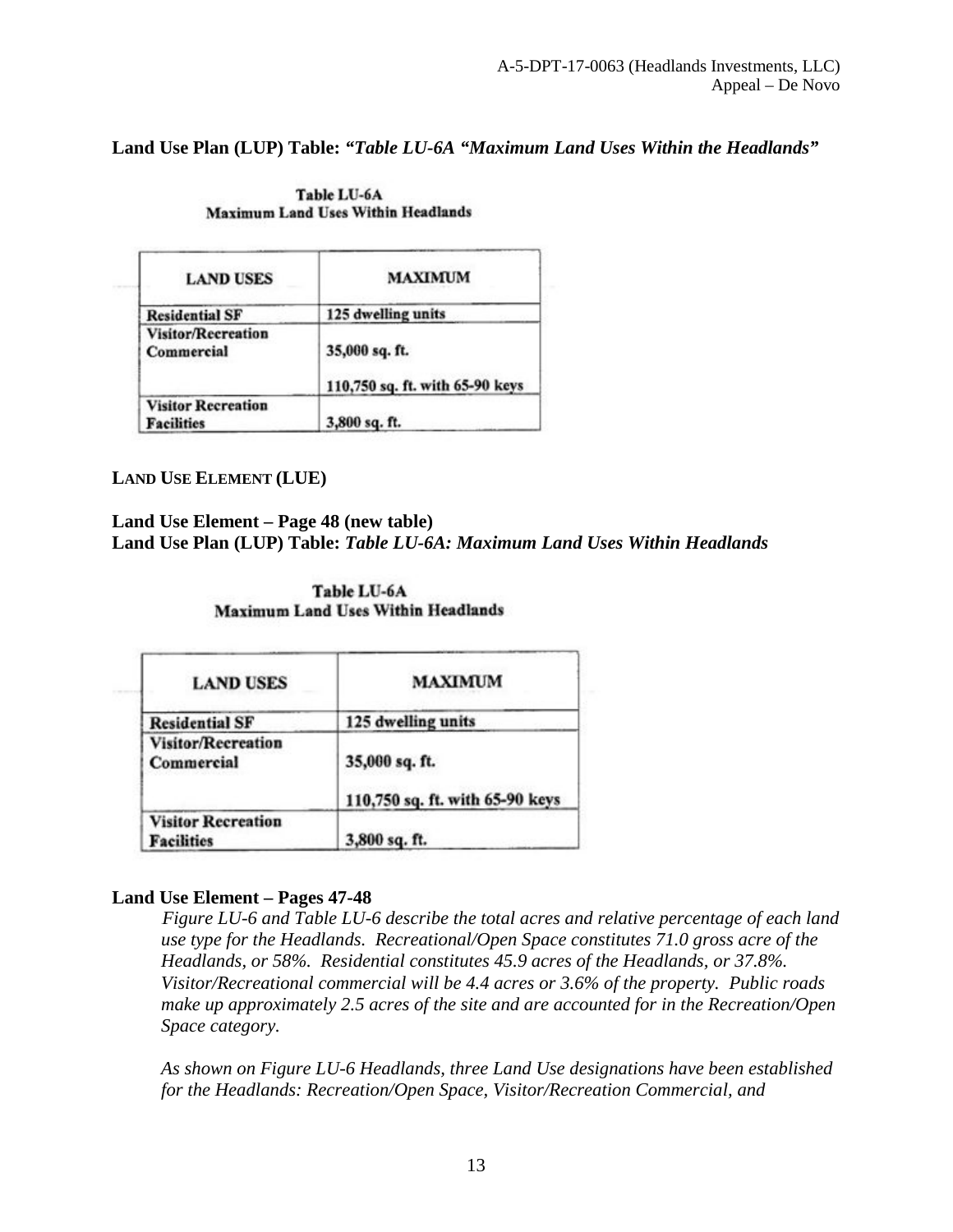*Residential. Table LU-6, Headlands Land Use Composition, describes a percentage distribution for the three designations.* 

*The Headlands Land Use Element promotes and implements the goals of the California Coastal Act by maximizing public access and public recreational opportunities, consistent with sound resource conservations principles.* 

*Development of the Headlands will create significant conservation areas, public open space and parks, with multiple public coastal view opportunities and an interconnected network of public trails and coastal access…* 

*A maximum of four visitor-serving recreational facilities consisting of a Nature Interpretive Center, Visitor Information Center, and new restrooms (2) will be integrated into the parks and open space to attract serve local and statewide visitors to the Headlands coastline. The visitor-serving recreational facilities shall be built by the developer, open to the public, and no less than two shall include educational programs relating to maritime, historical, cultural, natural resource conservation and related topics of regional and local interest. They will be connected by the integrated public trail system to the offer visitors a comprehensive experience.* 

### **LAND USE ELEMENT (LUE)**

**GOAL 2: ACHIEVE COMPATIBILITY AND ENHANCE RELATIONSHIPS ALONG LAND USES IN THE COMMUNITY.** 

### **Land Use Element – Page 13**

**Land Use Element (LUE) Policy 2.10:** *The use of private lands suitable for visitorserving commercial recreational facilities designed to enhance public opportunities for coastal recreation shall have priority over private residential, general industrial, or general commercial development, but not over agriculture or coastal-dependent industry. In the Headlands, this prioritization of uses is satisfied by the provision of visitor-serving commercial recreational development on the private lands designated for visitor-serving commercial recreational facilities on the portions of the site that adjoin Pacific Coast Highway and Street of the Green Lantern in the vicinity of existing visitor-serving commercial recreational uses. (Coastal Act/30222)*

### **LAND USE ELEMENT (LUE)**

**GOAL 5: PROVIDE FOR THE DEVELOPMENT OF THE HEADLANDS IN A MANNER THAT ENHANCES THE CHARACTER OF THE CITY AND ENCOURAGES THE PROTECTION OF THE NATURAL RESOURCES OF THE SITE.** 

### **Land Use Element (LUE), Goal 5, introductory narrative**

*Development of the Headlands shall occur in a comprehensive manner involving the entire approximately 121 acre site. This comprehensive approach to developing the Headlands will allow for the following project elements (herein 'HDCP Elements'): 1) preservation, enhancement, dedication and perpetual management of all but 11.29 acres of environmentally sensitive habitat areas (ESHAs) known to be present at the Headlands; 2)*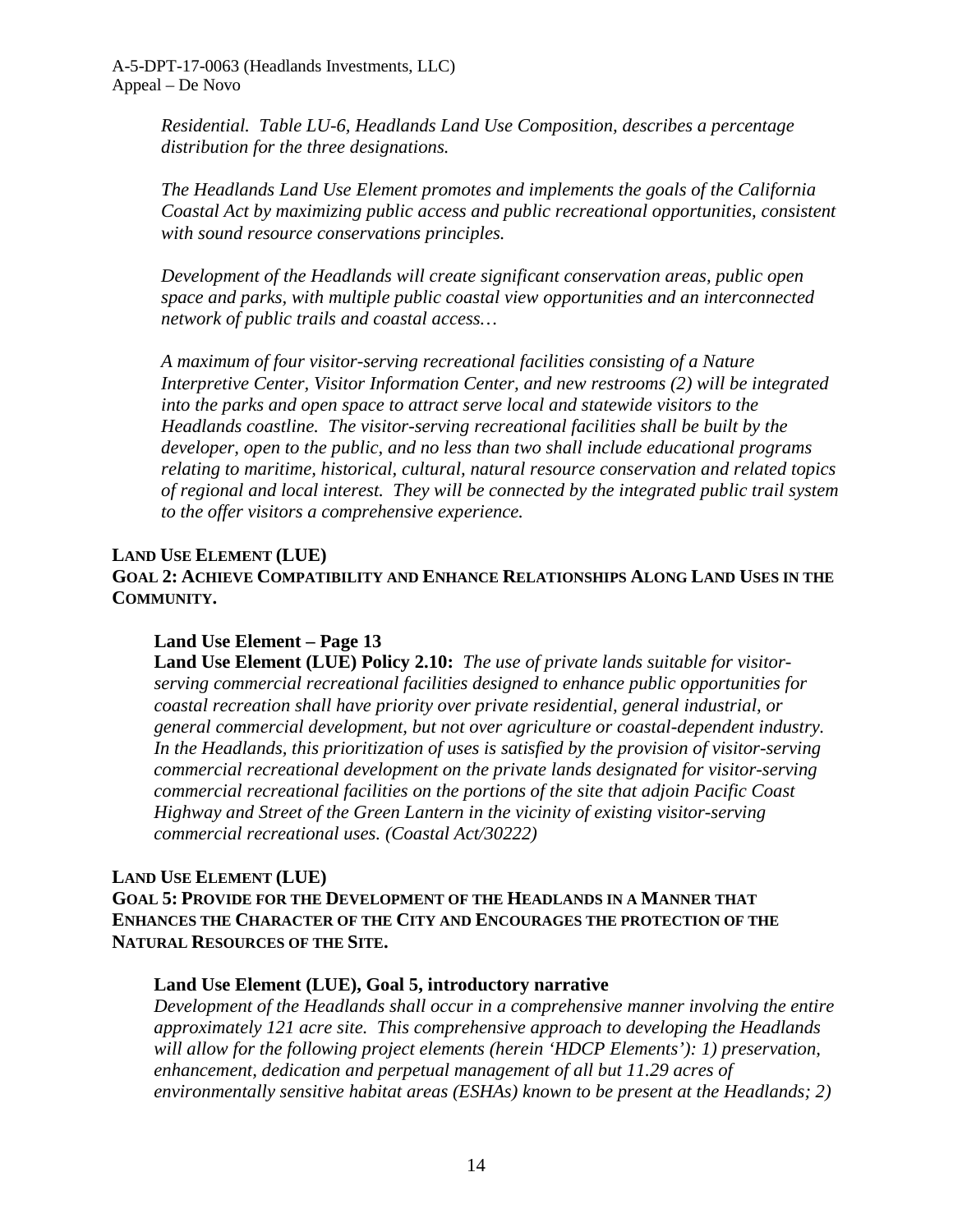*the dedication of the private portion of Strand beach to the public; 3) the construction and dedication of public parks, a public trail network throughout the Headlands, and vertical and lateral public access to and along Strand beach including realigning the existing revetment an average 5 feet landward or easterly than the existing alignment, implementation of a program to retrieve debris from the beach that impedes public access, and constructing a new lateral public access trail on top or landward of the revetment and seaward of the entire length of the Strand residential development; 4) implementation of extensive water quality management best management practices, including but not limited to the construction and maintenance of structural best management practices to treat offsite and on-site run-off; 5) the preservation of significant landforms including the Harbor Point and Headlands bluffs and promontories and the Hilltop; and 6) the provision of lower-cost overnight accommodations (i.e. hostel) in conjunction with the construction of a luxury inn.* 

**Land Use Element (LUE): Policy 5.4:** *Assure that the height and scale of the development within the Headlands are compatible with development in the community and that the visual impact of the development from coastal areas below the project is minimized. Prohibit new development that significantly degrades public views to and along the coastline including, but not limited to, existing, enhanced or created views from the Hilltop park and greenbelt linkage, the Strand Vista Park, the Dana Point Promontory/Headlands Conservation Park and Harbor Point. (Coastal Act/30251)* 

**Land Use Element (LUE) Policy 5.5:** *Promote the development of a mixture of land uses that may include residential, visitor-serving commercial, recreational, open space, and visitor-serving recreational and community facilities. (Coastal Act/30213, 30250)* 

**Land Use Element (LUE) Policy 5.6:** *Require that a continuous scenic walkway or trail system be integrated into the development and conservation plan for the Headlands and that it provide connection points to off-site, existing or proposed walkways/trails, including integration with the California Coastal Trail. The alignment of the walkway and trail system shall be consistent with their depiction on Figure COS-4, Figure COS-5, and Figure COS-5a in the Conservation Open Space Element. (Coastal Act/30210, 30212)* 

**Land Use Element (LUE) Policy 5.8:** *Provide patterns of land use and circulation in the Headlands that enhance public and private pedestrian access and circulation within the area. (Coastal Act/30250***)**

**Land Use Element (LUE) Policy 5.9:** *Provide public trails within the Headlands. The system shall provide access to the existing sandy beach areas, including but not limited to a minimum of three (3) public accessways, and an inclined elevator/funicular, from Selva Road, through the Strand area, to the beach, and to the visitor-serving recreational and public places developed within the Headlands.*

**Land Use Element (LUE) Policy 5.10:** *Provide luxury visitor-serving Inn facilities and land uses scaled appropriately for the property as well as lower-cost overnight accommodations.*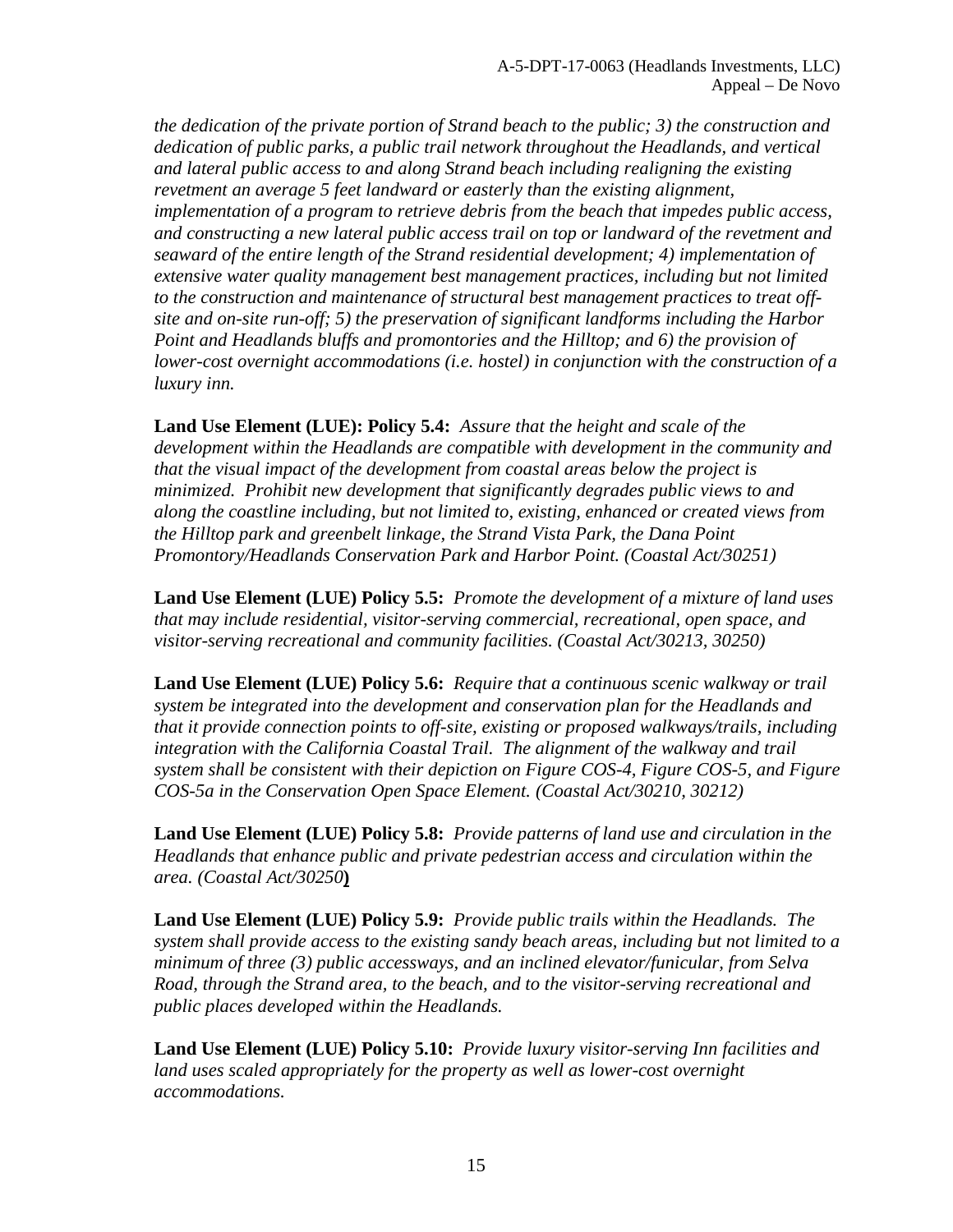**Land Use Element (LUE) Policy 5.15:** *Provide non-vehicle circulation throughout the Headlands by establishing an interconnected network of trails, walkways and bikeways. (Coastal Act/30252)*

**Land Use Element (LUE) Policy 5.22:** *Off-street parking shall be provided for all new residential and commercial development in accordance with the ordinances contained in the LCP to assure there is adequate public access to coastal resources. A modification in the minimum quantity of parking stalls required through the variance process shall not be approved. Valet parking shall not be implemented as a means to reduce the minimum quantity of parking stalls required to serve the development. Provide on-street and offstreet public parking facilities strategically distributed to maximize public use and adequately sized to meet the needs of the public for access to areas designated for public recreation and public open space uses at the Headlands, as measured by the standards set forth in the City regulations. Where existing adjacent public parking facilities are presently underutilized and those facilities are also anticipated to be underutilized by projected future parking demand, use those existing adjacent public parking facilities, where feasible, to serve the needs of the public for access to areas designated for recreation and public open space uses at the Headlands. (Coastal Act/30212.5, 30252)*

**Land Use Element (LUE) Policy 5.38:** *If as a condition of a permit an easement is required to be dedicated for public use of a trail the opening of the trail shall only be required after a public agency or private association has accepted the offer of dedication and agreed to open, operate, and maintain the trail. New offers to dedicate public trail easements shall include an interim deed restriction that 1) states that the terms and conditions of the permit do not authorize any interference with prescriptive rights, in the area subject to the easement prior to acceptance of the offer and, 2) prohibits any development or obstruction in the easement area prior to acceptance of the offer.*

**Land Use Element (LUE) Policy 5.39:** *A uniform signage program that provides clear and conspicuous notice shall be developed and utilized to assist the public in locating and recognizing trail access points, parks, open spaces, parking areas, and other visitor recreational amenities. In areas containing sensitive habitat or safety hazards, signs shall be posted with a description of the sensitive habitat or safety hazard and limitations on entry to those areas.*

**Land Use Element (LUE) Policy 5.40:** *The height of the structures shall be limited to minimize impacts to visual resources. The maximum allowable height for the residential development in the Strand shall be 28 feet above finished grade, and at the upper Headlands shall be 18 feet above finished grade. Chimneys and rooftop antennas may be permitted to extend above the permitted height of the structure provided they do not significantly degrade public views to and along the shoreline. Finished grades shall be set such that any structure constricted to the full height limit plus any chimneys and rooftop antennas shall not significantly degrade public views to and along the shoreline. The commercial development along Pacific Coast Highway shall have a maximum allowable height of 40 feet above existing grade, 32-35 feet above finished grade. The Seaside Inn*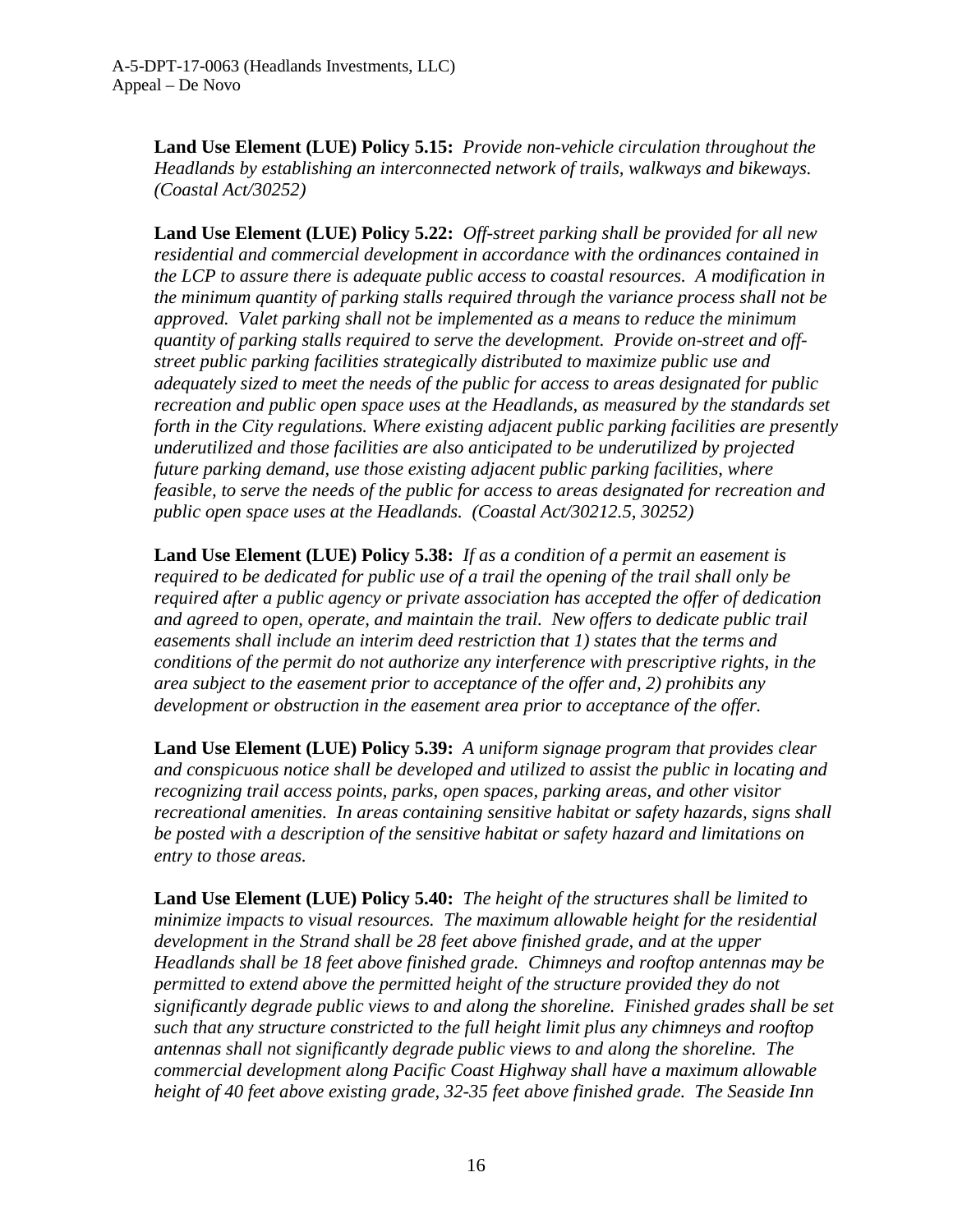*development along Street of the Green Lantern/Scenic Drive shall not exceed 42 feet above the finished building pad elevation and no finished building shall be higher in elevation than 220' MSL. In no case shall more than 30% of the buildable area within the 2.8 acre site exceed the height of the adjoining ridgeline. For commercial development, minor architectural projections may exceed the height limit provided they do not significantly degrade public views to and along the shoreline.* 

**Land Use Element (LUE) Policy 5.44:** *New development of a luxury overnight visitorserving inn within the Headlands shall only be developed in conjunction with a component of lower cost overnight visitor accommodations (e.g. hostel) as either part of the project or elsewhere within a visitor recreation commercial area within the Headlands. The lowercost overnight accommodations shall consist of no less than 40 beds and shall be available for use by the general public prior to or concurrent with the opening of the inn.*

**Land Use Element (LUE) Policy 5.45:** *Overnight visitor serving accommodations within the Headlands shall be open to the general public. Overnight accommodations shall not be converted to exclusively private uses or private membership club. Fractional ownership of the luxury inn may be authorized except that during the peak season (Memorial Day weekend to Labor Day weekend) the reservation of rooms/suites by fractional owners shall be limited to no more than 50 percent of the total rooms/suites approved for the luxury inn.*

### **Land Use Element – Page 35**

**Visitor/Recreation Commercial:** *The Visitor/Recreational Commercial designation includes primarily visitor-serving uses, such as restaurants, resort uses, such as hotels and motels, commercial, recreation specialty and convenience retail goods and services, auto service businesses, open space/recreational uses and community public facilities. Other supporting uses include conference facilities and cultural uses, such as museums and theaters. The average intensity of development for hotels is a floor area ratio of .75:1 and the maximum intensity of development of hotels is a floor area ratio of 1.5:1. The standard intensity of development for other uses is a floor area ratio of 0.5:1.* 

### **URBAN DESIGN ELEMENT (UDE)**

### **Urban Design Element – Page 26-27**

*The Blufftop Trail, or other system of trails and open space linkages, which will eventually provide a connection from the Headlands to Doheny State Beach, is an excellent example of the desired concept.* 

*In addition to completion of the City's bikeway system, more pedestrian walks and trails need to be developed, and the pedestrian environment improved in key locations. Opportunities for pedestrian improvements include:*

• *Complete the trail between the Headlands and Doheny State Beach, and extend the trail northward from Strand Beach to Salt Creek Beach Park and the regional trail system along the Salt Creek Basin.*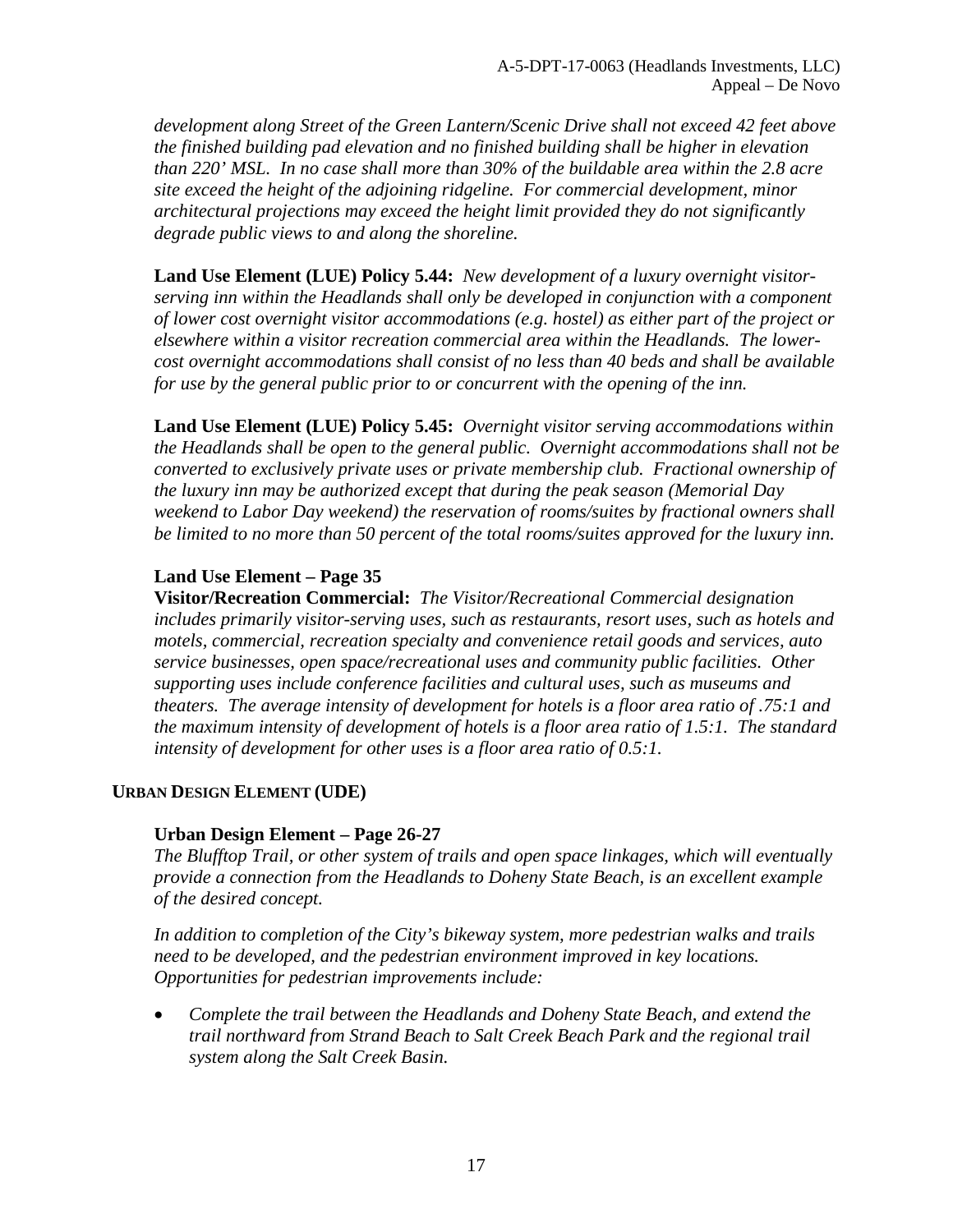A-5-DPT-17-0063 (Headlands Investments, LLC) Appeal – De Novo

> • *Develop a pedestrian trail system on the Headlands that connects the parks, open space, and conservation areas planned for the property as detailed in the Headlands Specific Plan or PDD> Such trails shall provide opportunities to coastal views an access. The trail system shall constitute the Blufftop Trail component for the Headlands.*

### **CONSERVATION OPEN SPACE ELEMENT (COSE)**

*Conservation Open Space Element (COE) Policy 3.12: In the context of any specific project application that provides all of the HDCP elements and only in conjunction with a requirement that the plan can be completed as a whole, a maximum of 6.5 acres of ESHA may be displaced along the slope s of the bowl to accommodate the development within the owl, an d a maximum of 0.75 acres of ESHA located on the Strand bluff face at the southerly boundary of the Strand may be displaced to accommodate development within the Strand. The amount of ESHA permitted to be displaced may be increased as necessary to accommodate construction of a 65-90 room inn, scaled appropriately to the property, within Planning Area 9 provided that lower-cost visitor overnight accommodations are provided consistent with Land Use Element 5.44. The maximum impacts to ESHA identified in this policy do not pertain to or limit vegetation removal necessary to construct and maintain public trails as identified on Figure COS-4.* 

## **Headlands Development and Conservation Plan (HDCP) Local Coastal Program (LCP) Policies: Implementation Plan (IP)**

**Implementation Plan (IP) Section:** *"3.4 Development Regulations/B. Visitor/Recreation Commercial Zoning District/5.*

*3.4 DEVELOPMENT REGULATIONS*

### *B. Visitor/Recreation Commercial Zoning District*

*3. Measurement of Building Height and Maximum Stories* 

*The measurement and height criteria for V/RC buildings shall be as provided in Chapter 9.05.110 except as follows. Building height is defined as the vertical distance, measured from the interior of the building, by which the uppermost portion of the roof extends above either of the following: (i) finished floor, (ii) the finished pad elevation immediately adjoining the structure, or (iii) the ceiling of uppermost level of the basement or subterranean parking structure, whichever is lower.* 

*The site on which the structure is located may have a single or multiple finish pad elevation. Building height shall not be measured from existing grade or natural grade. Figure 3.4.3, Measurement of V/RC Building Height, depicts these measurement criteria.* 

*4. Maximum Intensity of Development*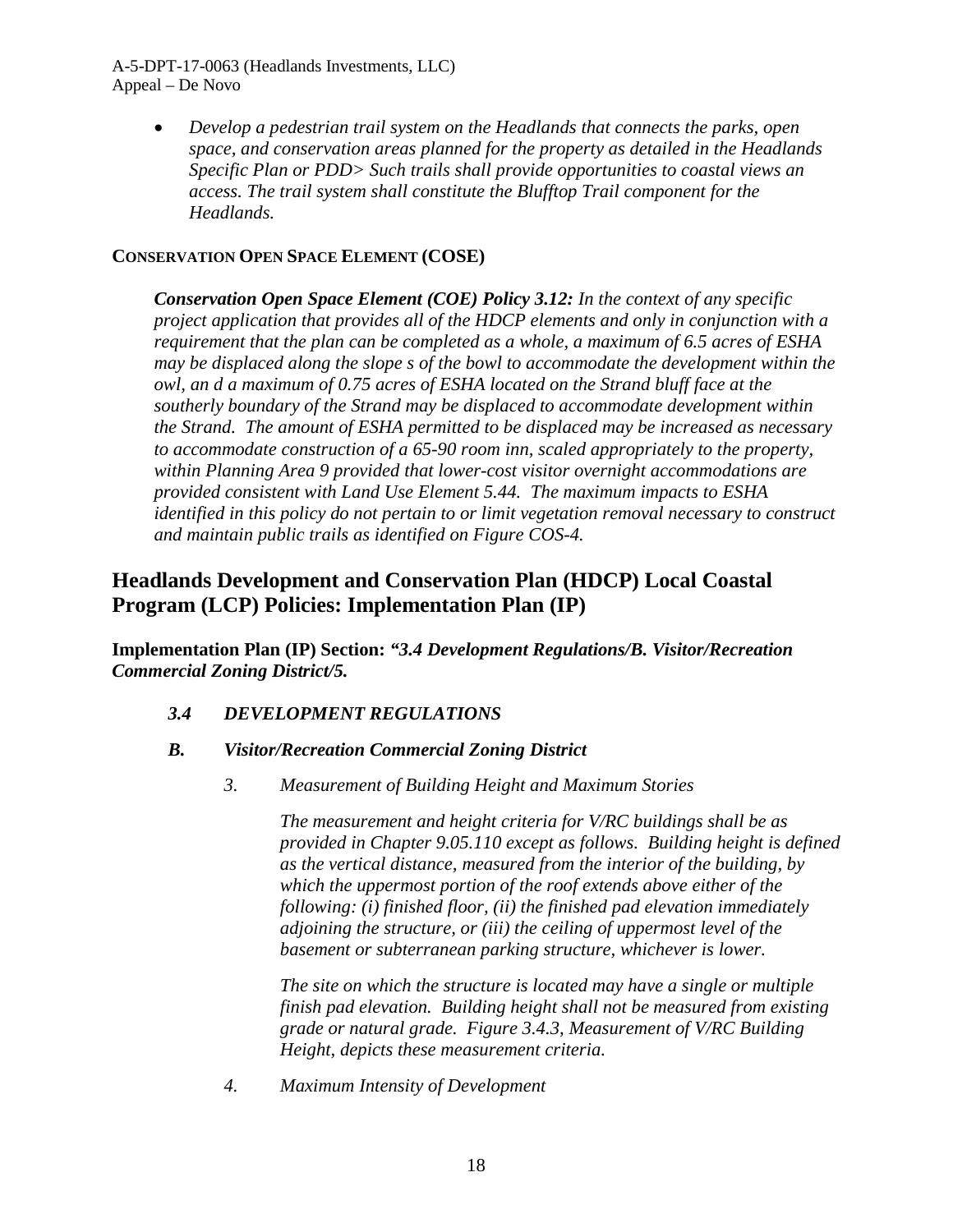*The City General Plan and Section 9.05.210 of the City zoning code permit a maximum Floor Area Ratio (FAR) of 1.75 for commercial projects, which represents an increase above the standard FAR. Projects receive the higher level FAR by demonstrating exceptional design and quality, and by providing public amenities. The HDCP establishes the visitor serving commercial in Planning Area 4 at .57 FAR; Planning Area 9 has a .91 FAR. Both FARs are slightly above the standard levels but significantly below the 1.75 FAR maximum. Provisions contained within this Section 3.0 and Section 4.0 Development Guidelines, qualify for the increased FAR by providing project-wide design standards, architectural guidelines, numerous public recreation facilities, public art, and land use controls designed to create an exceptional project. Each V/RC Planning Area incorporates courtyards, fountains, landscaping, seating areas, public viewing areas, or other amenities that promote a pedestrian environment. The project also includes amenities such as bicycle racks or lockers that reduce dependence on the automobile and encourage alternate forms of transportation.* 

*5. Development Requirements for Planning Area 4* 

*Development of Planning Area 4 shall include the following uses regardless of other development that will occur there:* 

- *a) A 40-bed hostel and Visitor Information Center. The hostel will serve as a lower-cost overnight visitor accommodation and will include a Visitor Information Center that shall provide detailed maps and other information regarding trails, overlooks, open space, parks, beaches and public access thereto, public parking facilities, and other visitor serving recreational and commercial facilities present at the Headlands and in the City of Dana Point and vicinity. Other information may also be provided regarding the biological, historical and cultural aspects of the Headlands, City of Dana Point and vicinity. The hostel and Visitor Information Center shall be constructed and open to the public in accordance with the phasing requirement identified in Section 3.7.C.6. Development Phasing Plan. The Visitor Information Center may be incorporated into the hostel, provided that it is clearly available for use by the general public separate from the hostel. If separate from the hostel, the Visitor Information Center shall consist of a minimum of 800 sq. ft.*
- *b) Six (6) public parking spaces in Planning Area 4 to serve open space visitors shall be required over and above the parking required as part of the V/RC uses in Planning Area 4. The six parking spaces shall serve visitors intending to utilize the public open space in the project. The parking shall be constructed in accordance with the phasing requirements identified in Section 3.7.C.6 Development Phasing Plan.*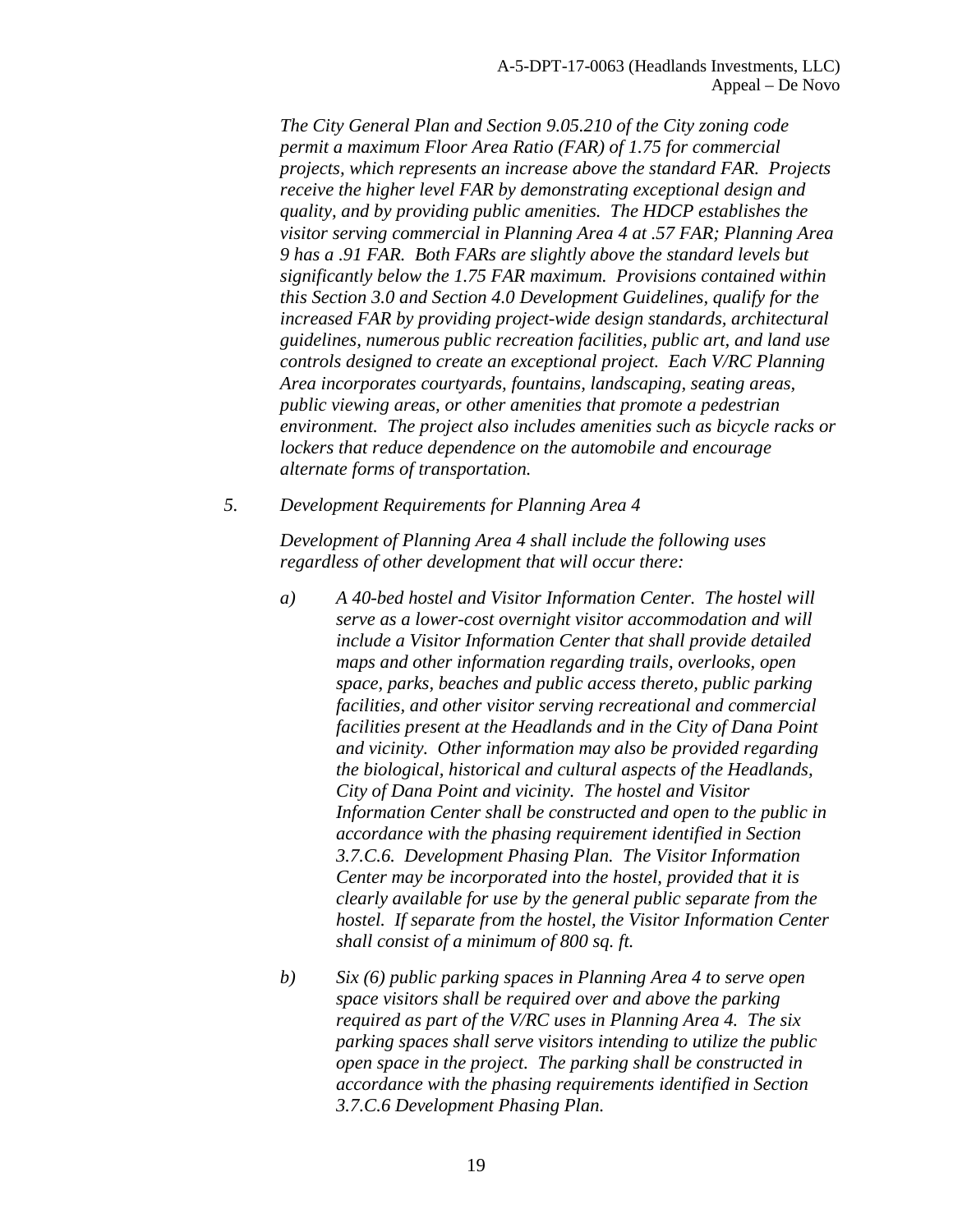*…* 

**Implementation Plan (IP) Policy:** *"3.5 General Development Standards All Districts/A. Access, Parking and Loading"* 

### *3.5 GENERAL DEVELOPMENT STANDARDS ALL DISTRICTS*

### *A. Access, Parking and Loading*

*1. Access, parking and loading regulations within this HDCP shall be provided in Chapter 9.35 of the Zoning Code except for the following:* 

*In addition, six parking spaces in Planning Area 4, accessible from Pacific Coast Highway, shall be provided to exclusively serve open space visitors. The six parking spaces shall be in excess of those necessary to serve the V/RC uses in Planning Area 4 and shall be constructed concurrent with the development of V/RC improvements in Planning Area 4.* 

**Implementation Plan (IP) Section:** *"3.7 Development Review Process/C. Discretionary Approvals and Permits/6. Development Phasing Plan"*

### *3.7 DEVELOPMENT REVIEW PROCESS*

### *C. Discretionary Approvals and Permits*

*…* 

*…* 

*6. Development Phasing Plan* 

*The 40-bed hostel shall be constructed and open to the public prior to or concurrent with the opening of the luxury inn in Planning Area 9.* 

*The Visitor Information Center in Planning Area 4 shall be constructed and open to the public concurrent with the opening of any other commercial development within Planning Area 4.* 

*The six (6) public parking spaces in Planning Area 4 to serve open space visitors shall be constructed and open to the public prior to or concurrent with the opening of any other commercial development within Planning area 4.* 

**Implementation Plan (IP) Section:** *"4.3 Planning Areas"*

## *4.3 PLANNING AREAS*

*Planning Area 4: PCH Visitor/Recreation Commercial (Visitor/Recreation Commercial)*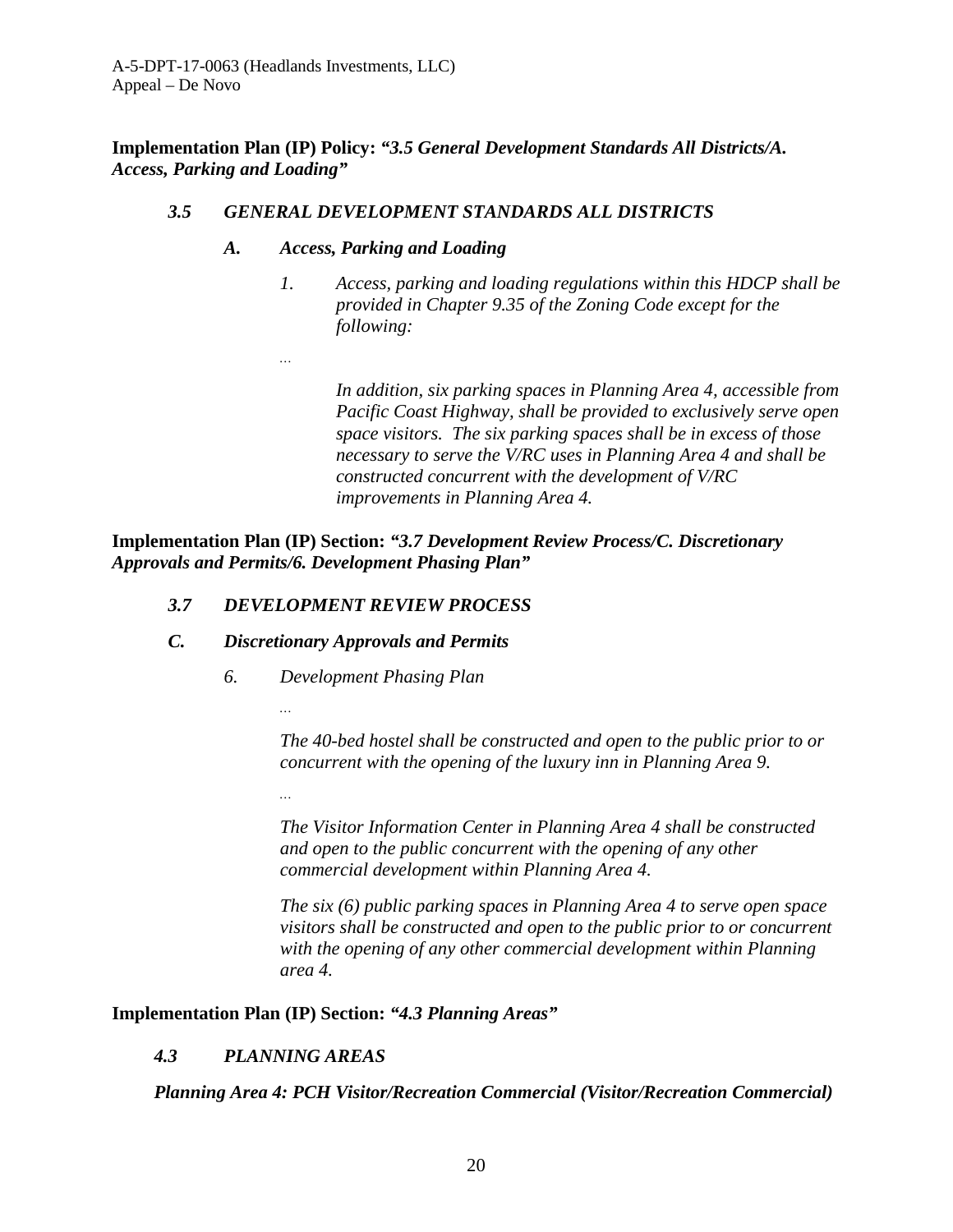*PCH and the Street of the Green Lantern border the 1.6-acre Planning Area 4. This Visitor/Recreation Commercial area complements the adjacent City Town Center, and will attract coastal visitors by providing a variety of commercial and office uses including a Visitor Information Center and can comprise one or more buildings. A maximum of 35,000 square feet will be developed, limited to two stories. The first floor will be limited to retail commercial uses including the Visitor Information Center. Additionally, the second floor can support retail commercial and professional office uses.* 

### *Planning Area 9: Resort Seaside Inn (Visitor/Recreation Commercial)*

*This 2.8-acre site provides a maximum 65-90-room (keys), luxury Seaside Inn, with a public restaurant, amenities and accessory uses. The site fronts the Street of the Green Lantern and Scenic Drive, and complements existing, off-site commercial facilities, such as the Charthouse Restaurant. The site offers dramatic ocean and harbor views. The location, adjacent to the Harbor Point Park, lends itself to public and private functions, encouraging coastal access.* 

### **Implementation Plan (IP) Policy** *"4.6 CIRCULATION PLAN/A. PCH/"A" Street"*

## *4.6 CIRCULATION PLAN*

## *A. PCH/"A" Street*

*Access to the project site from PCH will occur at "A" Street. "A" Street provides primary access to Planning Area 4, PCH V/RC, and Planning Area 6, Upper Headlands Residential. The new intersection shall be constructed by the developer prior to issuance of the first building permit for Planning Area 4 or 6. The proposed intersection will be designed such that the north-bound traffic on PCH can have a continuous green light and not be required to stop for north-bound left turns out of the project. The Developer shall improve the portions of PCH that front the project site to its ultimate design as a major arterial (100-foot ROW). CalTrans requires an encroachment permit to be approved prior to construction. The intersection is projected to meet warrants for a traffic signal.* 

### **IP Policy** *"4.12 DESIGN GUIDELINES/E. Design of the PCH/Visitor Recreation Commercial"*

## *4.12 DESIGN GUIDELINES*

### *E. Design of the PCH/Visitor Recreation Commercial*

- *Create continuous pedestrian activity along the sidewalk edge. Avoid blank walls and other empty spaces along sidewalk frontages.*
- *Parking shall be located to the rear of the building using secondary street access.*
- *A strong relationship to the native landscape shall be portrayed through the use of material and color. Materials such as brick, stone, wood, and stucco are suitable.*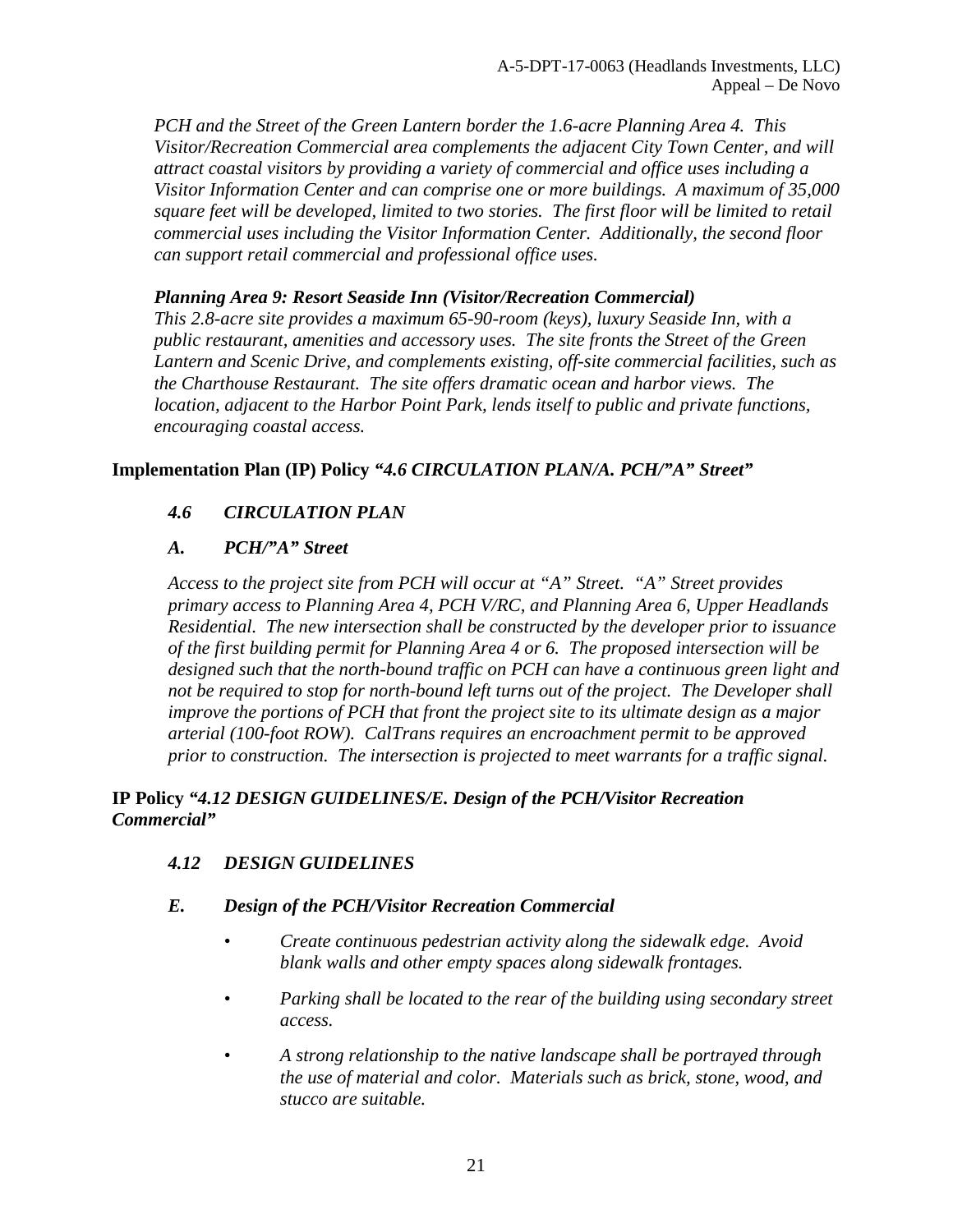*• Simple color schemes with no more than three colors are recommended. Non-reflective surfaces shall be utilized.*

### **Implementation Plan (IP) Table:** *"Table 3.3.1 Land Use Statistical Summary"*

| <b>Land Use</b>                  | Acres | <b>Planning Area</b> | Maximum         |
|----------------------------------|-------|----------------------|-----------------|
| RECREATION OPEN SPACE            |       |                      |                 |
| (REC/OS)                         | 9.9   | $\ddot{\phantom{1}}$ |                 |
|                                  | 5.4   | 3                    |                 |
|                                  | 15.1  | 5                    |                 |
|                                  | 4.3   | <b>8A</b>            |                 |
| <b>SUBTOTAL REC/OS</b>           | 34.7  |                      |                 |
| CONSERVATION OPEN SPACE          |       |                      |                 |
| (CONS/OS)                        | 27.9  | $\overline{7}$       |                 |
|                                  | 6.1   | 8B                   |                 |
| SUBTOTAL CONS/OS                 | 34.0  |                      |                 |
| VISITOR/RECREATION<br>COMMERCIAL |       |                      |                 |
| ( V/RC)                          | 1.6   | $\overline{4}$       | 35,000 sq. ft.  |
|                                  | 2.8   | 9                    | 110,750 sq. ft. |
|                                  | 44    |                      | (65-90 Keys)    |
| SUBTOTAL V/RC                    |       |                      | 145,750 sq. ft. |
|                                  |       |                      | (65-90 keys)    |
| <b>RESIDENTIAL</b>               |       |                      |                 |
| (RES)                            | 25.7  | $\overline{2}$       | 75 lots         |
|                                  | 20.2  | 6                    | 50 lots         |
| SUBTOTAL RES                     | 45.9  |                      | 125 lots        |
| PUBLIC R.O.W.                    | 2.5   | 1, 6, 8A             |                 |

TARLE 331

**Implementation Plan (IP) Table 3.3.2: "***Table 3.3.2 Visitor Recreational Facility Statistical Summary"*

#### **TABLE 3.3.2**

#### VISITOR RECREATIONAL FACILITY STATISTICAL SUMMARY

| <b>Public Facility</b>                | <b>Planning Area</b> | Maximum         |
|---------------------------------------|----------------------|-----------------|
|                                       |                      |                 |
| Nature Interpretive Center            |                      | 2,000 sq. ft.   |
| Public Restrooms/Showers <sup>1</sup> |                      | 2 x 500 sq. ft. |
| Visitor Information Center            |                      | 800 sq. ft.     |

All proposed public visitor facilities shall include public restrooms and public drinking fountains, open to the public at hours to be determined by the appropriate public agency.

<sup>1</sup> Public restrooms and showers shall be constructed at both the north and south ends of Planning Area 1 above Strand Beach.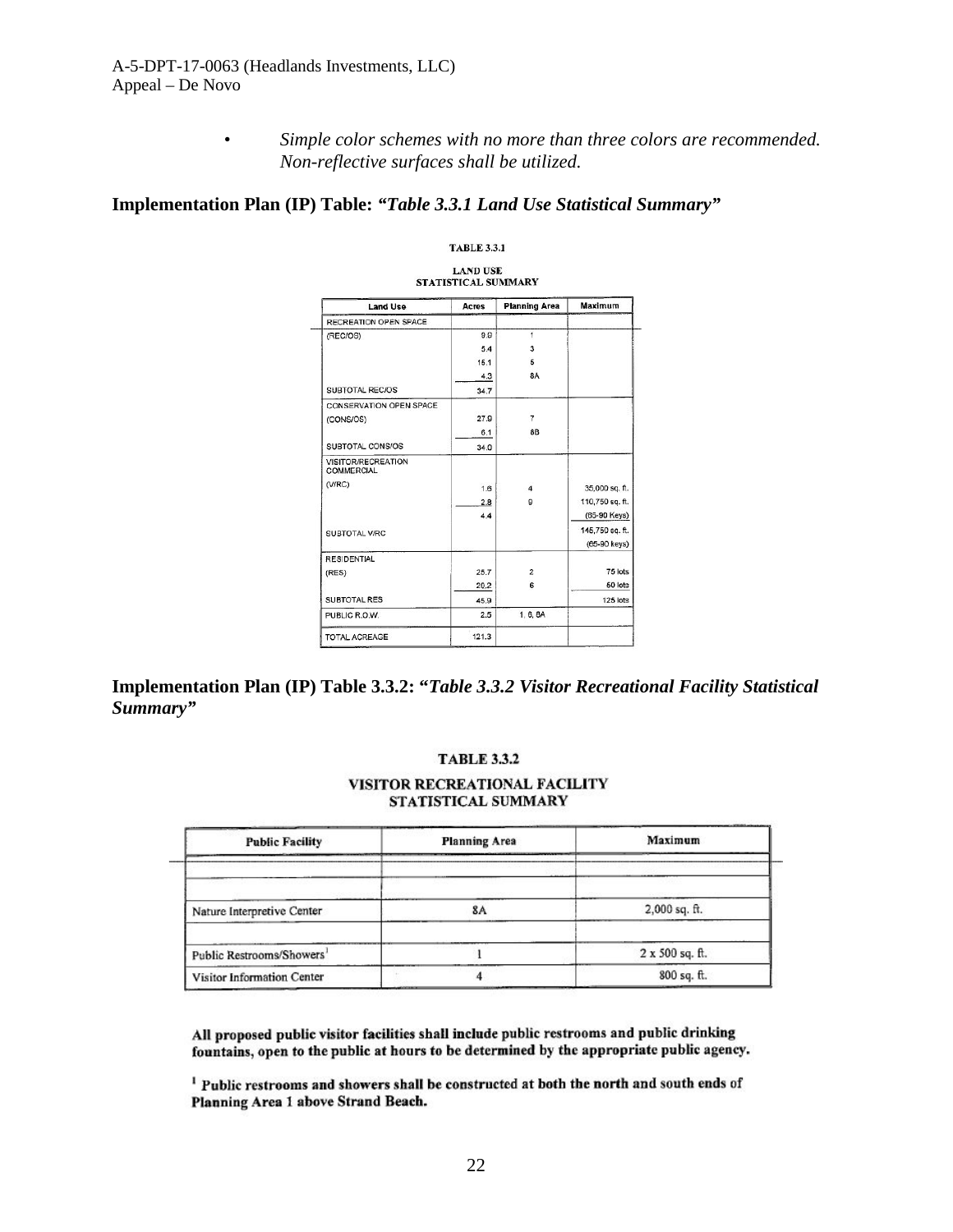## **Implementation Plan (IP) Table 3.4.3** *"Allowable Uses in V/RC Districts"*

### **TABLE 3.4.3**

### **ALLOWABLE USES IN V/RC DISTRICTS**

| <b>LAND USES</b>                                                                                | Planning<br>Area 4 | Planning<br>Area 9               |
|-------------------------------------------------------------------------------------------------|--------------------|----------------------------------|
| <b>Bed and Breakfast Inn</b>                                                                    | P                  | P                                |
| Caretaker's Residence                                                                           | x                  | p <sup>1</sup>                   |
| <b>Clinical Services</b><br>On the second floor, or above or below street level<br>Street Level | P<br>$\mathbf{x}$  | P <sup>1</sup><br>$\mathbf{p}^1$ |
| <b>Commercial Antennas</b>                                                                      | $C^*$              | $C^*$                            |
| Commercial Entertainment Uses                                                                   | x                  | $C^1$                            |
| <b>Commercial Recreation Uses</b>                                                               | P.                 | $P^{I}$                          |
| Cultural Uses                                                                                   | p.                 | P <sup>T</sup>                   |
| Day Care Centers                                                                                | c                  | $C^1$                            |
| Drinking Establishments                                                                         | X                  | $P/C^*$                          |
| <b>Educational Uses</b>                                                                         | P.                 | C <sup>1</sup>                   |
| Food Service Uses, Specialty                                                                    | P.                 | A                                |
| Fractional Ownership                                                                            | p <sup>2</sup>     | P <sup>2</sup>                   |
| <b>Furniture Store</b>                                                                          | C                  | X                                |
| Hostel                                                                                          | P                  | $\mathbf{x}$                     |
| Hotel                                                                                           | P                  | P                                |
| Live Entertainment Uses                                                                         | X                  | $C^{*1}$                         |
| Marine Uses                                                                                     | P                  | X                                |
| Massage Establishments                                                                          | $C^*$              | $C*1$                            |
| Membership Organizations<br>On the second floor, or above or below street level<br>Street Level | $\mathbf{C}$<br>x  | X<br>$\mathbf{x}$                |
| Open Space                                                                                      | P                  | Þ                                |
| Personal Service Uses                                                                           | P.                 | A                                |
| Photographic, Reproduction and Graphic Service Uses                                             | P                  | x                                |

Continued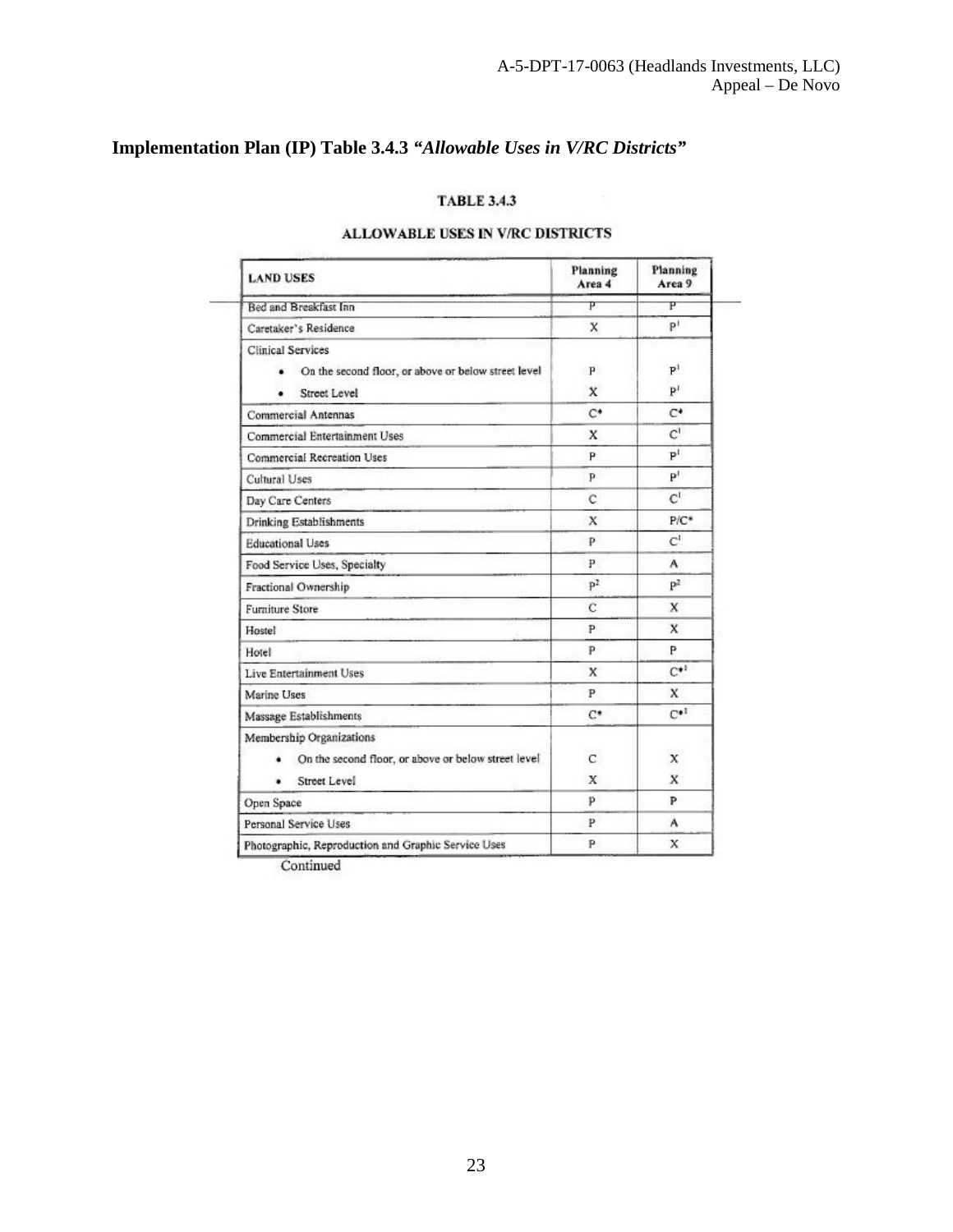#### **TABLE 3.4.3**

#### ALLOWABLE USES IN V/RC DISTRICTS (Continued)

| <b>LAND USES</b>                                          | <b>Planning</b><br>Area 4 | <b>Planning</b><br>Area 9 |
|-----------------------------------------------------------|---------------------------|---------------------------|
| Professional Office Use                                   |                           |                           |
| On the second floor, or above, or below street level<br>٠ | P                         | A                         |
| Street Level                                              | x                         | A                         |
| <b>Recreational Uses</b>                                  | A                         | A                         |
| Restaurant                                                | p                         | $\mathbf{p}$              |
| Restaurant, Take-Out                                      | X                         | x                         |
| Restaurant, Walkup                                        | X                         | $C^1$                     |
| <b>Retail Sales Uses</b>                                  | P                         | A                         |
| Temporary Uses                                            | $T^*$                     | $T^*$                     |
| Video Arcades or Game Rooms                               | X                         | $\mathbf{C}^1$            |
| Visitor Information Center                                | P                         | x                         |

#### **LEGEND:**

| $P = P$ ermitted Use  | $P^*$ = Permitted Use subject to special use standards<br>(see Chapter 9.07 of the Zoning Code).   |
|-----------------------|----------------------------------------------------------------------------------------------------|
| $C =$ Conditional Use | $C^*$ = Conditional Use subject to special use<br>standards (see Chapter 9.07 of the Zoning Code). |
| $T = Temporary Use$   | $T^*$ = Temporary Use subject to special use standards<br>(see Chapter 9.39 of the Zoning Code).   |
| $X =$ Prohibited Use  | $A = Accessory Use$                                                                                |

<sup>1</sup> Allowable uses only if constructed in conjunction with the Seaside Inn<br><sup>2</sup> Prior to the sale of the first Fractional Ownership interest, the property owner shall execute an agreement<br>with the City to provide on-going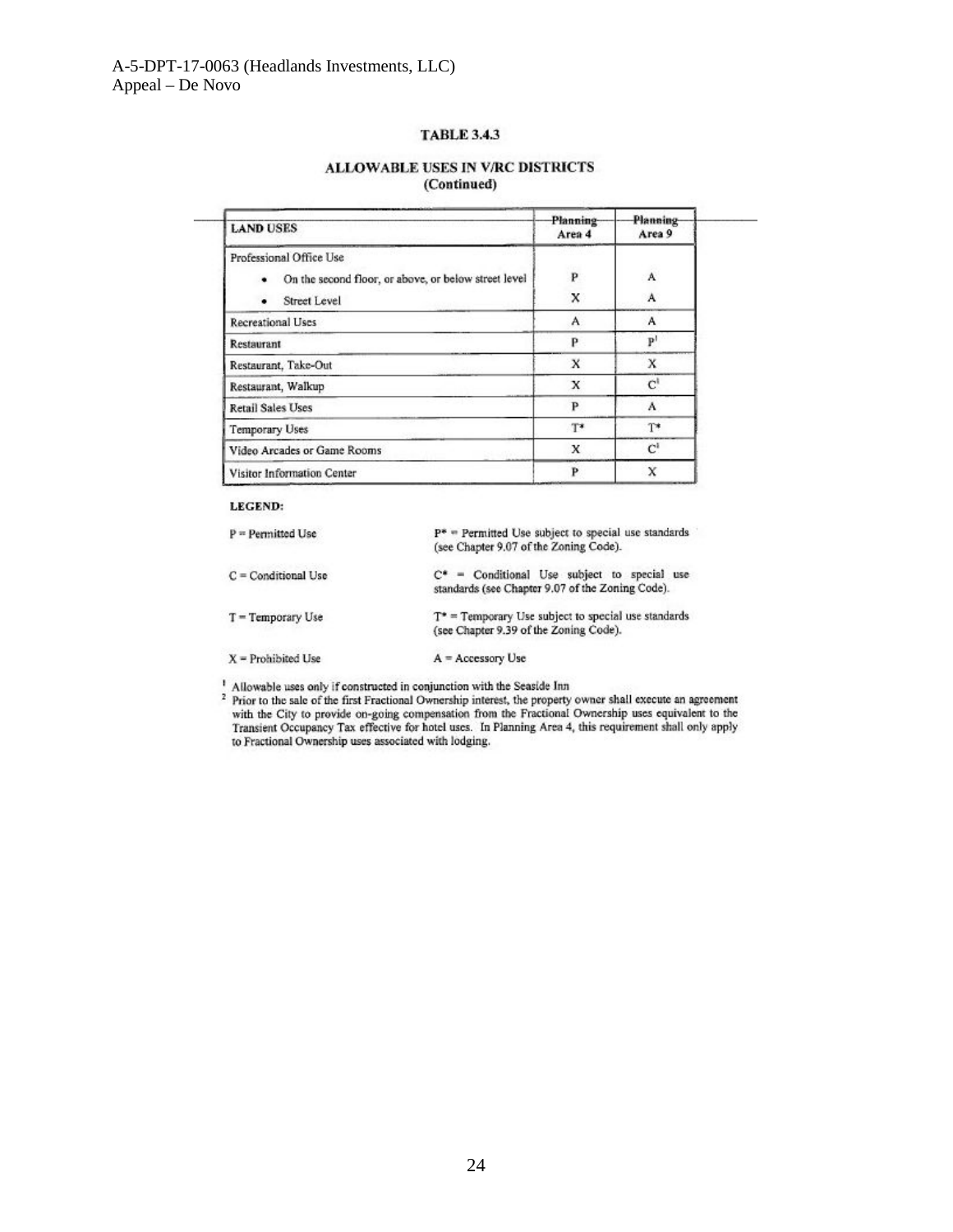### **Implementation Plan (IP) Table:** *"Table 3.4.4 Development Standards for V-RC Districts"*

### **TABLE 3.4.4**

### DEVELOPMENT STANDARDS FOR V/RC DISTRICTS

| <b>Land Uses</b>                                                | Planning Area 4         | Planning Area 9        |
|-----------------------------------------------------------------|-------------------------|------------------------|
| (a) Minimum Lot Size                                            | $5,000$ sq. ft          | 15,000 sq. ft.         |
| (b) Minimum Lot Width                                           | 60-feet                 | 80-feet                |
| (c) Minimum Lot Depth (measured at<br>building set-back lines). | 60-feet                 | 80-feet                |
| (d) Maximum Lot Coverage                                        | 60%                     | 60%                    |
| (c) Maximum Height*                                             | 31-35-feet<br>2 stories | 42-feet**<br>3 stories |
| (f) Maximum allowable gross floor area                          | 35,000 sq. ft.          | 110,750 sq. ft.        |
| (h) Setback From Ultimate Public Street<br>R/W Line             | 10-feet                 | $10$ -feet             |
| (i) Minimum Side Yard Setback                                   |                         |                        |
| <b>Interior Side</b>                                            | $10$ -fect              | 10-feet                |
| Street Side                                                     | $10$ -feet              | $10$ -feet             |
| (i) Minimum Rear Yard Setback                                   |                         |                        |
| Standard                                                        | $10$ -feet              | 10-feet                |
| Adjacent to Alley or Street                                     | $10$ -feet              | $10$ -fect             |
| (k) Minimum Landscape Coverage                                  | 20%                     | 20%                    |
| (I) Minimum Building Separation                                 | 10-feet                 | 10-feet                |

\* This is a maximum potential structural height. This maximum shall be reduced on a case-by-case basis where necessary to assure that public views, as identified on Figure 4.5.3 (Coastal View Opportunities) in Section 4.5 of the Development Guidelines, to and along the shoreline are not significantly degraded.

\*\* The Seaside Inn development along Street of the Green Lantern/Scenic Drive (Planning Area 9) shall not exceed 42 feet above the finished building pad elevation and no finished building pad shall be higher in elevation than 220' MSL. In no case shall more than 30% of the buildable area within the 2.8 acre site exceed the height of the adjoining ridgeline.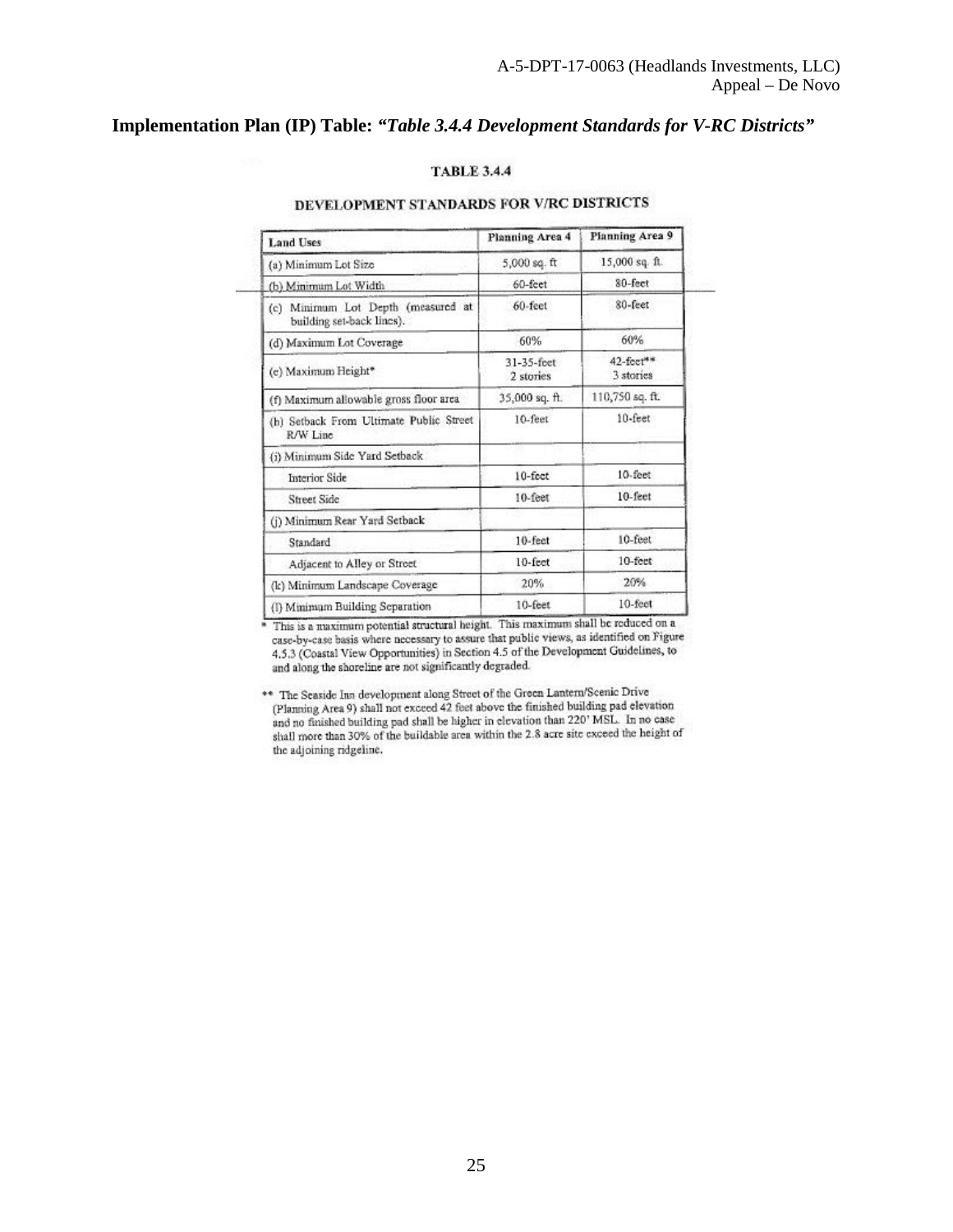### **Implementation Plan (IP) Figure: "***Figure 3.4.3 Building Height Measurement***"**



### **COASTAL ACT PUBLIC ACCESS POLICIES**

Section 30210 of the Coastal Act states, in pertinent part:

*In carrying out the requirement of Section 4 of Article X of the California Constitution, maximum access, which shall be conspicuously posted, and recreational opportunities shall be provided for all the people consistent with public safety needs and the need to protect public rights, rights of private property owners, and natural resource areas from overuse.*

Section 30211 of the Coastal Act states, in pertinent part:

*Development shall not interfere with the public's right of access to the sea where acquired through use or legislative authorization, including, but not limited to, the use of dry sand and rocky coastal beaches to the first line of terrestrial vegetation.*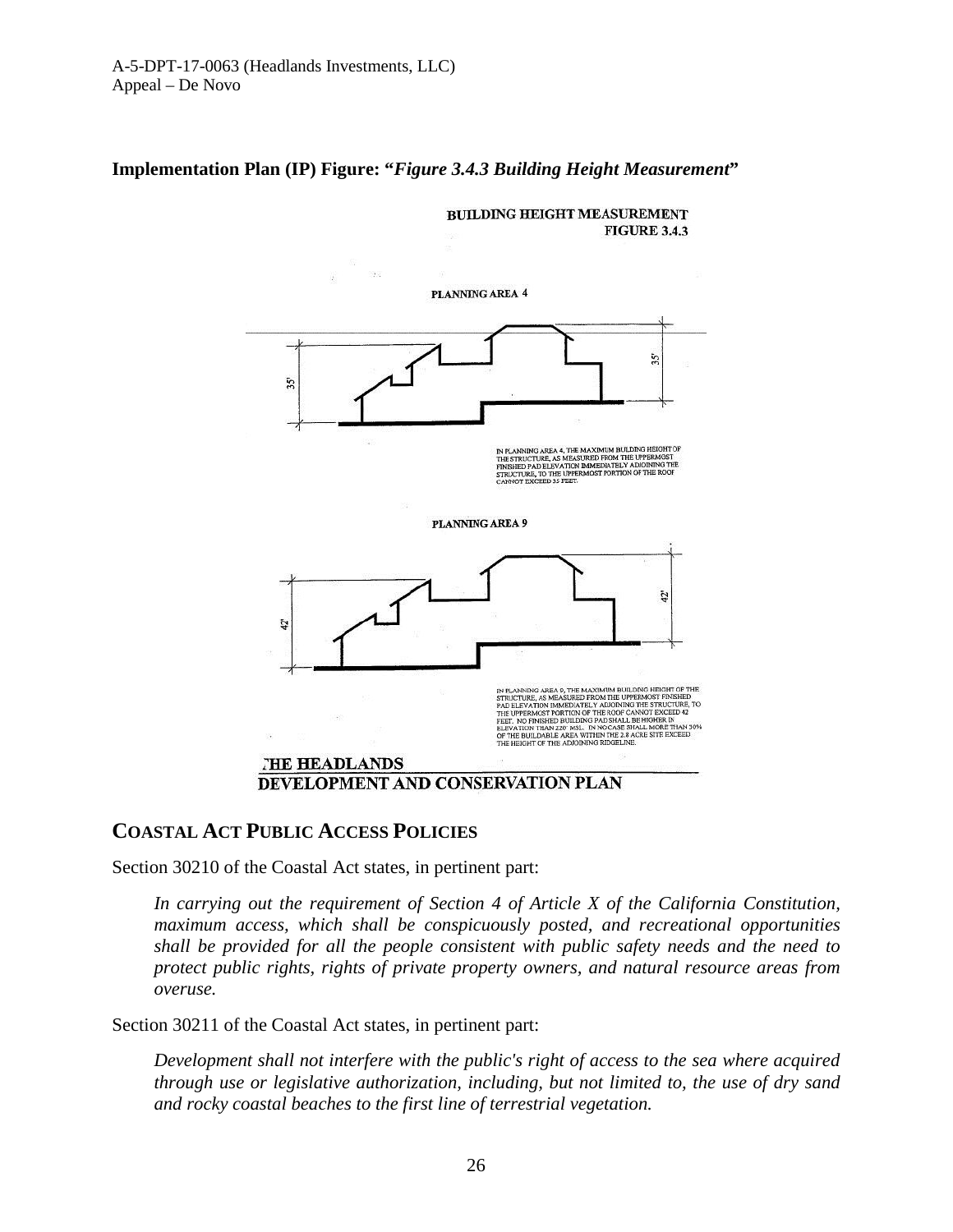## **1. Visitor-Serving Commercial Uses**

The proposed project includes the construction of a two-story, 35,000 square foot visitor serving development, the Wave Resort, that includes a 57-room hotel, a 52-bed hostel, a 4,000 square foot restaurant, a visitor center and a two subterranean level parking garage with 132 parking spaces on the project site known as PA 4 in the HDCP. The hostel, hotel, restaurant and visitor center which are all types of visitor-serving commercial uses. The HDCP allows a maximum lot coverage of 60%; a floor area ratio of 0.57, and a maximum allowable gross floor area of 35,000 square foot, which the proposed project adheres to. While a luxury hotel use is allowed on PA 9, which is not part of the proposed project, the HDCP does not restrict the Headlands area from having more than one hotel, a visitor-serving recreation use. Thus, the proposed hotel use located on PA4 is consistent with the HDCP. In addition, the HDCP requires a 40-bed hostel on PA 4, in order to provide lower-cost overnight accommodations in the area in conjunction with a luxury hotel use in PA 9.

The HDCP requires that the proposed hostel provide a minimum of 40 beds, serve as a lower cost overnight visitor-accommodation, include a Visitor Information Center unless separate from the hostel, and be constructed and open to the public prior to or concurrent with the opening of a hotel on PA 9. As stated, the proposed project does not include development of the hotel on PA 9. The hostel has been designed to be consistent with the policies of the HDCP as the hostel will provide low cost overnight accommodation through the provision of 52 hostel beds (more than the 40-bed minimum) to the public and be opened to the public prior to or concurrent with the opening of the hotel on PA 9 as required by the HDCP. The hostel will have a separate entry for the facility off of Green Lantern, and is proposed to be two-stories.

By providing low cost affordable accommodations through this hostel use, public access opportunities are enhanced for the public to enjoy the coast. In order to ensure that the proposed hostel is available and open to the public prior to or concurrent with the opening of the hotel on PA 9, as well as the proposed hotel on PA 4, the Commission imposes **Special Condition No. 2,** which requires that the hostel be available and open to the public prior to or concurrent with the opening of the hotel on PA 9 and PA 4.

The 52 bed hostel will provide for low cost affordable overnight accommodations as mitigation for the hotel rooms for the luxury hotel to be located on PA 9 and for the hotel in PA 4. Using information from the two California Coastal Commission (CCC) workshops regarding lowercost overnight accommodation led by Commission Staff in 2014 and 2016, the City used the guidance from the CCC workshops that suggests that hotel projects should provide/mitigate at a rate of 25% of the total number of guest rooms, meaning that for every 100 market rate rooms provided 25 affordable units should be provided onsite. Using the total number of hostel beds proposed as the amount of affordable units provided onsite; the hostel will be mitigating the two headland hotel projects at a rate of 35% which is above 25%. This 52-bed hostel serves as mitigation for the two high cost hotels now planned in the Headlands development

Based on Coastal Commission guidance (CCC public workshop staff report dated October 26, 2016) the City analyzed and determined the lower-cost overnight accommodation rate for the proposed hostel. Utilizing the CCC's methodology, the current rate would be set at \$51.86 per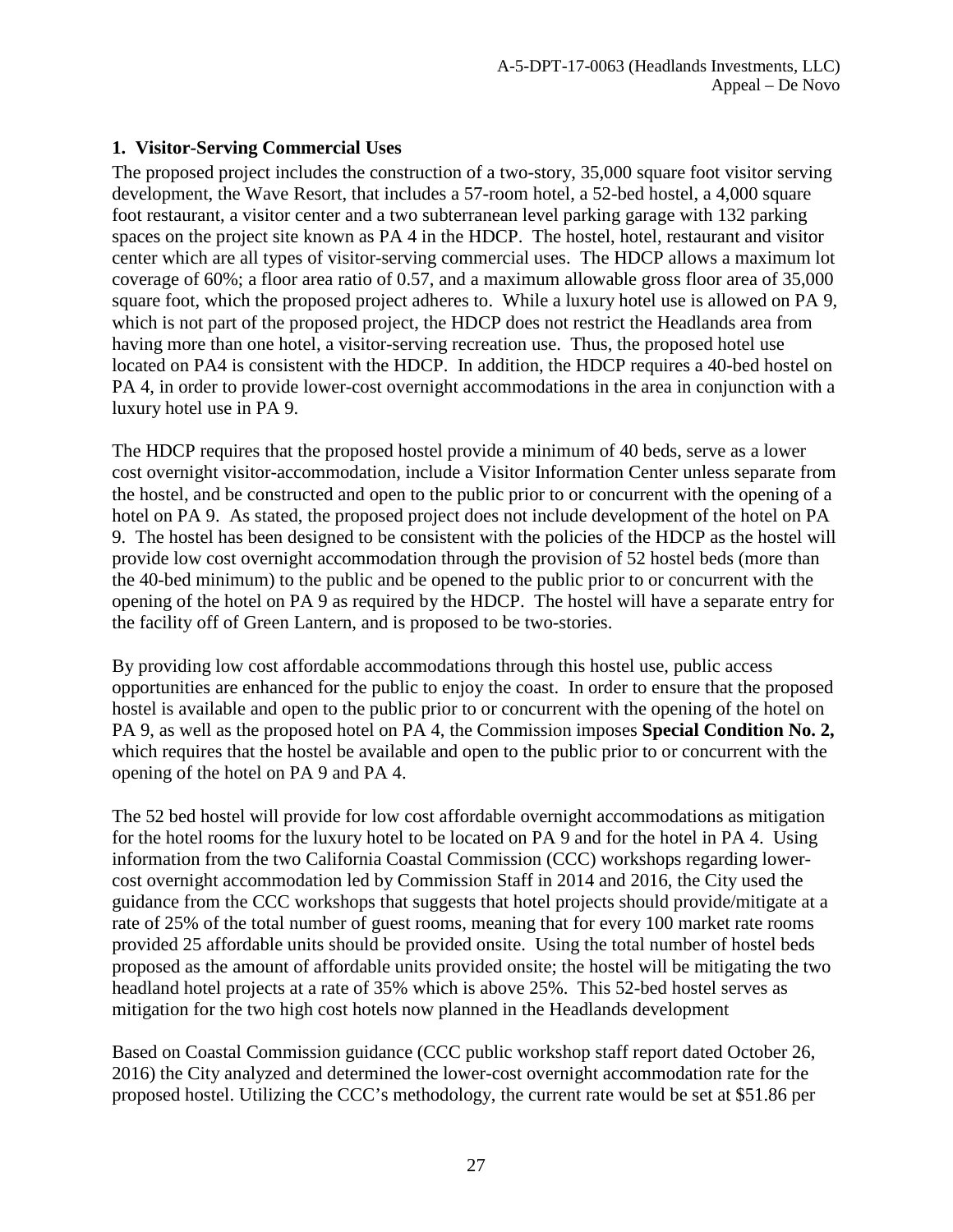A-5-DPT-17-0063 (Headlands Investments, LLC) Appeal – De Novo

night per bed. To ensure the lower-cost overnight accommodation rate accurately reflects current market conditions, the City had imposed a special condition that requires the applicant, at the time of Certificate of Occupancy, to provide an updated analysis consistent with the Coastal Commission guidance from the October 26, 2016 staff report or any subsequent guidance update. Additionally, after the initial rate is established, the applicant/ hostel operator will be required to update the rate and adjust the rate accordingly every three years based on market conditions and report any adjustments to the Community Development Department to ensure compliance. In order to ensure that the hostel rate gets appropriately analyzed routinely, the Commission imposes **Special Condition No. 3,** which requires the applicant to maintain and operate the hostel at a rate for low cost overnight accommodation by reviewing the cost every three years.

The proposed project will include a Visitor Information Center as a functional kiosk within an 800 square foot area separate from the hostel incorporated within the larger 2,100 square foot public plaza area of the hotel on the street level fronting Pacific Coast Highway. The Visitor Information Center will be designed to utilize interactive technology providing coastal, visitorserving, educational, historical, cultural, and general event information, and will also provide seating for visitors. Access information will be made available at the Visitor Information Center and the hotel will provide direct access to the parking area, which provides HDCP required six parking spaces for the trail system where direct access to the trailhead is located adjacent to the site on Shoreline Drive which leads to the Strand Access Point and beach, and additional access via an 8-foot wide sidewalk on Green Lantern. The Visitor Information Center will enhance public access opportunities by providing the public a place where access information is available.

The applicant has stated that directional signage to the trails associated for public use have been installed in the area outside of the project site which clearly identifies the paths meant to provide public access. However in order to ensure that the public is aware of the nearby and adjacent public access opportunities from the project site, a public access sign plan is necessary. Currently at this time, no such plan has been provided. Thus, the Commission imposes **Special Condition No. 4**, which requires the applicant to submit a coastal public access sign plan identifying the location of the visitor-serving/coastal access directional signage.

### **2. Parking**

Based upon the City's Zoning Code, 129 parking spaces are required for the project (57 parking spaces for the hotel, 40 parking spaces for the restaurant, 19 parking spaces for the restaurant deck Dining, 7 parking spaces for the hostel (*see* discussion below regarding the "requirement" of 7 parking spaces for the hostel) and 6 parking spaces for Open Space Visitors). The applicant is proposing 130 standard parking spaces, so the number of standard parking spaces exceeds the amount of parking required by the LCP. The project also incorporates a total of 44 tandem parking spaces, which can be used by employees, hotel guests, visitors, patrons and trail visitors. The use of tandem parking is appropriate for this type of visitor serving use as it has fluctuating parking demands. Thus, a grand total of 174 parking spaces (130 standard parking spaces + 44 tandem parking spaces  $= 174$ ) will be provided on site, which is 45 parking spaces over the required amount (129 parking spaces) or 35% over the required amount.

Within these 130 standard parking spaces, 7 are proposed specifically to meet the demands of the hostel use. The HDCP refers back to the City's Zoning Ordinance for parking standards;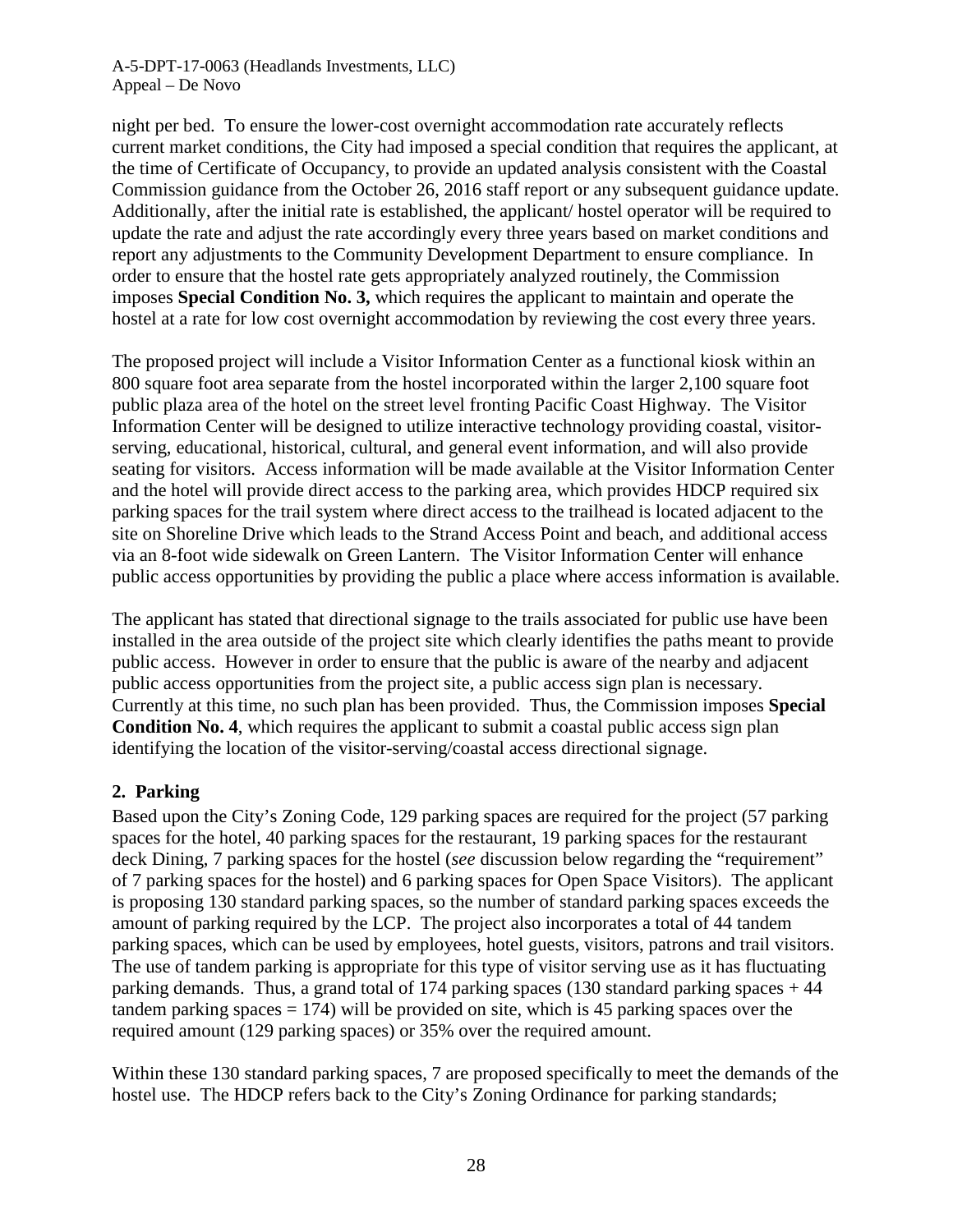however, there are no parking standards for a hostel. In order to determine the appropriate number of parking spaces for the hostel, the City indicated that it did three things to determine the parking necessary for the hostel: 1) the City looked at uses in the parking section of the Zoning Ordinance that are similar in function to a hostel use, like a bed and breakfast use; 2) the City looked at the previous approval of a hostel use on the site approved by the City that required 7 parking spaces (the approval was not appealed but has expired and is no longer valid); and 3) the City contacted hostels from Los Angeles to San Diego and determined that the vast majority had fewer than 7 on-site parking spaces or no parking at all. According to the surveyed hostel operators, most people do not arrive at their facilities by private vehicle, as public transportation is the more common method of travel for hostel visitors. The City also determined that the parking requirement for hostels more closely resembles the requirement for a Bed and Breakfast, which is 1 space per guest room, plus 2 additional spaces. Parking was thus calculated on the basis of 1 space per guestroom for 5 guestrooms (at the time, the City counted five rooms in the hostel), plus 2 additional spaces, for a total of 7 parking spaces.

The project as a whole provides a total of 174 on-site parking spaces, which is 45 more spaces than required by the LCP, according to the City. The applicant has stated that a Parking Management Plan for the utilization of the tandem and valet parking will also be implemented in order to manage on-site parking so that the maximum number of vehicles can be accommodated in the parking garage. A Tandem Parking Program will be implemented as well that includes provisions for periodic monitoring and reporting to identify any issues associated with the program and to adjust the program as necessary to address any such issues. Therefore, the project provides more parking than required and provides an ample amount of additional parking if necessary for the hostel use, whose parking was calculated, based on a similar use (Bed and Breakfast) and based on a previous hostel approval onsite and parking required for similar hostel developments in Southern California and is thus consistent with the HDCP.

### **Conclusion**

As conditioned, the Commission finds that the proposed project is consistent the public access protection policies of the City's LCP. The proposed project, as conditioned, is also consistent with the public access and recreation policies of the Coastal Act.

## <span id="page-28-0"></span>**D. SCENIC AND VISUAL RESOURCES**

**HEADLANDS DEVELOPMENT AND CONSERVATION PLAN (HDCP) LOCAL COASTAL PROGRAM (LCP) POLICIES: LAND USE PLAN (LUP)**

## **LAND USE ELEMENT (LUE) GOAL 5: PROVIDE FOR THE DEVELOPMENT OF THE HEADLANDS IN A MANNER THAT ENHANCES THE CHARACTER OF THE CITY AND ENCOURAGES THE PROTECTION OF THE NATURAL RESOURCES OF THE SITE.**

**Land Use Element (LUE) Policy 5.13**: *Create new public view and coastal access opportunities by establishing additional public shoreline access, an integrated, on-site public trail system, and coastal recreational facilities. (Coastal Act/30212, 30222, 30251)*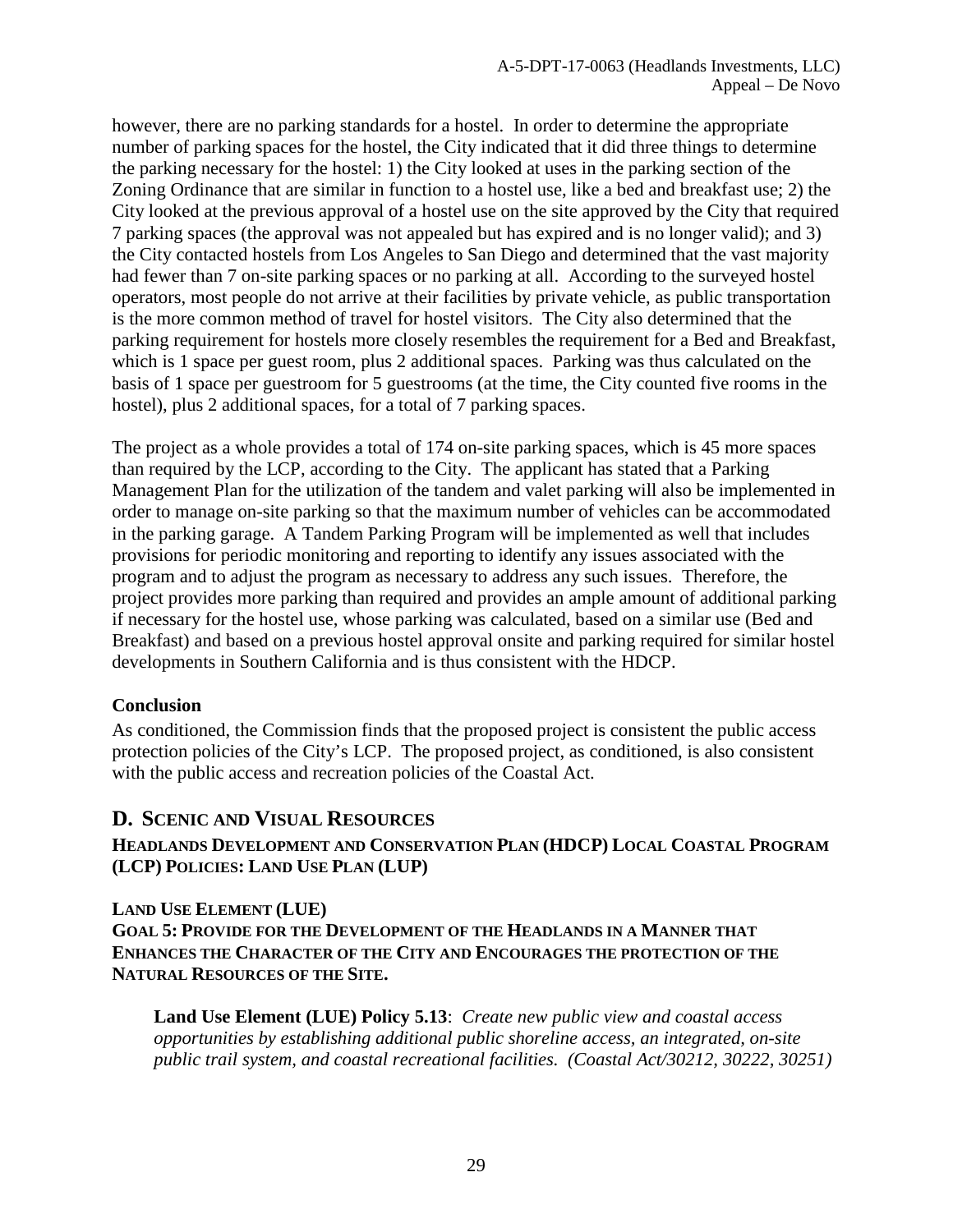**Land Use Element (LUE) Policy 5.23**: *Enhance the visual quality of the Headlands by providing high quality development with appropriate landscaping. (Coastal Act/30251)*

**Land Use Element (LUE) Policy 5.26:** *Zoning and development regulations shall detail the location and extent of public coastal view opportunities (i.e. unobstructed view, intermittent view or no view) that will be established for designated public open space and trail areas which shall, at minimum, conform with the public view opportunities identified on Figure COS-4, Figure COS-5, and Figure COS-5a in the Conservation Open Space Element. (Coastal Act/30251).* 

**Land Use Element (LUE) Policy 5.27:** *Maximum building heights for each zoning district shall be established that prevent significant adverse impacts to public views to and along the coast from, at minimum, the public view opportunities identified on Figure COS-4, Figure COS-5, and Figure COS-5a in the Conservation Open Space Element. Applications for land divisions and/or grading shall establish finished grades such that structures constructed to the maximum building heights identified for each zoning district shall not significantly adversely impact the public views identified in this policy (Coastal Act/30251)*

**Land Use Element (LUE) Policy 5.28:** *Submittals for tentative tract maps and coastal development permits for development proposed within any public viewshed identified on Figure COS-4, Figure COS-5, and Figure COS-5a in the Conservation Open Space Element, shall include a visual impact analysis to demonstrate that the public coastal view opportunities designated pursuant to Policy 5.26 shall be established and maintained. (Coastal Act/30251)* 

**Land Use Element (LUE) Policy 5.29:** *New development shall include an inventory of the plant and animal species present on the project site. If the initial inventory indicates the presence or potential for sensitive species or habitat on the project site, a detailed biological study shall be required. New development within or adjacent to ESHA shall include a detailed biological study of the site. Any coastal development permit application for the Headlands submitted on or prior to two years from the date of effective certification of LCP Amendment 1-03 by the Coastal Commission, shall utilize the ESHA delineation (for upland habitat purposes) identified by the California Coastal Commission in its January 2004 approval, with suggested modifications, of the HDCP and not require additional species surveys; for applications submitted thereafter an updated or new detailed biological study shall be required. (Coastal Act/30240)* 

**Land Use Element (LUE) Policy 5.40:** *The height of structures shall be limited to minimize impacts to visual resources. The maximum allowable height for the residential development in the Strand shall be 28 feet above finished grade, and at the upper Headlands shall be 18 feet above finished grade. Chimneys and rooftop antennas may be permitted to extend above the permitted height of the structure provided they do not significantly degrade public views to and along the shoreline. Finished grades shall be set such that any structure constructed to the full height limit plus any chimneys and rooftop antennas shall not significantly degrade public views to and along the shoreline. The*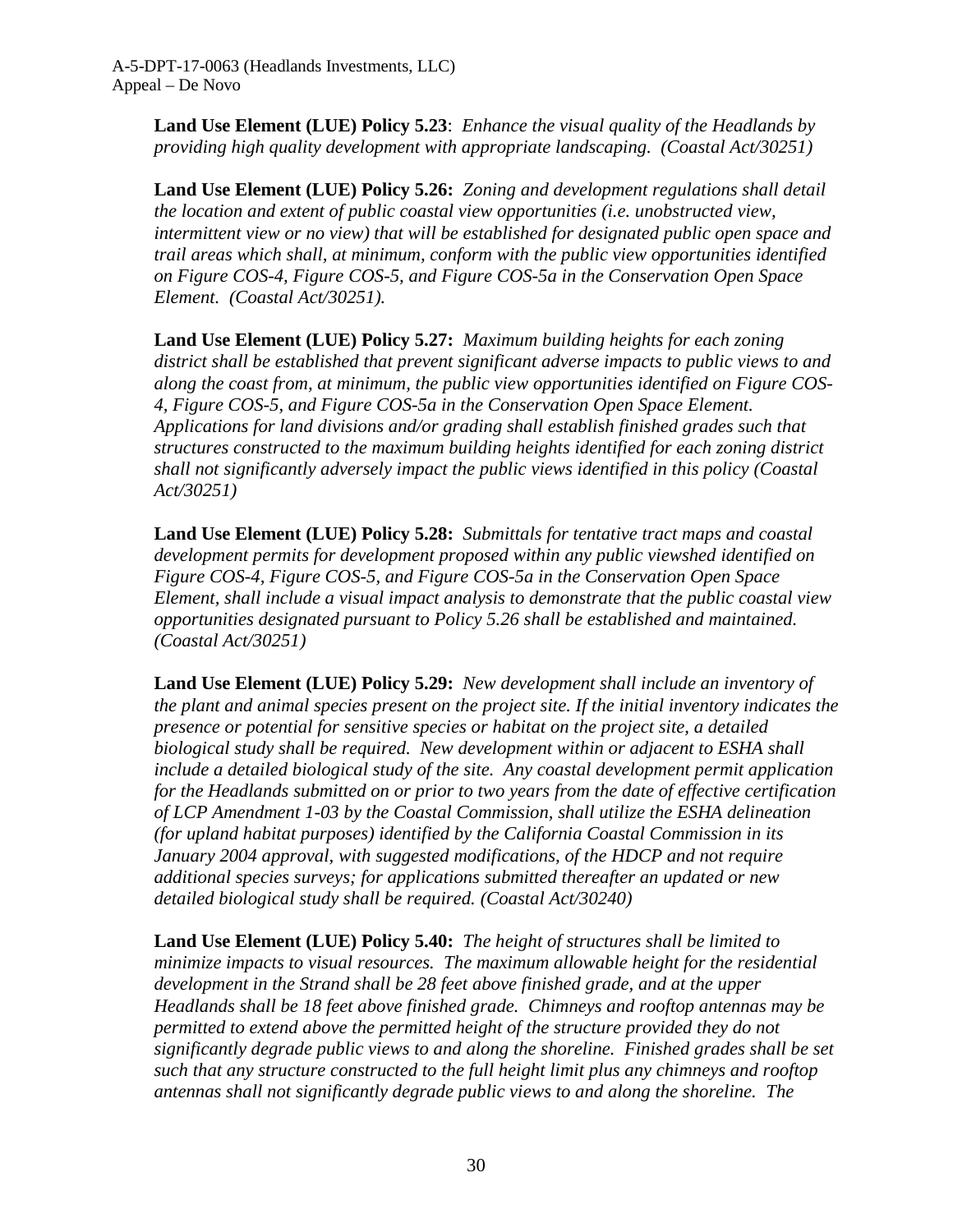*commercial development along Pacific Coast Highway shall have a maximum allowable height of 40 feet above existing grade, 32-35 feet above finished grade. The Seaside Inn development along Street of the Green Lantern/Scenic Drive shall not exceed 42 feet above the finished building pad elevation and no finished building pad shall be higher in elevation than 220' MSL. In no case shall more than 30% of the buildable area within the 2.8 acre site exceed the height of the adjoining ridgeline. For commercial development, minor architectural projections may exceed the height limit provided they do not significantly degrade public views to and along the shoreline.* 

**Land Use Element (LUE) Policy 5.41:** *Signs shall be designed and located to minimize impacts to visual resources. Signs approved as part of commercial development shall be incorporated into the design of the project and shall be subject to height and width limitations that ensure that signs are visually compatible with surrounding areas and protect scenic views. Roof signs, pole signs, projecting signs shall not be permitted.* 

### **URBAN DESIGN ELEMENT (UDE)**

### **Urban Design Element – Page 15-16**

*The landforms of the Dana"Point" promontory and coastal bluffs are the most prominent natural features of the City. They are visible from the region's coastline and coastal hillsides from a distance up to 30 miles. Public views from the public pedestrian access to the bluffs shall be established as they will become significant public resources and enhance the natural setting of Dana Point.* 

*The following Urban Design policies and concepts will guide the development of the Headlands and shall be used as a standard of review for Local Coastal Program purposes:* 

- o *Limit alteration of existing topography of the Headlands to accommodate a development program consistent with the General Plan and Headlands Specific Plan or PDD.*
- o *Require setbacks of buildings and site improvements from the bluff faces, as set for the in the policies of the General Plan/Local Coastal Program Land Use Plan and the Specific Plan or PDD, which will ensure public and structural safety, consistent with detailed and site specific geotechnical report recommendations.*
- o *Encourage building forms that maintain a low profile and tat are visually integrated with the landforms.*
- o *The significance of and treatment of existing ridges, knolls, canyons and vegetation on the Headlands and bluffs shall be determined in the Headlands Specific Plan or PDD.*
- o *Require all private development and public improvement proposals which have potential to impact public views of the Headlands and bluffs to submit detailed studies of view impacts. All development along the City's coastline, as well as*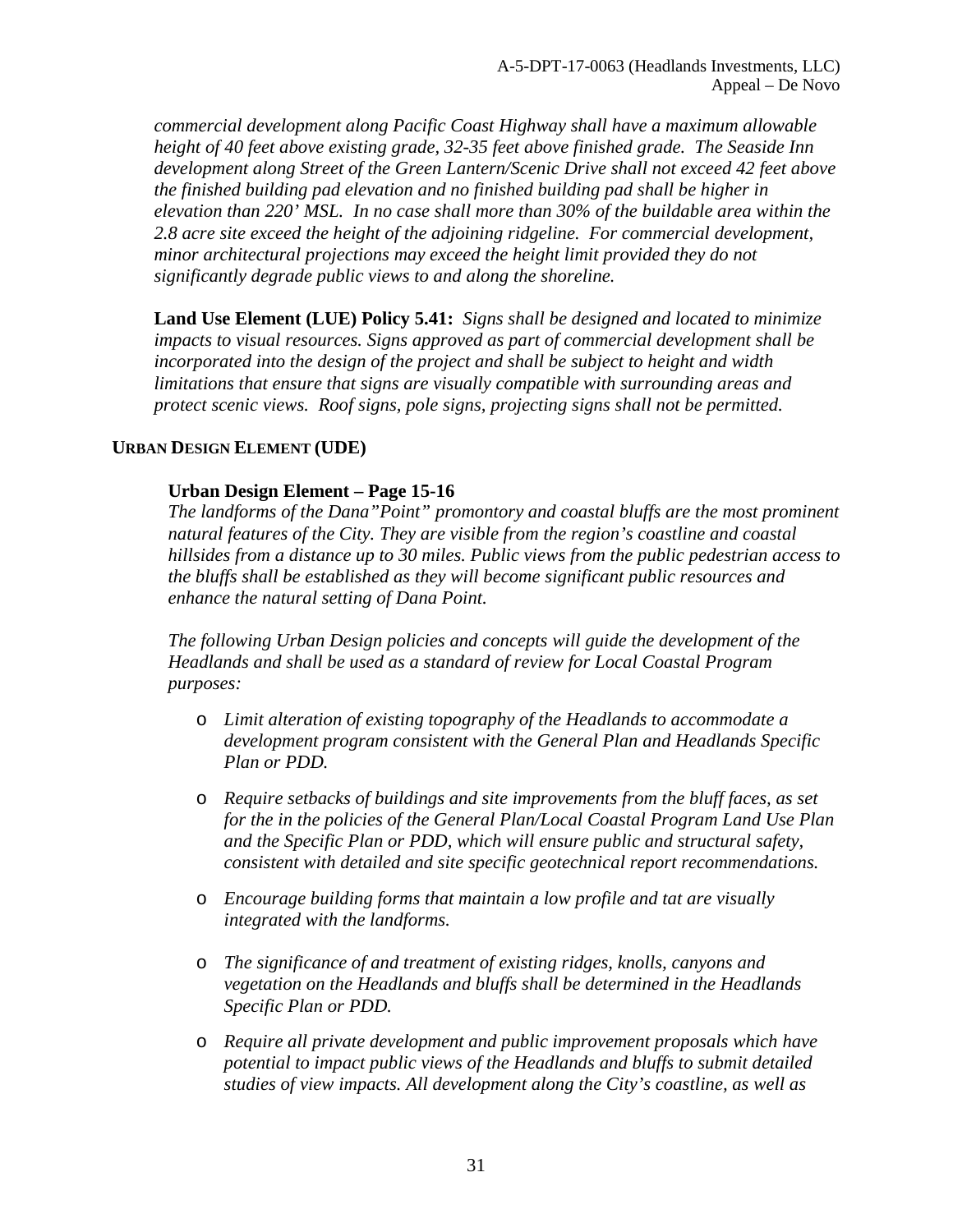*several locations in the Dana Point Town Center and Monarch Beach areas, have the potential to affect public views of the Headlands and bluffs.* 

o *Encourage public access to coastal resources by developing Visitor/Recreation Commercial facilities and Recreation/Open space areas (Including visitor-serving recreational facilities) that provide direct linkages to public parks, open space, the coastline, and the Strand Beach.* 

## **Urban Design Element – Page 58 The Headlands**

*The Dana "Point" portion of the Headlands is one of the most significant landforms in the City. The primary Urban Design goal shall be to preserve the Dana "Point" area, including its coastal bluffs, and develop a coastal trail system on the plateau that rises approximately 180-215 feet above the Pacific to create extraordinary public view opportunities. As stated in the Land Use element, it is this area of the property – the Dana "Point," the coastal bluffs, and the coastal plateau – that is commonly referred to as the "Headlands." Urban Design objectives for development on the Headlands are:*

- o *Create public open space amenities, walkways, and a trail system within the Headlands that can ultimately be connected to the Blufftop Trail to the south, and the Salt Creek Beach Park to the north.*
- o *Preserve the relative height and visual prominence of the ridge top and designate the hilltop area near Pacific Coast Highway for public park, public trail, and permanent open space uses.*
- o *Develop a landscaped open space corridor consistent with existing corridors along Pacific Coast Highway.*
- o *Future buildings on the Headlands should be carefully integrated with surrounding development and maintain a visual profile that limits disruption of public ridgeline views from Dana Point Harbor and public parks.*
- o *Emphasize a creative use of appropriate materials when designing public facilities, such as visitor-serving recreational facilities trails and walkways.*
- o *Drought tolerant and non-invasive species shall be utilized throughout the project site. Native species shall be utilized in all areas, including the South Strand Vista Park area designated for habitat revegetation, with the exception of the following: the Seaside Inn, PCH Commercial, residential lots, Home Owners Association ("HOA") maintained common areas and slopes (residential plan areas only) and the remainder of Strand Vista Park not reference above.*
- o *Provide a strong connection with the ocean through the inclusion of coastal access and ocean view preservation.*
- o *Design all public beach accessways and surrounding development in a manner that conspicuously invites and encourages maximum public use of the accessways, beach and other public facilities.*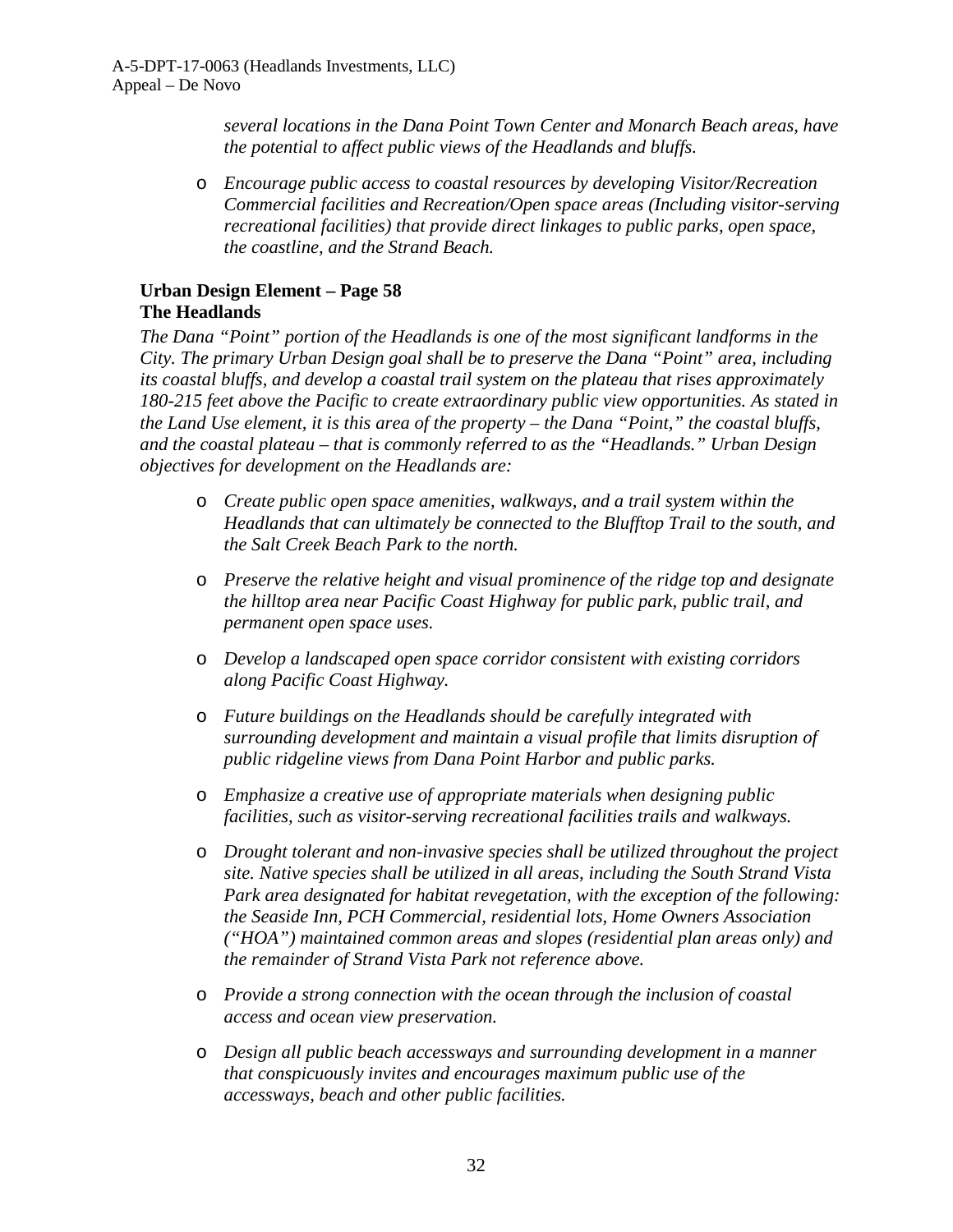A large hill that is taller than the proposed development is located at the rear of the development and the project has been designed so that it contours with the natural slope in order to reduce the overall massing and scale of development and to be at or below the maximum height limit. The proposed project fronts Pacific Coast Highway, which is designated as a scenic highway, but there are no specific public views identified in this particular stretch. The proposed retaining walls are located behind the building and obscured form view. While no views may be specifically identified, nonetheless, the project has been designed so follow the natural slope of the area and thus will not obstruct any public views from the designated scenic highway.

The HDCP allows a maximum height of 31-35 feet with a maximum of two stories [levels]. The project site is not flat and there is an approximately twenty-foot grade difference between the north and south ends of the site, so there are varying finished pad elevations on the site, and two subterranean levels (not stories) for the parking garage. The City-approved development includes no more than two stories above any basement level in any location, and the development does not exceed the 35-foot height limit and is thus consistent with the HDCP.

Where the building might appear to be a four-level structure (as viewed from the corner of the Street of the Green Lantern and Pacific Coast Highway), it is actually a two-story portion of the structure set behind another lower two-story portion of the structure that has a much lower grade/elevation. So while there are multiple levels in the structure, at no point are there more than two stories stacked above the basement levels (which are not stories). The building has been designed so that there are no more than two stories stacked on top of the basements, even at the entry points into the subterranean parking garage.

### **Conclusion**

As conditioned, the Commission finds that the proposed project is consistent the scenic and visual resource policies of the City's LCP.

## <span id="page-32-0"></span>**E. MARINE RESOURCES/WATER QUALITY**

## **HEADLANDS DEVELOPMENT AND CONSERVATION PLAN (HDCP) LOCAL COASTAL PROGRAM (LCP) POLICIES: LAND USE PLAN (LUP)**

### **LAND USE ELEMENT (LUE) GOAL 4: ENCOURAGE THE PRESERVATION OF THE NATURAL ENVIRONMENTAL RESOURCE OF THE CITY OF DANA POINT.**

**Land Use Element (LUE) Policy 4.4:** *Preserve, maintain, enhance, and where feasible restore marine resource areas and coastal waters. Special protection shall be given to areas and species of special biological or economic significance. Sustain and where feasible restore general water quality and biological productivity as necessary to maintain optimum populations of marine organisms and for the protection of human health. (Coastal Act 30230)*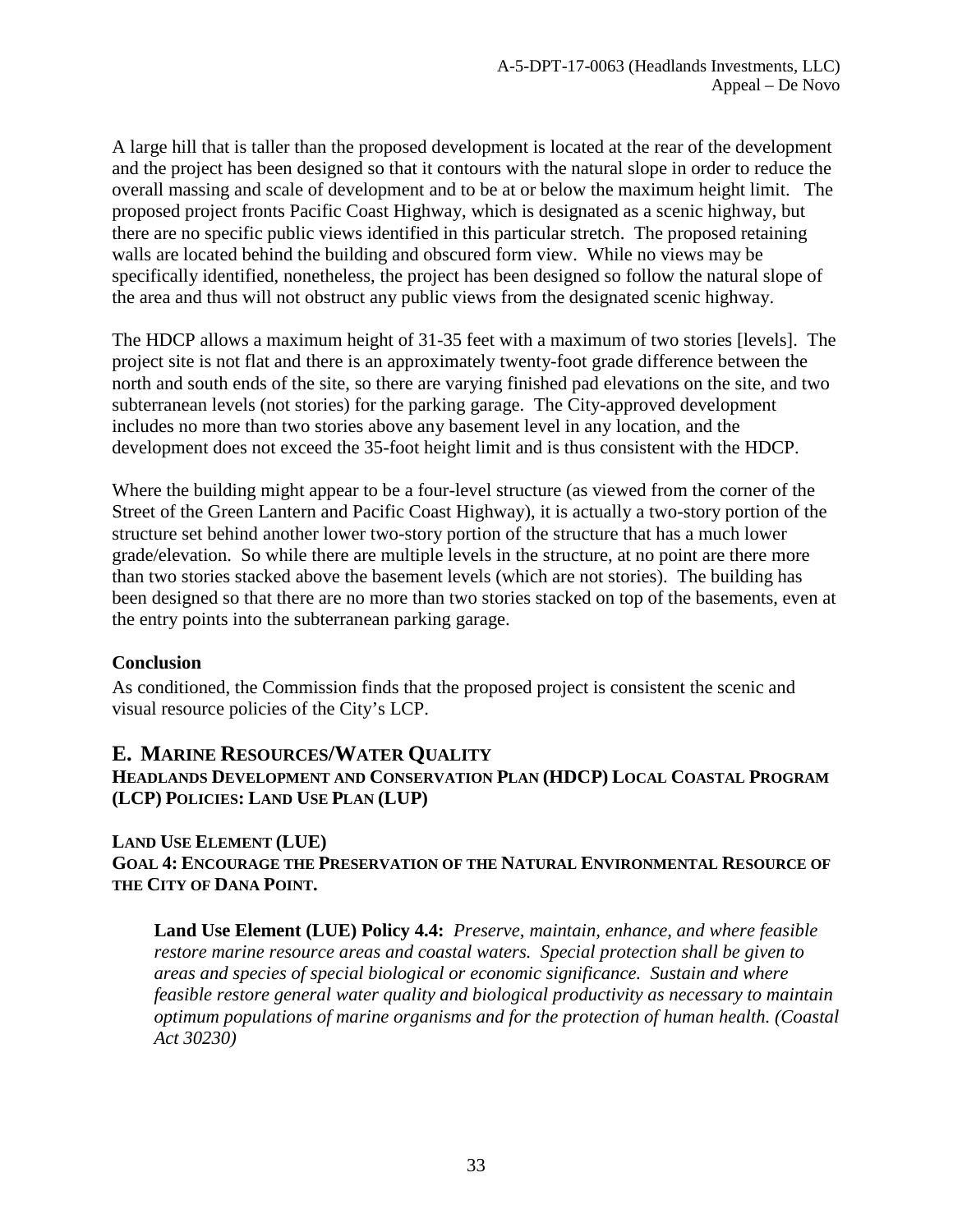### **LAND USE ELEMENT (LUE) GOAL 5: PROVIDE FOR THE DEVELOPMENT OF THE HEADLANDS IN A MANNER THAT ENHANCES THE CHARACTER OF THE CITY AND ENCOURAGES THE PROTECTION OF THE NATURAL RESOURCES OF THE SITE.**

**Land Use Element (LUE) Policy 5.24:** *Protect the quality of coastal waters and human health by minimizing the potential for harmful impacts from storm water runoff. (Coastal Act/30230, 30231)* 

**Land Use Element (LUE) Policy 5.25:** *Minimize drainage impacts to the Dana Point Marine Life Refuge and Laguna Niguel Marine Life Refuge. (Coastal Act/30230, 30231)* 

**Land Use Element (LUE) Policy 5.43:** *In conjunction with the development of a luxury inn at the Headlands, the developer shall install water quality best management practices, including structural best management practices that shall treat runoff from the development site as well as at least 17 acres of off-site developed area.*

### **CONSERVATION OPEN SPACE ELEMENT (COSE) GOAL 1: CONSERVE AND PROTECT SURFACE WATER, GROUNDWATER AND IMPORTED WATER RESOURCE.**

### **The Headlands Water Quality Program**

*Although portions of the Headlands have been previously developed, specifically the mobile home park in the Stand area, the greenhouses and related improvements in the Upper Headlands and several public streets, the storm water conveyance systems that are currently in place are in a state of disrepair. Moreover, no water quality Best Management Practices ("BMPs") in the form of structural devices are in place to prevent or mitigate water quality impacts to the Pacific Ocean or Dana Point Harbor. In addition, existing urban development adjoining and within the same drainage basins the Headlands are not currently served by such BMPs.*

*The City of Dana Point recognizes impacts can occur to coastal waters from both storm water runoff and "nuisance" runoff from urban areas. Therefore, it is of utmost importance that any Headlands project be designed to incorporate effective Site Design, Source Control and Treatment Control. BMPs to minimize the potential for water quality impacts to the adjoining marine environment and to Dana Point Harbor.* 

*In addition to the prior policies, the following policies shall guide future development/redevelopment of the Headlands:* 

**Conservation Open Space Element (COSE) Policy 1.9:** *All development shall meet the requirements of the California Regional Water Quality Control Board san Diego region's Waste Discharge Requirements for discharges of urban runoff from Municipal Separate Storm Sewer Systems (MS4s) Draining the Watersheds of the County of Orange, the*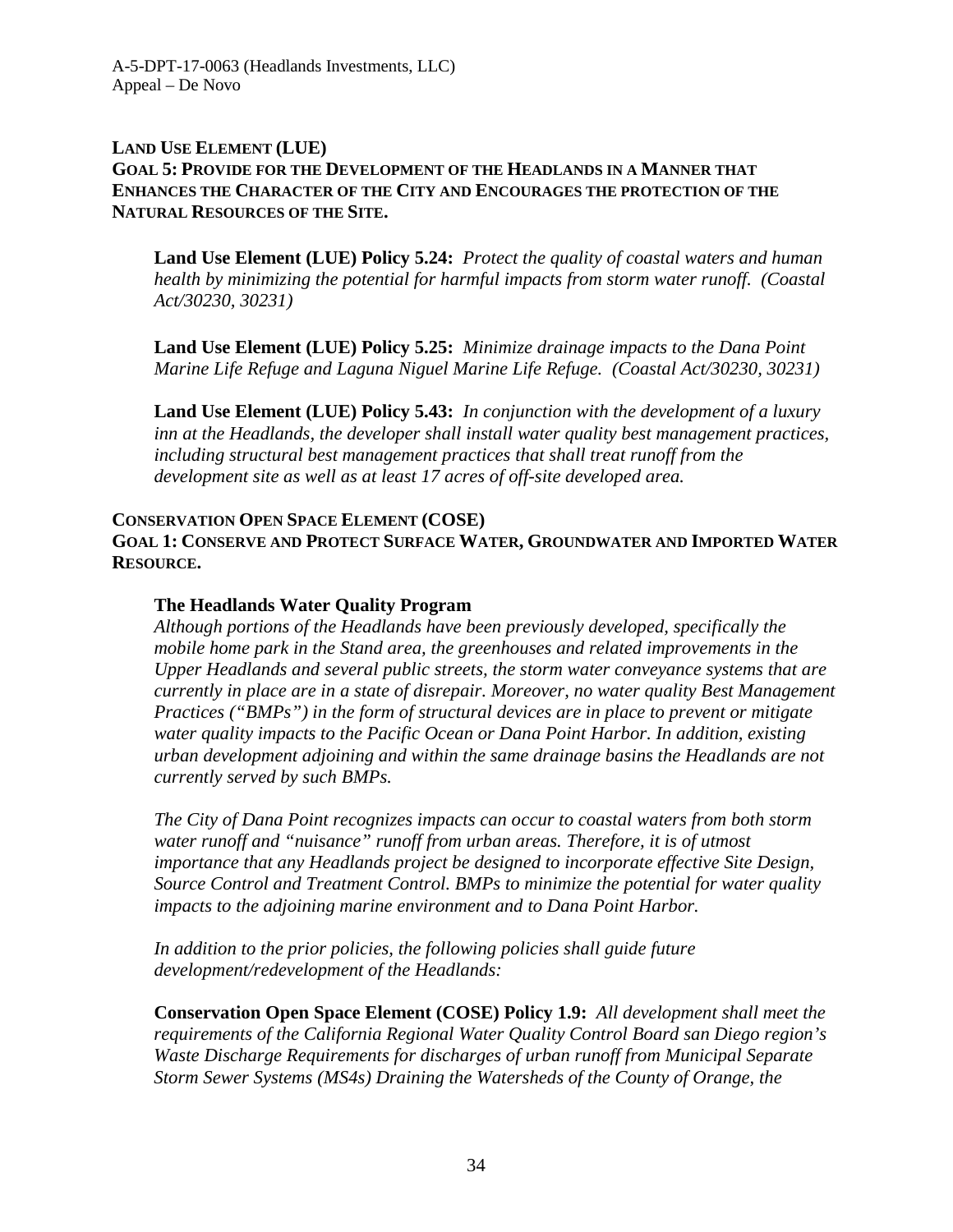*Incorporated Cities of Orange County, and the Orange County Flood Control District within the San Diego Region or subsequent versions of this plan.* 

**Conservation Open Space Element (COSE) Policy 1.10:** *Concurrent with the submittal of a tentative tract map and/or master coastal development permit application, a postdevelopment drainage and runoff control plan shall be prepared that incorporates a combination of structural and non-structural Best Management Practices (BMPs") best suited to reduce pollutant loading in runoff from the area proposed for development to the maximum extent feasible. BMPs shall include Site Design, Source Control, and Treatment Control BMPs. In addition, schedules for the required routine maintenance for each of the structural BMPs and the responsible party of the maintenance shall be identified.* 

**Conservation Open Space Element (COSE) Policy 1.11:** *Post-construction structural BMPs (or suites of BMPs) shall be designed to treat, infiltrate, or filter the amount of storm water runoff produced by all storms up to and including the 85th percentile, 24-hour storm event for volume-based BMPs and/or the 85th percentile, 1-hour storm event (multiplied by an appropriate safety factor, i.e. 2 or greater for flow-based BMPs.* 

**Conservation Open Space Element (COSE)** *Policy 1.12: Development that requires a grading/erosion control plan shall include a plan and schedule for landscaping and revegetation or graded or disturbed areas. If the grading occurs during the rainy season, the plan will include BMPs to minimize or avoid the loss of sediment from the site.* 

**Conservation Open Space Element (COSE)** *Policy 1.13: The City, property owners, or homeowners association, as applicable, shall vacuum sweep public and private streets, and parking lots frequently to remove debris and contaminant residue.* 

**Conservation Open Space Element (COSE)** *Policy 1.14: The City, property owners, or homeowners associations, as applicable, shall be required to maintain any structural BMP device to ensure it functions as deigned and intended. Owners of these devices shall be responsible for ensuring that they continue to function properly and additional inspections should occur after storms as needed throughout the rainy season. Repairs, modifications, or installation of additional BMPs, as needed, shall be required to be carried out prior to the next rainy season.* 

*Conservation Open Space Element (COSE) Policy 1.15: Commercial development shall incorporate BMPs designed to minimize or avoid the runoff of pollutants from structures, landscaping, parking and loading areas.* 

**Conservation Open Space Element (COSE) Policy 1.16:** *Restaurants shall incorporate BMPs designed to minimize runoff of oil and the grease solvents, phosphates, suspended solids, and the other pollutants to the storm drain system.* 

*Conservation Open Space Element (COSE) Policy 1.17: Storm drain stenciling and signage shall be provided for new storm drain construction in order to discourage dumping into drains.*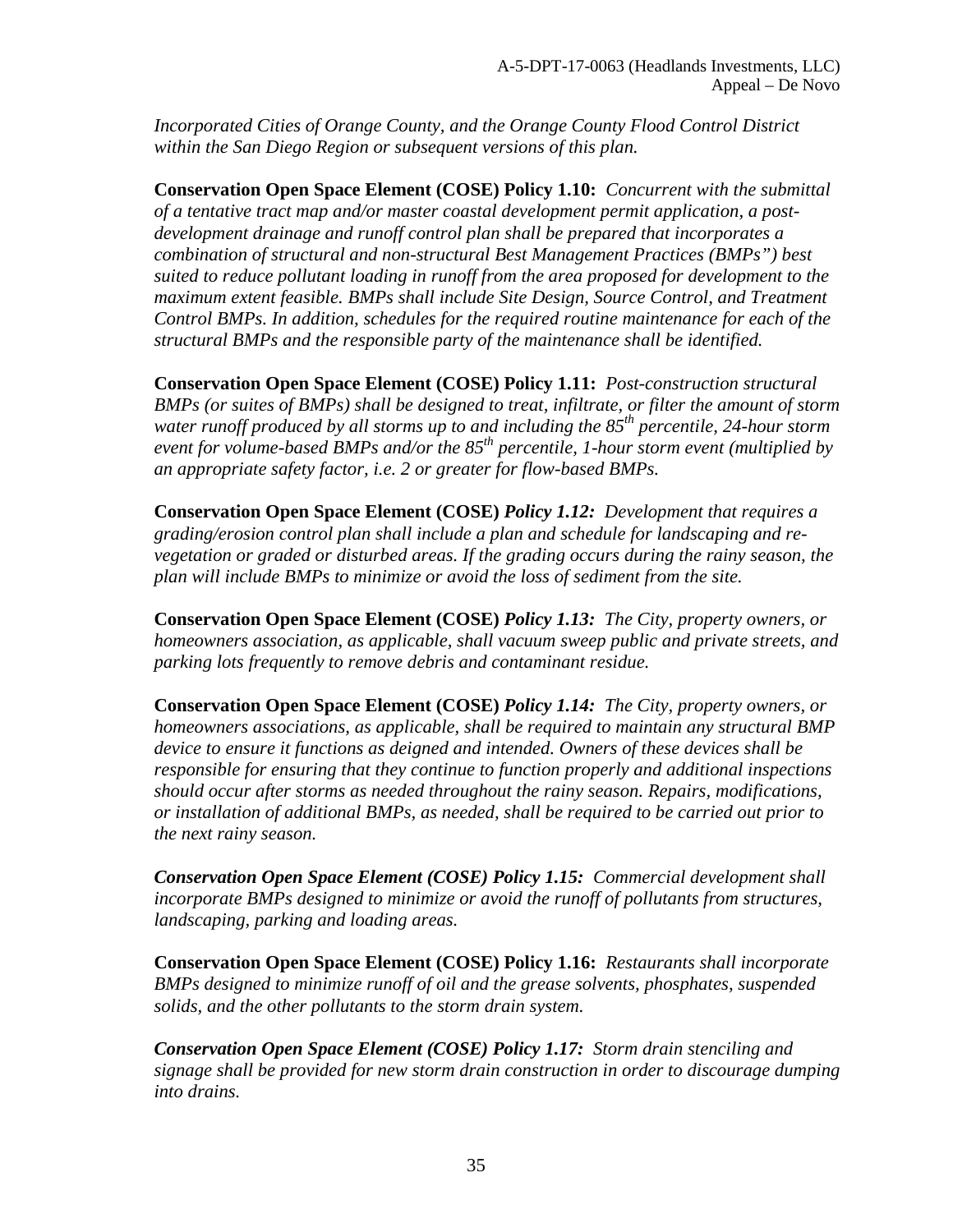**Conservation Open Space Element (COSE) Policy 1.18:** *Utilize efficient irrigation practices to minimize the potential for nuisance water runoff.* 

**Conservation Open Space Element (COSE) Policy 1.19:** *Divert low-flow "nuisance" run-off to the sanitary sewer system for treatment, thereby avoiding dry weather flows to the beach of Harbor.* 

**Conservation Open Space Element (COSE) Policy 1.20:** *Reduce impervious surfaces through design of narrower than standard streets; shorten streets where feasible; and on single loaded streets, eliminate sidewalks on one side.* 

**Conservation Open Space Element (COSE) Policy 1.21:** *Develop a public awareness program concerning water quality for future homeowners, property managers, and visitors to the public open space. The program will emphasize the proper use of irrigation, fertilizers and pesticides by homeowners and landscape contractors.* 

## **1. Construction Impacts to Water Quality**

Construction will occur on land. As such, there is a possibility that construction phase activities could result in adverse water quality impacts. In addition, there is a possibility that improper staging and storage of equipment could have impacts on water quality.

Potential construction phase impacts include improper storage or placement of construction materials, debris, or waste in a location subject to erosion and dispersion or in a manner which allows such materials to be discharged into Dana Point Harbor and coastal waters via rain or urban runoff. These actions would result in adverse impacts upon the marine environment that would reduce the biological productivity of coastal waters. For instance, construction debris entering coastal waters may cover and displace soft bottom habitat. In addition, the use of machinery in coastal waters not designed for such use may result in the release of lubricants or oils that are toxic to marine life. Sediment discharged into coastal waters may cause turbidity, which can shade and reduce the productivity of foraging avian and marine species ability to see food in the water column.

In order to address water quality impacts during construction, the Commission imposes **Special Condition No.** 5, which requires the applicant to submit a Storm Water Pollution Prevention Plan (SWPPP) for the Executive Director's review and approval. The SWPPP must show that the permittee is properly prepared to apply site design, source control and treatment control BMP's, appropriate for the potential stormwater pollutants at this site, in order to protect coastal waters from polluted runoff generated by construction activities to the maximum extent practicable

In order to assure that the proposed project does not result in any accidental or unanticipated discharges, spills or other activities that could harm marine resources and water quality, and to assure the applicant is aware of their responsibility to provide a debris catching device under this coastal development permit, the Commission imposes **Special Condition No. 6**, which requires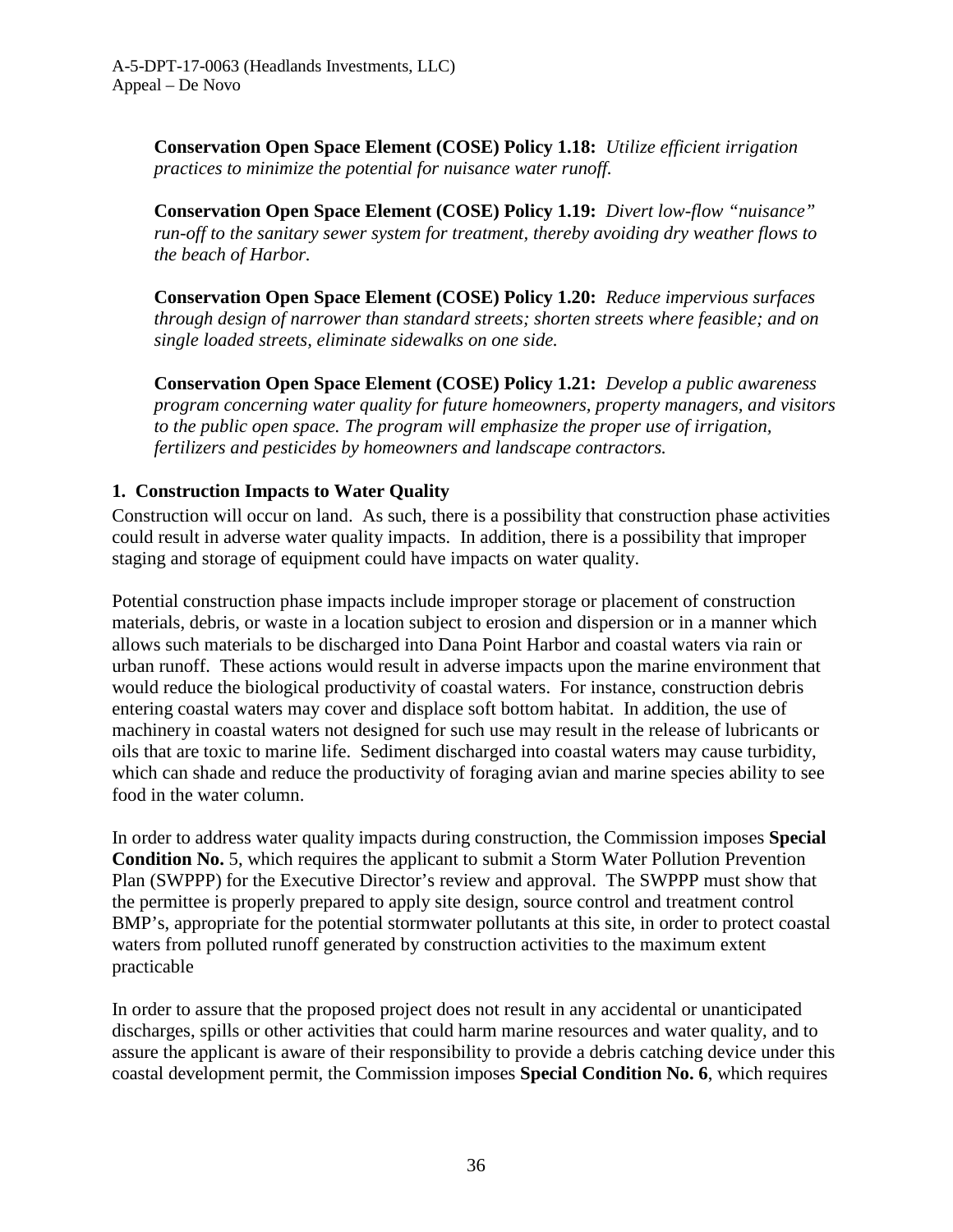the applicant to implement construction Best Management Practices (BMPs) to protect water quality during construction.

The applicant has not indicated where the construction staging area will be. Thus, the Commission finds that it is necessary to impose **Special Condition No. 7**, which requires the applicant to submit a Construction Staging Plan for the Executive Director's review and approval.

## **2. Post-Construction Impacts to Water Quality**

The proposed development will result in urban runoff entering the storm water system. Pollutants such as sediments or toxic substances such as grease, motor oil, heavy metals, pesticides and fertilizers are often contained within urban runoff entering the storm water system. In this case, the development drains new buildings and a parking garage. Therefore, the primary landside post-construction water quality concerns associated with the proposed project include trash. The proposed development would result in the discharge of storm water into the storm water conveyance system that would discharge into the Dana point Harbor and into coastal waters. Therefore, the project has the potential to affect the water quality of the coastal waters in Dana Point. The Commission finds that it is necessary to minimize to the extent feasible within its jurisdiction the cumulative adverse impacts on water quality resulting from the proposed project.

In order to deal with these post construction water quality impacts, the applicant has stated that pervious pavers, a bio filtration system and a grease interceptor will be used. However, no further details have been provided for these post construction methods of dealing with water quality impacts. Therefore, in order to address water quality impacts post construction, the Commission imposes **Special Condition No. 8**, which requires the applicant to submit a Water Quality Management Plan (WQMP) for the Executive Director's review and approval.

The applicant has stated that landscaping is proposed. The placement of any vegetation that is considered to be invasive which could supplant native vegetation should not be allowed. Invasive plants have the potential to overcome native plants and spread quickly. Invasive plants are generally those identified by the California Invasive Plant Council (http://www.cal-ipc.org/) and California Native Plant Society (www.CNPS.org) in their publications. Furthermore, any plants in the landscape plan should only be drought tolerant to minimize the use of water (and preferably native to coastal Orange County). The term drought tolerant is equivalent to the terms 'low water use' and 'ultra low water use' as defined and used by "A Guide to Estimating Irrigation Water Needs of Landscape Plantings in California" prepared by University of California Cooperative Extension and the California Department of Water Resources dated August 2000 available at [http://www.water.ca.gov/wateruseefficiency/docs/wucols00.pdf\)](http://www.water.ca.gov/wateruseefficiency/docs/wucols00.pdf).

Commission staff has reviewed the submitted Landscaping Plan and determined that the plan includes some plants that are not drought tolerant. For example: *Carissa M. "Boxwood Beauty"* and *Festuca O. "Glauca."* Therefore, the Commission imposes **Special Condition No. 9**, which requires the permittee to submit a Revised Landscaping Plan, which consists of native or nonnative drought tolerant plants, which are non-invasive.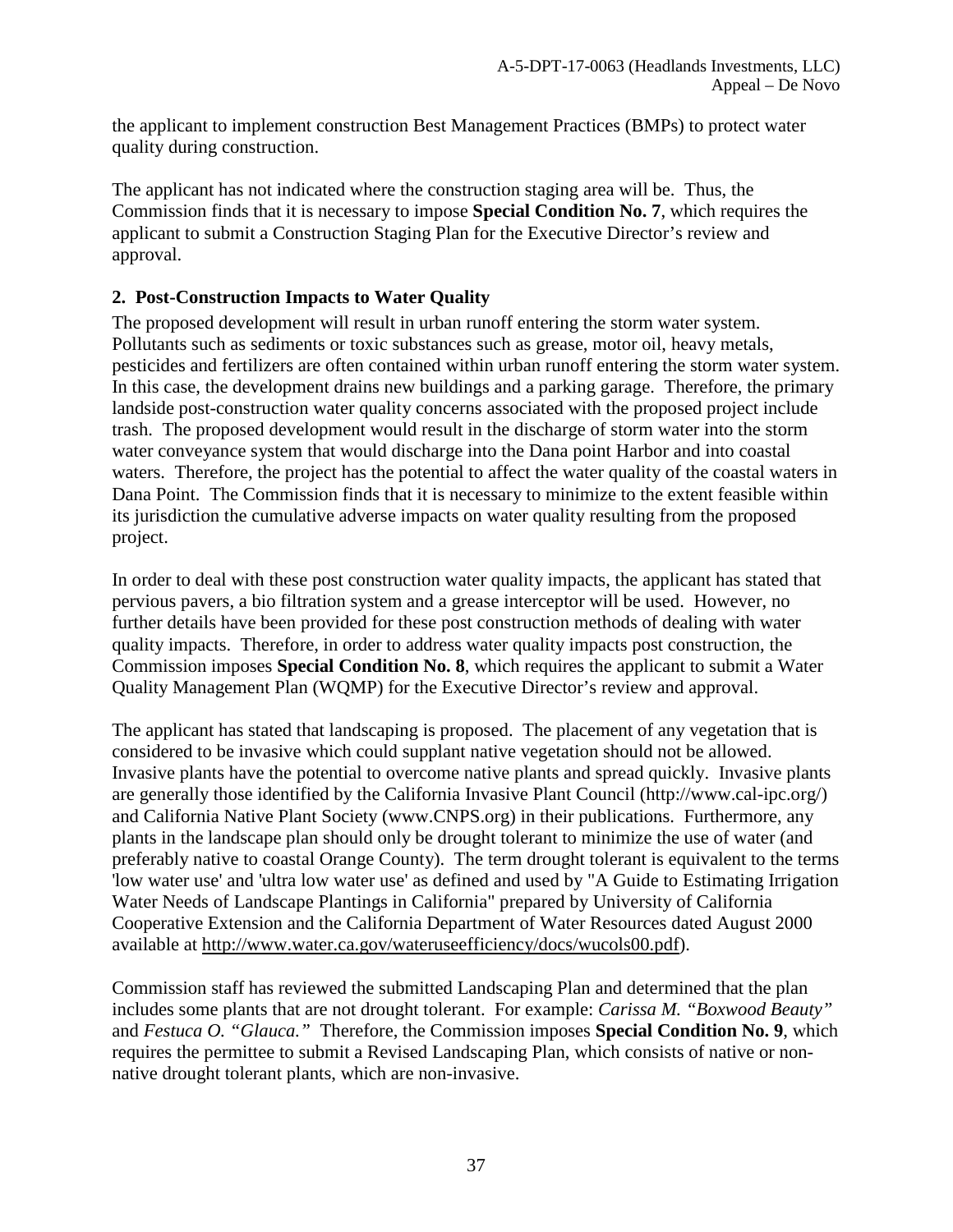A-5-DPT-17-0063 (Headlands Investments, LLC) Appeal – De Novo

## **Conclusion**

As conditioned, the Commission finds that the proposed project is consistent the marine resources/water quality policies of the City's LCP.

## <span id="page-37-0"></span>**F. BIOLOGICAL RESOURCES**

**HEADLANDS DEVELOPMENT AND CONSERVATION PLAN (HDCP) LOCAL COASTAL PROGRAM (LCP) POLICIES: LAND USE PLAN (LUP)**

### **CONSERVATION OPEN SPACE ELEMENT (COSE) GOAL 2: CONSERVE SIGNIFICANT TOPOGRAPHICAL FEATURES, IMPORTANT WATERSHED AREAS, RESOURCES, SOILS AND BEACHES.**

**Conservation Open Space Element (COSE) Policy 2.20:** *The biological productivity and quality of coastal waters, streams, wetlands, estuaries, and lakes and the restoration of optimum populations of marine organisms shall be ensured by, among other means, minimizing adverse effects of waste water discharges. Any specific plans and/or planned development district policies and specific development proposals, site plans and subdivision maps shall control runoff, prevent depletion of ground water supplies and substantial interference with surface water flow, encourage waste water reclamation, maintain natural vegetation buffer areas that protect riparian habitats, and minimize alteration of natural streams. (Coastal Act/ 30231).* 

## **CONSERVATION OPEN SPACE ELEMENT (COSE) GOAL 3: CONSERVE SIGNIFICANT NATURAL PLANT AND ANIMAL COMMUNITIES.**

**Conservation Open Space Element (COSE) Policy 3.1:** *Environmentally sensitive habitat areas (ESHAs) are any area in which plant or animal life or their habitats are either rare or especially valuable because of their special nature or role in an ecosystem and which could be easily disturbed or degraded by human activities and developments, and include, but are not limited to, important plant communities, wildlife habitats, marine refuge areas, riparian areas, wildlife movement corridors, wetlands, and significant tree stands, such as those generally depicted on Figure COS-1. ESHAs shall be preserved, except as provided in Conservation Open Space Element Policy 3.12. Development in areas adjacent to environmentally sensitive habitat areas shall be sited and designed to prevent impacts that would significantly degrade those areas, and such development shall be compatible with the continuance of those habitat areas. Among the methods to be used to accomplish the siting and design of development to prevent ESHA impacts are the practice of creative site planning, revegetation, and open space easement/dedications. A definitive determination of the existence of environmentally sensitive habitat areas on a specific site shall be made through the coastal development permitting process. For the Headlands, the extent of environmentally sensitive habitat area presently known to the City is generally depicted on Figure COS-1, and the land use area boundaries at the Headlands recognize the presence of the habitat. The precise boundary of the sensitive habitat at the Headlands shall be determined through the coastal development permitting process, including but not limited to those provisions outlined in Land Use Element Policy 5.29. (Coastal Act/30230, 30240)*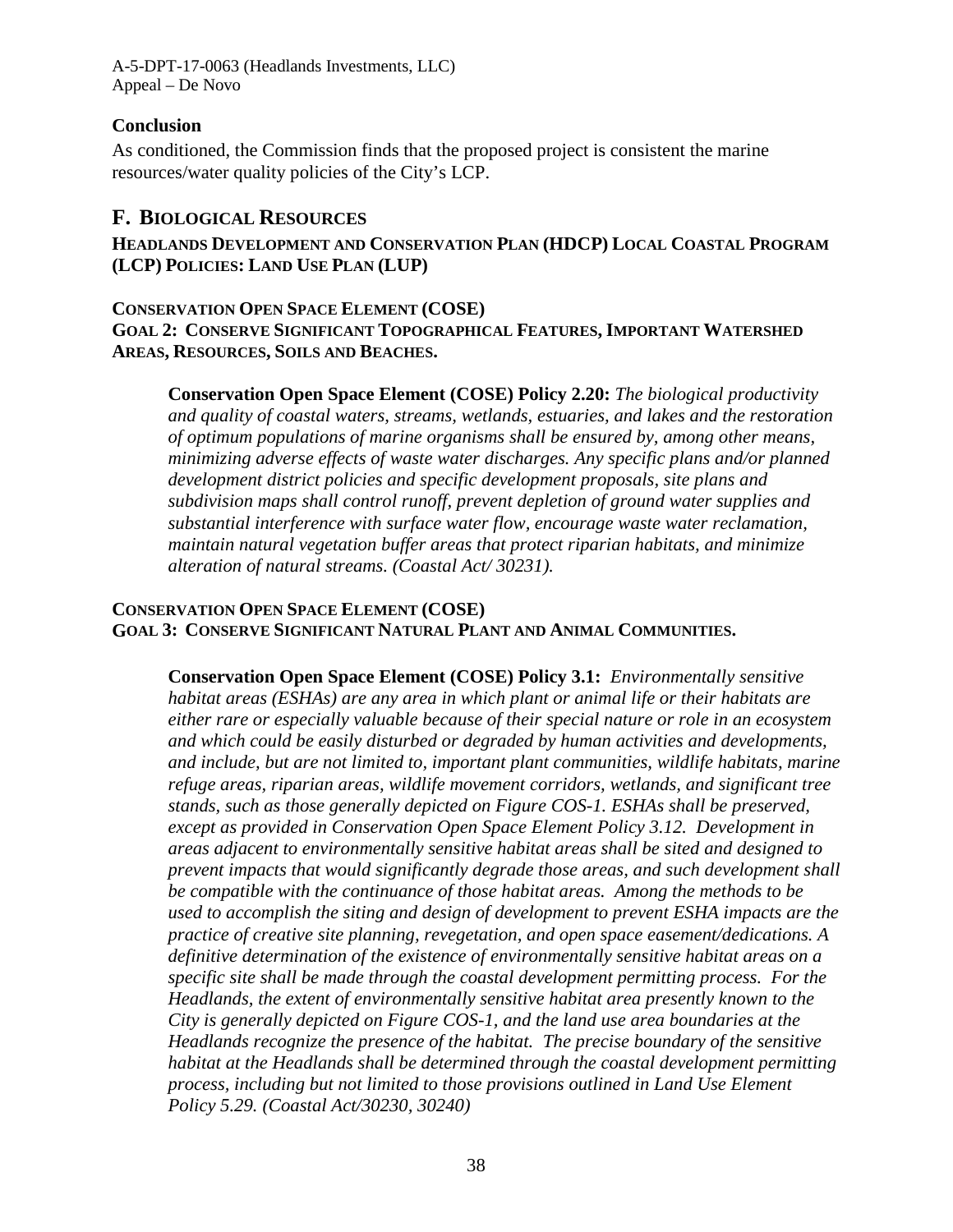**Conservation Open Space Element (COSE) Policy 3.7:** *Environmentally sensitive habitat areas (ESHA) shall be protected against any significant disruption of habitat values, and only uses dependent on those resources shall be allowed within those areas except as provided in Conservation Open Space Element Policy 3.12. Development in areas adjacent to ESHA shall incorporate buffering design elements, such as fencing, walls, barrier plantings and transitional vegetation around ESHAs to serve as transitional habitat and provide distance and physical barriers to human intrusion. Variances or modifications to sensitive resource protection standards shall not be granted. (Coastal Act/30240)* 

**Conservation Open Space Element (COSE) Policy 3.16:** *Except for landscaping on private residential lots, that portion of Strand Vista Park situated seaward of the County parking lot and the area along the North project boundary parallel to the County beach access stairway, the HOA maintained common areas and slopes (residential plan areas only) and the visitor/recreation commercial (i.e. PCH Commercial and Seaside Inn site adjacent to Harbor Point), all landscaping (including temporary erosion control and final landscaping) for all development within the Headlands shall be of plants native to coastal Orange County and appropriate to the natural habitat type. Native plants used for landscaping shall be obtained, to the maximum extent practicable, from seed and vegetative sources at the Headlands. No plant species listed as problematic and/or invasive by the California Native Plant Society, California Exotic Pest Plant Council, or as may be identified from time to time by the State of California shall be utilized anywhere within the Headlands, including within private residential lots, that portion of Strand Vista Park situated seaward of the County parking lot and the area along the North project boundary parallel to the County beach access stairway, the HOA maintained common areas and slopes (residential plan areas only) and the visitor/recreation commercial (i.e. PCH Commercial and Seaside Inn site adjacent to Harbor Point). No plant species listed as a 'noxious weed' by the State of California or the U.S. Federal Government shall be utilized anywhere within the proposed development area, including the private residential lots, that portion of Strand Vista Park situated seaward of the County parking lot and the area along the North project boundary parallel to the County beach access stairway, the HOA maintained common areas and slopes (residential plan areas only) and the visitor/recreation commercial (i.e. PCH Commercial and Seaside Inn site adjacent to Harbor Point). Drought tolerant plant species shall be used and native plant species are encouraged within the private residential lots, that portion of Strand Vista Park situated seaward of the County parking lot and the area along the North project boundary parallel to the County beach access stairway, the HOA maintained common areas and slopes (residential plan areas only) and the visitor/recreation commercial (i.e. PCH Commercial and Seaside Inn site adjacent to Harbor Point).* 

The project site has already been graded as part of the installation of the infrastructure improvements of the Headlands development, allowed under a previous CDP and there is no environmentally sensitive habitat on the site. The project will not result in any impacts to environmentally sensitive habitats and scenic resources located in adjacent parks and recreation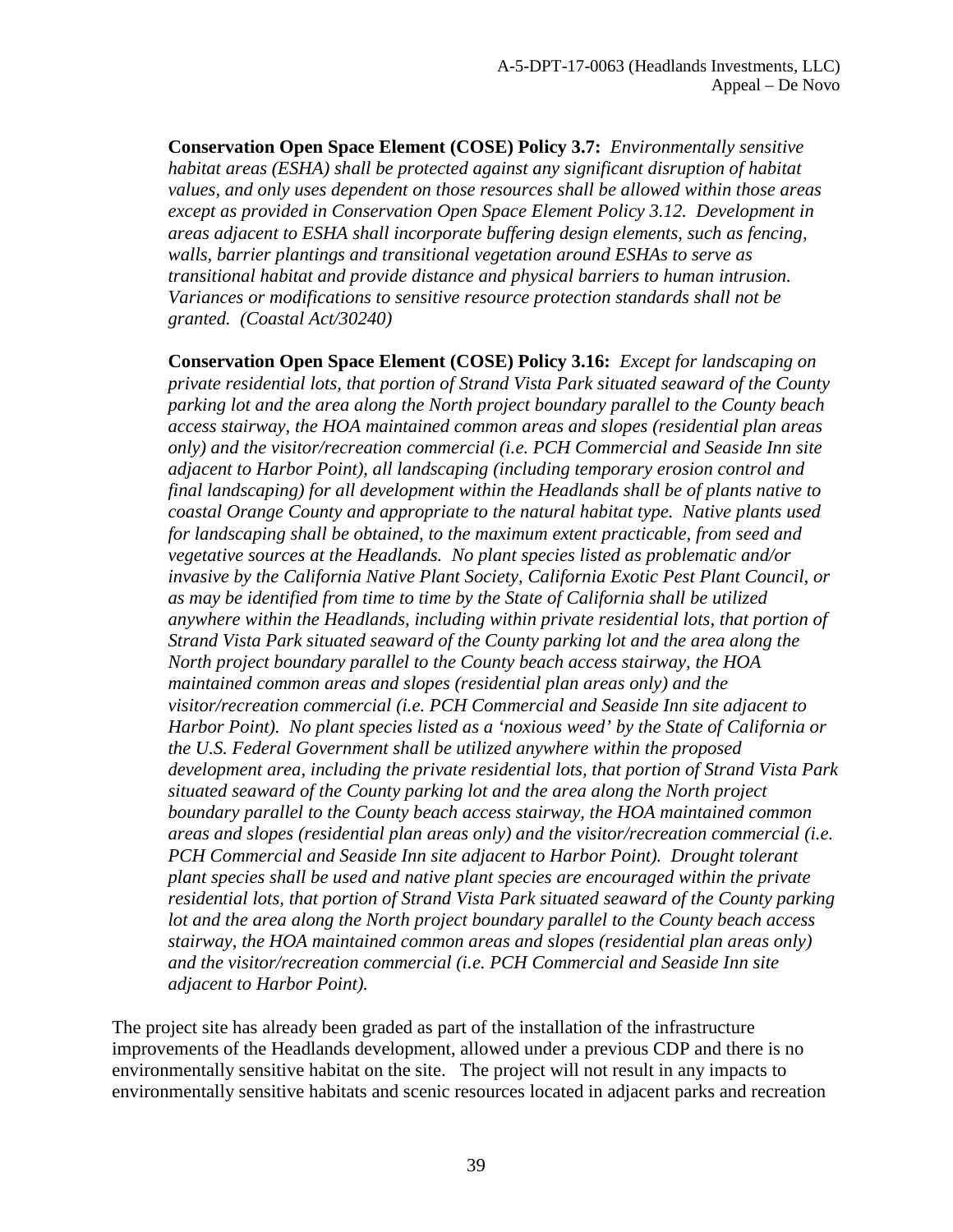A-5-DPT-17-0063 (Headlands Investments, LLC) Appeal – De Novo

areas as previously approved fencing has already been installed to protect the adjacent conservation area which provides an adequate buffer to protect such resources. The project site has been continually used as a parking/ staging area for the development of the public and private components of the HDCP area.

### **Conclusion**

The Commission finds that the proposed project is consistent the biological resource policies of the City's LCP.

## <span id="page-39-0"></span>**G. GEOLOGIC STABILITY**

### **HEADLANDS DEVELOPMENT AND CONSERVATION PLAN (HDCP) LOCAL COASTAL PROGRAM (LCP) POLICIES: LAND USE PLAN (LUP)**

### **LAND USE ELEMENT (LUE)**

**GOAL 5: PROVIDE FOR THE DEVELOPMENT OF THE HEADLANDS IN A MANNER THAT ENHANCES THE CHARACTER OF THE CITY AND ENCOURAGES THE PROTECTION OF THE NATURAL RESOURCES OF THE SITE.** 

**Land Use Element (LUE) Policy 5.2:** *Require geotechnical studies to assess geologic hazards in the areas where development is proposed. Except for the public access facilities and residential development in the Strand (which is exempt from this requirement only if proposed in the context of an application that provides all of the HDCP Elements, and only in conjunction with a requirement that the plan be completed as a whole), require a minimum 50 foot setback from bluff edges or a sufficient setback to avoid anticipated erosion/bluff retreat over a minimum 75 year timeframe in accordance with those geotechnical studies, whichever is most restrictive. (Coastal Act/30250, 30253)* 

**Land Use Element (LUE) Policy 5.30:** *Land divisions, including lot line adjustments, shall be permitted only if all proposed parcels intended for development can be demonstrated to be safe from flooding, erosion, and geologic hazards and that development can be constructed consistent with all policies of the LCP. The creation of parcels not intended for development shall only be allowed in conjunction with the recordation of a deed restriction on any such parcels to prevent development and the dedication of such parcels to a public agency and/or non-profit entity in such a manner as to ensure that the property is conserved in perpetuity as open space. (Coastal Act/30253)* 

### **CONSERVATION OPEN SPACE ELEMENT (COSE) GOAL 2: CONSERVE SIGNIFICANT TOPOGRAPHICAL FEATURES, IMPORTANT WATERSHED AREAS, SOILS AND BEACHES.**

**Conservation Open Space Element (COSE) Policy 2.8:** *Minimize risks to life and property, and preserve the natural environment, by siting and clustering new development away from areas which have physical constraints associated with steep*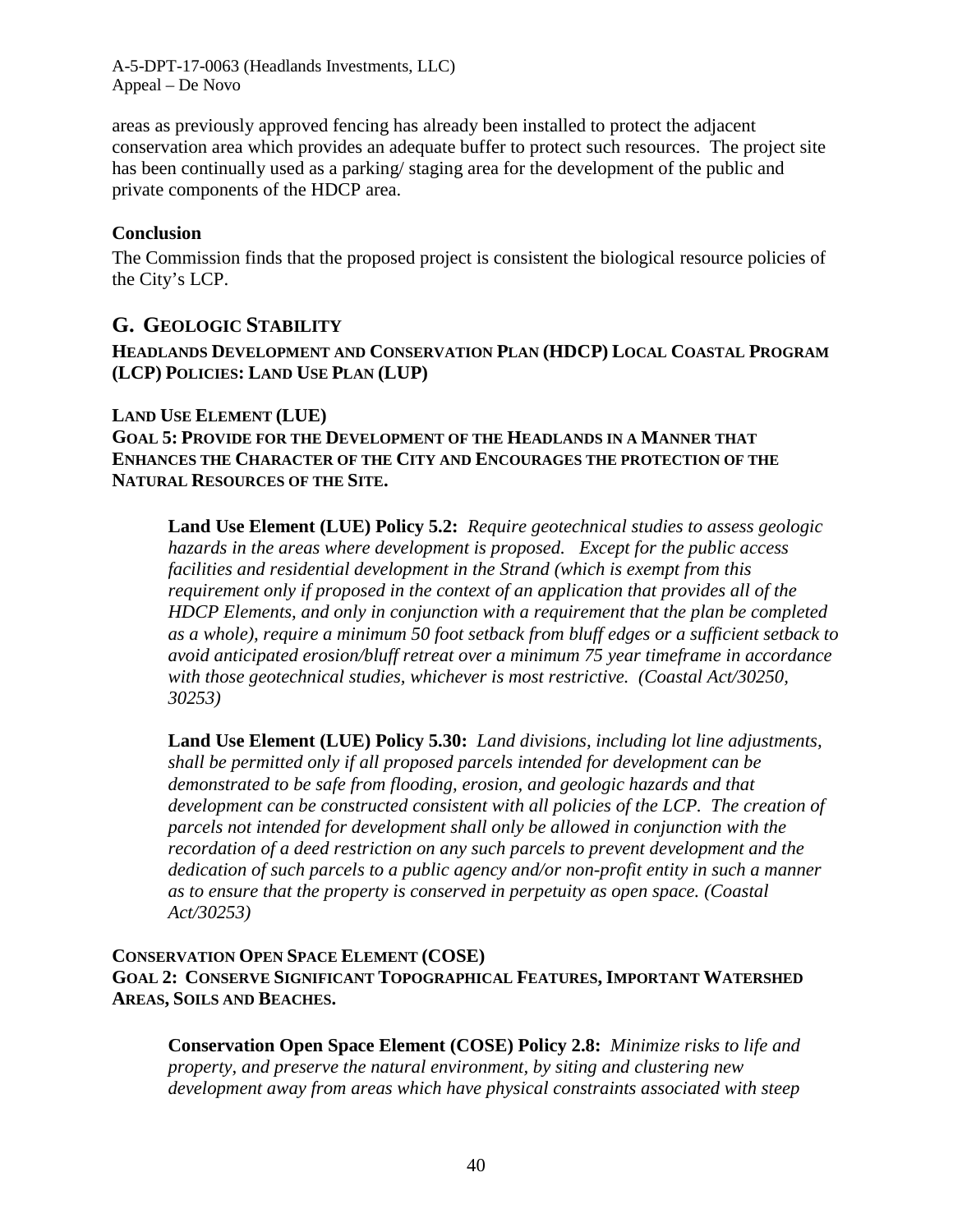*topography and unstable slopes; and where such areas are designated as Recreation/Open Space or include bluffs, beaches, or wetlands, exclude such areas from the calculation of net acreage available for determining development intensity or density potential. (Coastal Act/30233, 30253)* 

**Conservation Open Space Element (COSE) Policy 3.14:** *Exterior night lighting shall be shielded and directed so that light is directed toward the ground and away from sensitive biological habitat.* 

The proposed development has been designed to minimize the alteration of natural landforms and will not result in risks from geologic and erosional forces. The site has already been pregraded under a previous CDP and the proposed development has been designed to utilize the natural slope of the site.

## **Conclusion**

The Commission finds that the proposed project is consistent the geologic stability policies of the City's LCP.

## <span id="page-40-0"></span>**H. DEED RESTRICTION**

To ensure that any prospective future owners of the property are made aware of the applicability of the conditions of this permit, the Commission imposes **Special Condition No. 10**, which requires the property owner record a deed restriction against the property, referencing all of the above special conditions of this permit and imposing them as covenants, conditions and restrictions on the use and enjoyment of the Property. Thus, as conditioned, any prospective future owner will receive notice of the restrictions and/or obligations imposed on the use and enjoyment of the land including the risks of the development and/or hazards to which the site is subject, and the Commission's immunity from liability.

# <span id="page-40-1"></span>**I. LOCAL COASTAL PROGRAM (LCP)**

The Commission certified the Headlands Conservation Plan (HDCP), a component of the City's Local Coastal Program, on August 11, 2004 and which became effectively certified in January 2005. For the reasons stated in this report, the proposed development is consistent with the HDCP. In this case, that finding can be made since the proposed project, as conditioned, is consistent with the scenic and visual resources, marine resources, water quality, biological resources, and geologic stability policies of the HDCP and the public access and public recreation policies of the Coastal Act. Therefore, the Commission approves the Coastal Development Permit.

# <span id="page-40-2"></span>**J. CALIFORNIA ENVIRONMENTAL QUALITY ACT (CEQA)**

Section 13096 of Title 14 of the California Code of Regulations requires Commission approval of Coastal Development Permit applications to be supported by findings showing the approval, as conditioned, to be consistent with any applicable requirements of the California Environmental Quality Act (CEQA). Section 21080.5(d)(2)(A) of CEQA prohibits a proposed development from being approved if there are feasible alternatives or feasible mitigation measures available which would substantially lessen any significant adverse effect which the